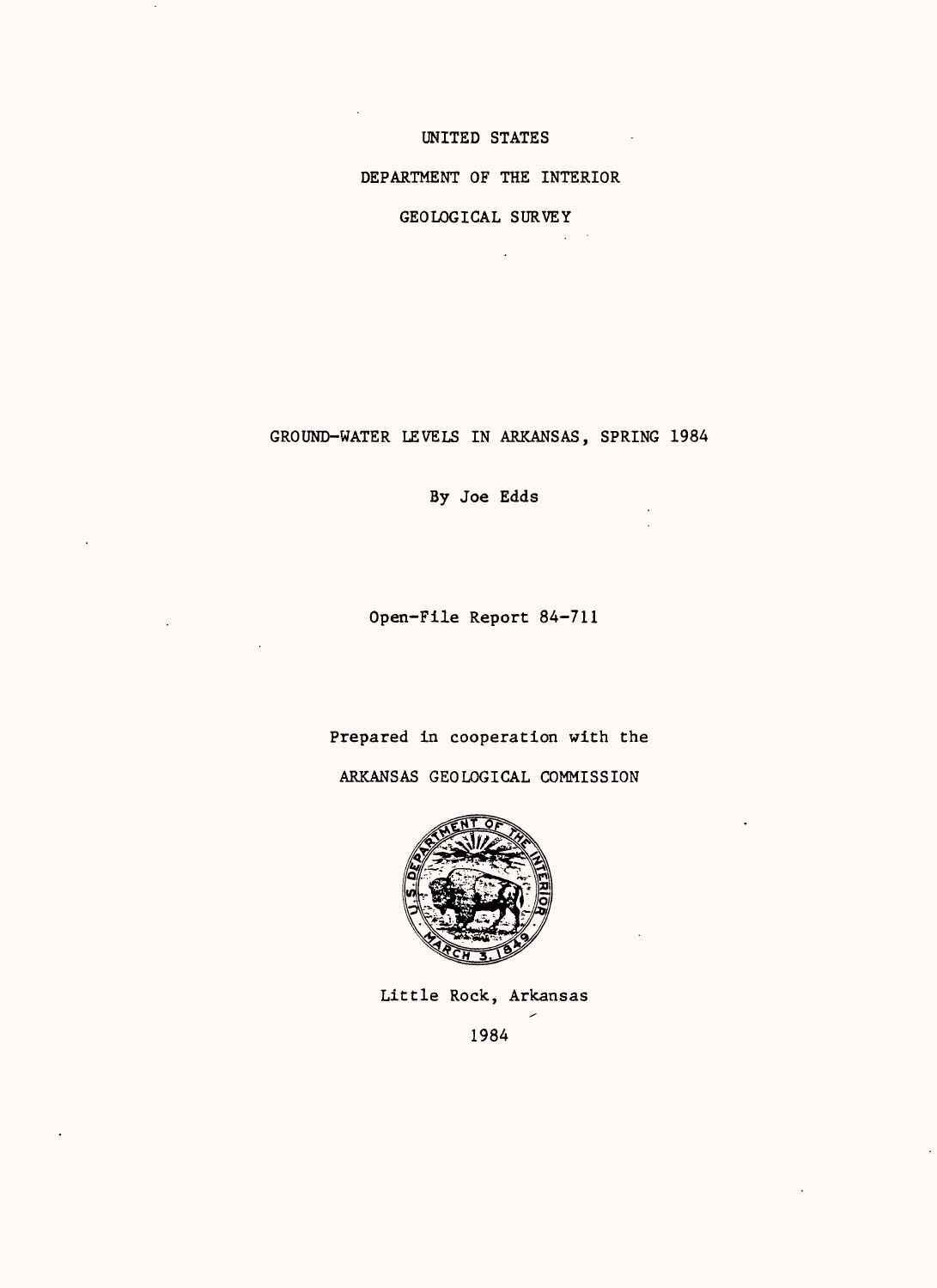#### UNITED STATES DEPARTMENT OF THE INTERIOR

WILLIAM P. CLARK, Secretary

GEOLOGICAL SURVEY

Dallas L. Peck, Director

For additional information write to

U.S. Geological Survey Water Resources Division 2301 Federal Office Building Little Rock, Arkansas 72201

Arkansas Geological Commission 3815 West Roosevelt Little Rock, Arkansas 72203

For sale by:

Open-File Services Section Distribution Branch U.S. Geological Survey, M.S. 306 Box 25425, Denver Federal Center Lakewood, Colorado 80225 Telephone (303) 236-7476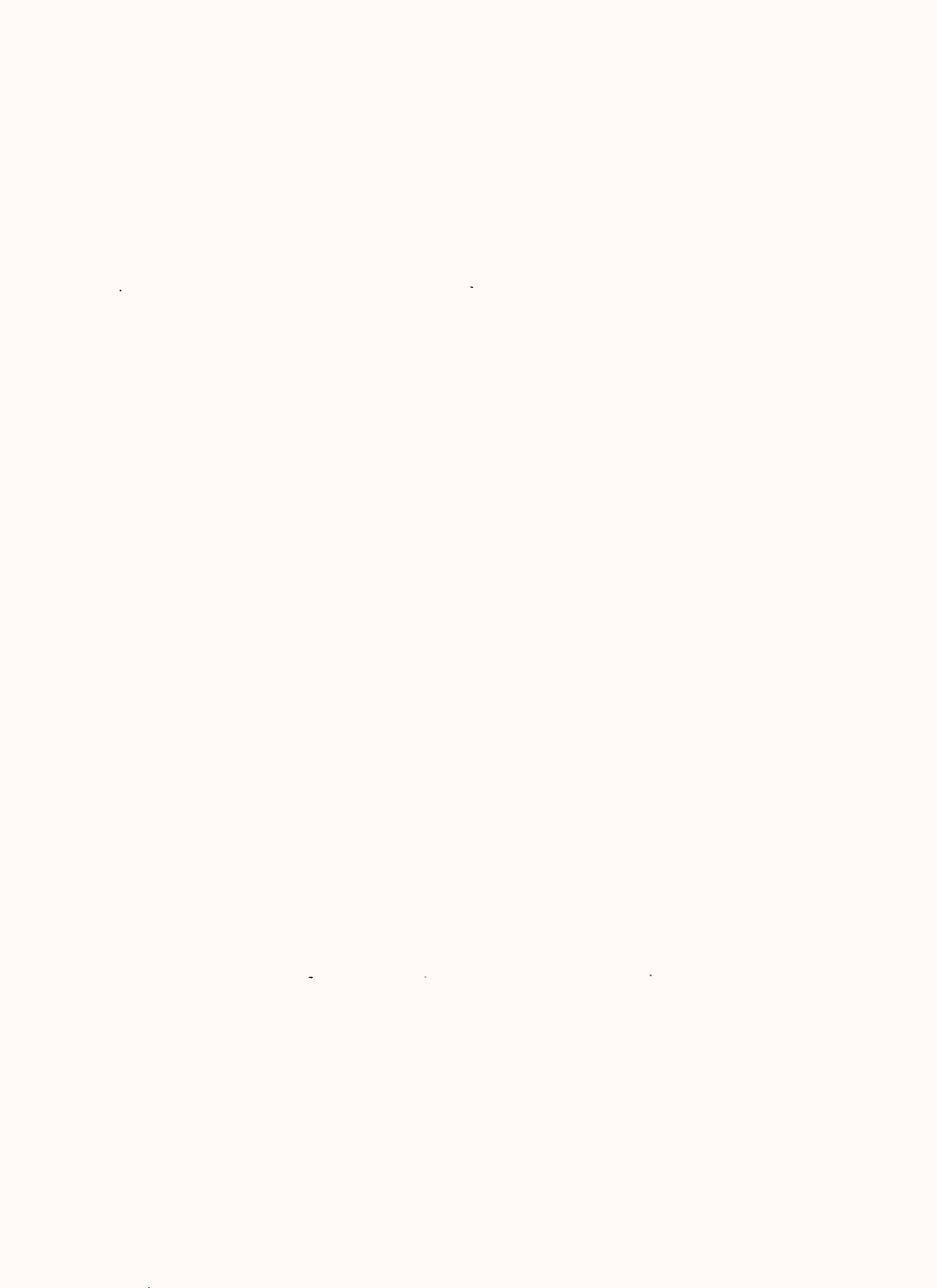# **CONTENTS**

 $\frac{1}{2}$ 

ł,

# Page

 $\hat{\mathcal{A}}$ 

 $\overline{\phantom{a}}$ 

# ILLUSTRATIONS

Page

 $\overline{\phantom{a}}$ 

|    | Figure 1. Water-level hydrographs for selected wells completed in |               |
|----|-------------------------------------------------------------------|---------------|
|    | the alluvial aquifer in eastern Arkansas----------------          | 3             |
|    | 2. Water-level hydrographs for selected wells completed in        |               |
|    | the Sparta Sand aquifer, south-central Arkansas----------         | $\frac{1}{4}$ |
| 3. | Water-level hydrographs for selected wells completed in           |               |
|    | the Sparta Sand and Memphis Sand aquifer, east-central            |               |
|    |                                                                   | 5.            |
|    |                                                                   |               |

 $\sim$  .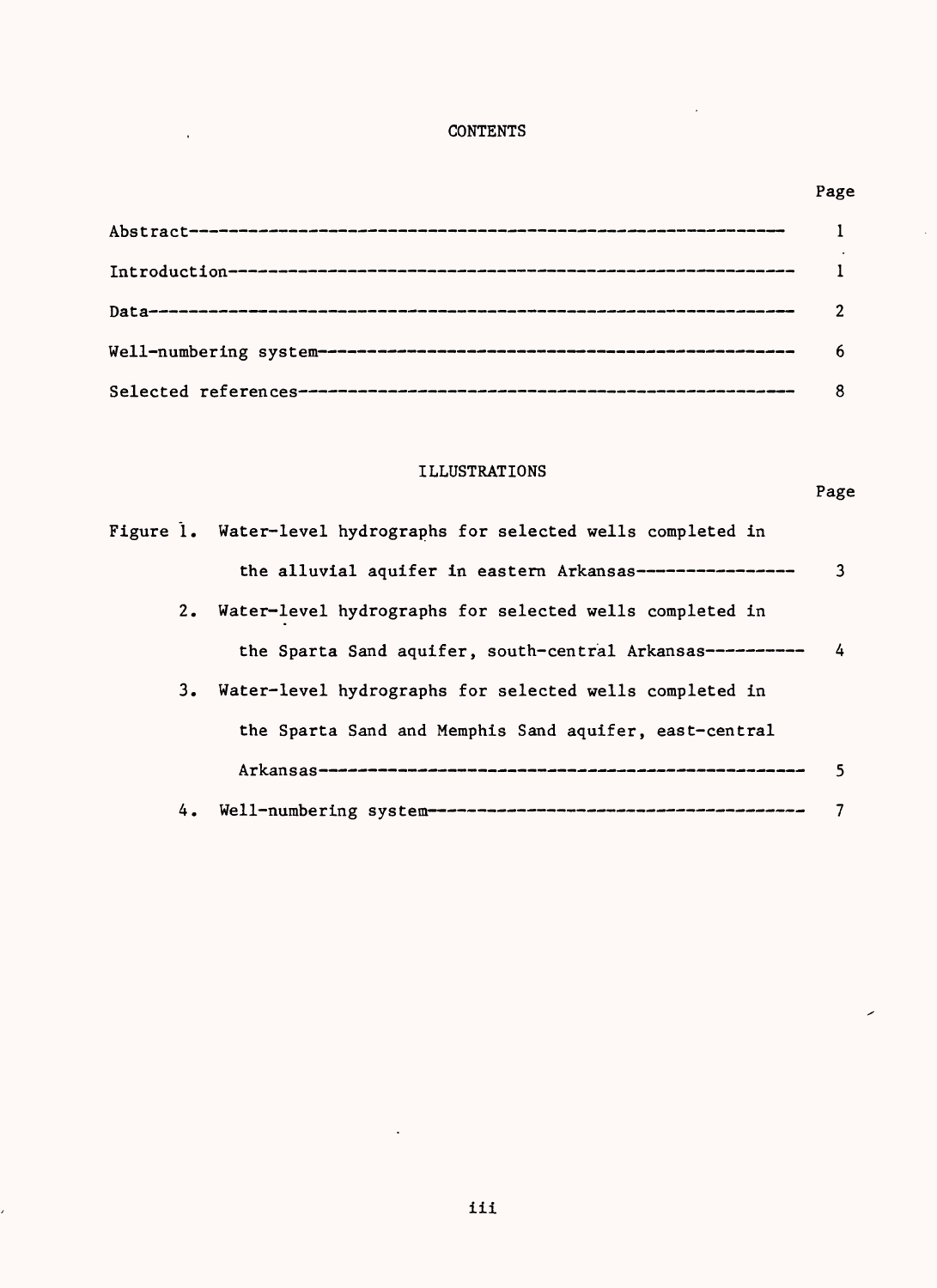# TABLES

 $\ddot{\phantom{0}}$ 

| Tables 1-15. Measurements of water levels made in 1984 in wells |    |
|-----------------------------------------------------------------|----|
| completed in the--                                              |    |
|                                                                 | 10 |
| Cockfield Formation----------------------------------<br>2.     | 23 |
| Sparta Sand and Memphis Sand aquifers-------------- 26<br>3.    |    |
| Cane River Formation--------------------------------<br>4.      | 40 |
| 5.                                                              | 41 |
| Wilcox Group, including the "1,400-foot" sand------<br>6.       | 42 |
| 7.                                                              | 46 |
| 8.                                                              | 48 |
| Trinity Group or Pike Gravel of Trinity Group------- 49<br>9.   |    |
| Atoka Formation or Jackfork Sandstone--------------- 50<br>10.  |    |
| 11.                                                             | 51 |
| 12.                                                             | 52 |
| Roubidoux Formation-----------------------------------<br>13.   | 53 |
| Gunter Sandstone member of the Van Buren Formation--<br>14.     | 55 |
| 15. Potosi-Eminence Dolomite-----------------------------       | 58 |

l,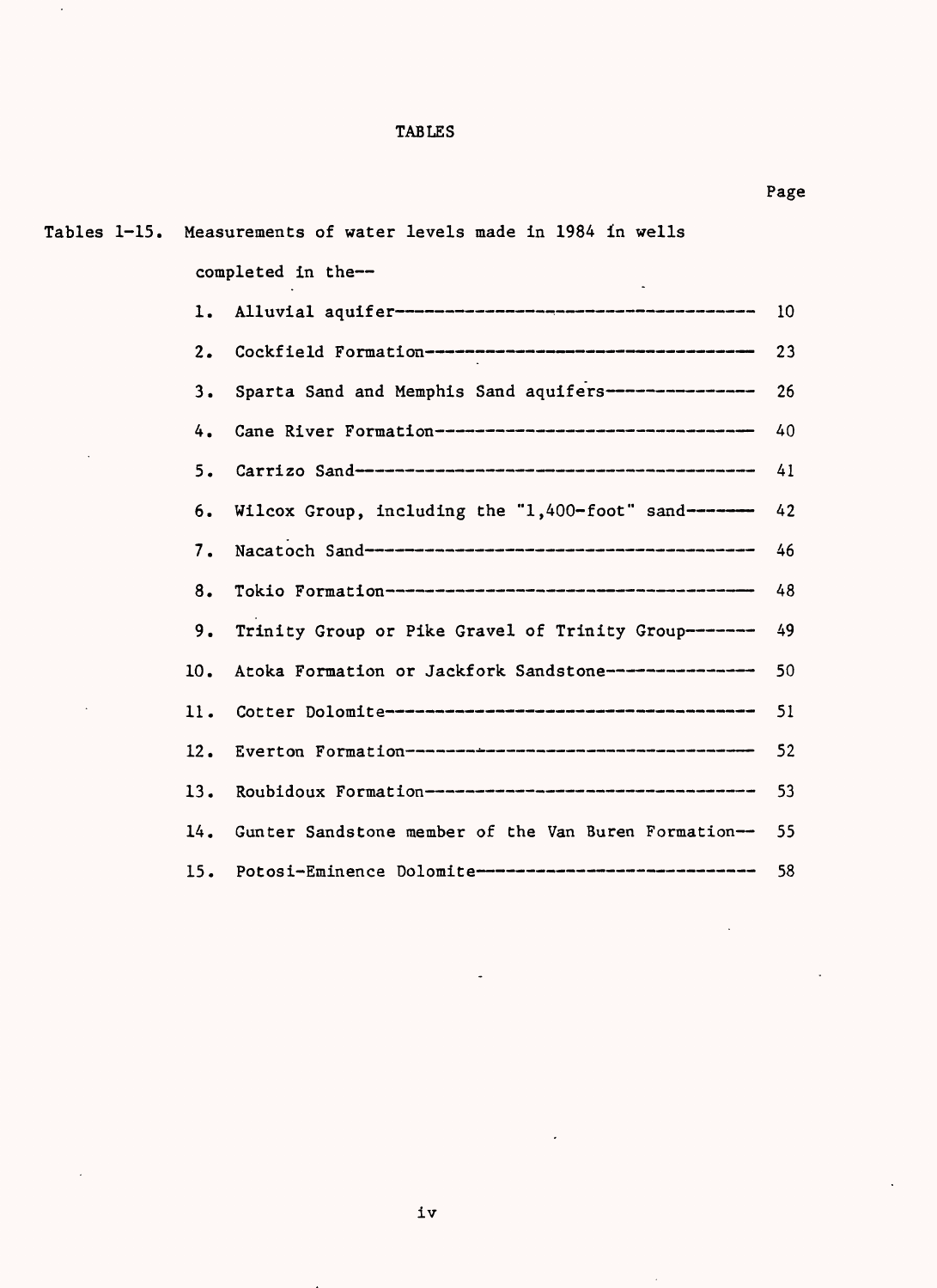# . CONVERSION FACTORS

For use of readers who prefer to use metric units, conversion factors for terms used in this report are listed below:

| Multiply | By     | To obtain |  |  |
|----------|--------|-----------|--|--|
| foot     | 0.3048 | meter     |  |  |
| mile     | 1.609  | kilometer |  |  |

 $\lambda$ 

 $\ddot{\phantom{a}}$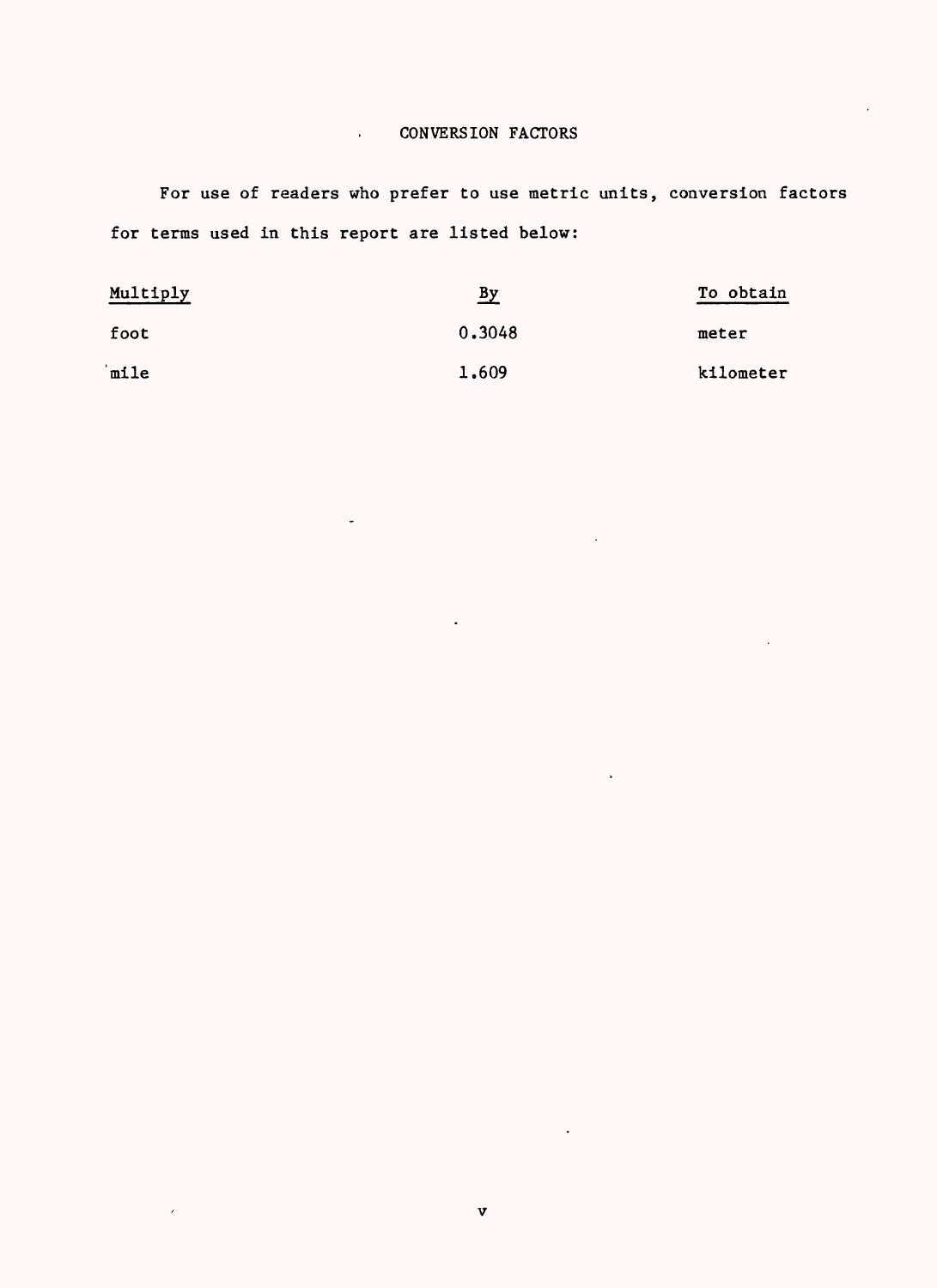### GROUND-WATER LEVELS IN ARKANSAS, SPRING 1984

#### By Joe Edds

### ABSTRACT

The report contains 680 ground-water level measurements made in observation wells in Arkansas in the spring of 1984. In addition, the report contains well hydrographs relating to the alluvial aquifer and the Sparta Sand and Memphis Sand aquifers, the most important aquifers with respect to ground-water availability and use in Arkansas.

## **INTRODUCTION**

This report contains records of water-level measurements from wells in Arkansas that compose the statewide observation-well network maintained by the U.S. Geological Survey, in cooperation with the Arkansas Geological Commission. The observation-well network is designed to provide data for evaluation of the regional trend of water-level changes in each of the principal water-bearing formations or aquifers that are tapped by wells in the State.

Water-level measurements listed in the report were made during March, April, and May 1984. The data are listed by aquifer, then by county. For additional information on the hydrologic properties of the aquifer, the reader is referred to the selected references section of the report.

Also included in the report are water-level hydrographs for the alluvial aquifer and the Sparta Sand and Memphis Sand aquifers--two important aquifers in Arkansas for water availability and use. The water-level hydrographs (figs. 1 and 2) show long-term trends in water levels in selected wells completed in the two aquifers.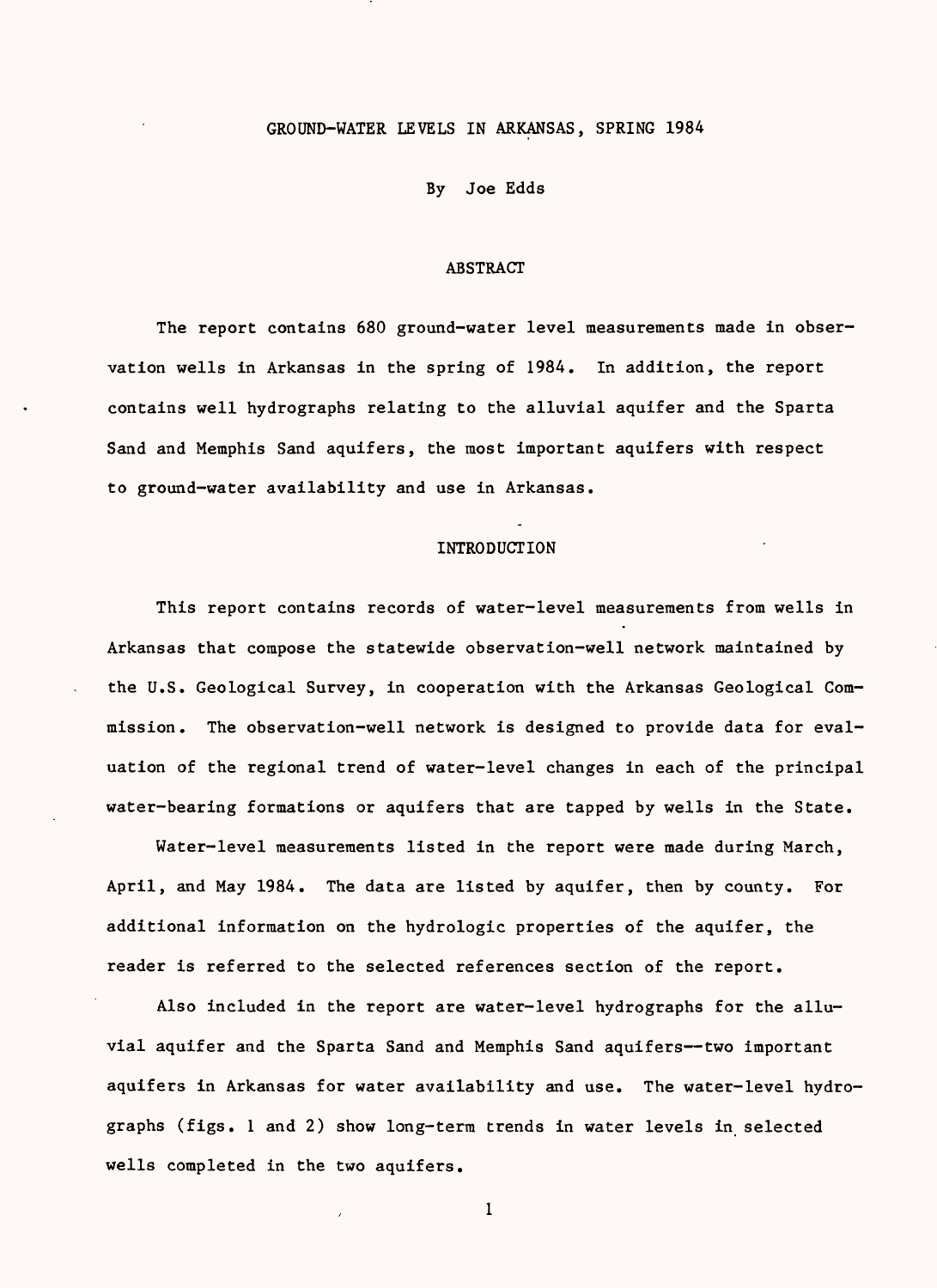The Sparta Sand aquifer is located in the south-central part of Arkansas near 35° latitude, a facies change in the Cane River Formation occurs, and the Sparta Sand becomes the upper part of the Memphis Sand aquifer (Hosman and others, 1968). Since water levels in the Sparta Sand aquifer are correlative with those in the Memphis Sand aquifer, water level data from the two aquifers are grouped together in table 3.

# DATA

Table headings used in the report are defined as follows: Well number: Township, range, and section number designation of well. Altitude of land surface: Altitude of the land surface at the well, in feet above the National Geodetic Vertical Datum of 1929 (sea level).

Depth to water below land surface: Measured depth to water, in feet below land surface. A plus (+) preceding the depth-to-water value indicates the water level is above land surface.

Altitude of water level: Altitude of water level above or below (-) the National Geodetic Vertical Datum of 1929 (sea level), rounded to the nearest foot.

Net change in water level: Difference between 1983 and 1984 depth-towater measurements and difference between 1979 and 1984 measurements. Symbol preceding number indicates a decline  $(-)$  or a rise  $(+)$  in water levels in the well during the period unless specified differently under "Remarks."

 $\overline{2}$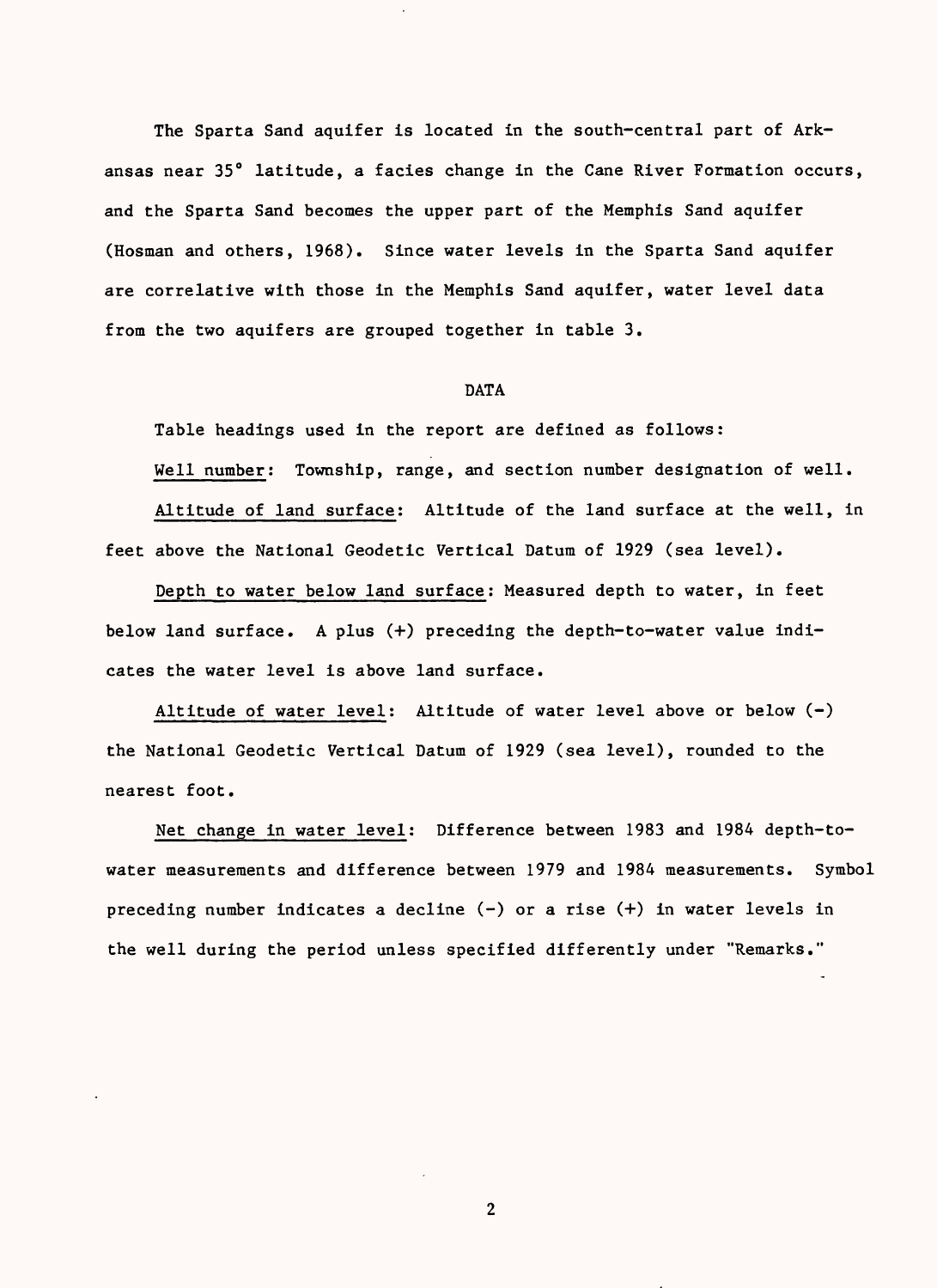

Figure 1.--Water-level hydrographs for selected wells completed in the alluvial aquifer in eastern Arkansas.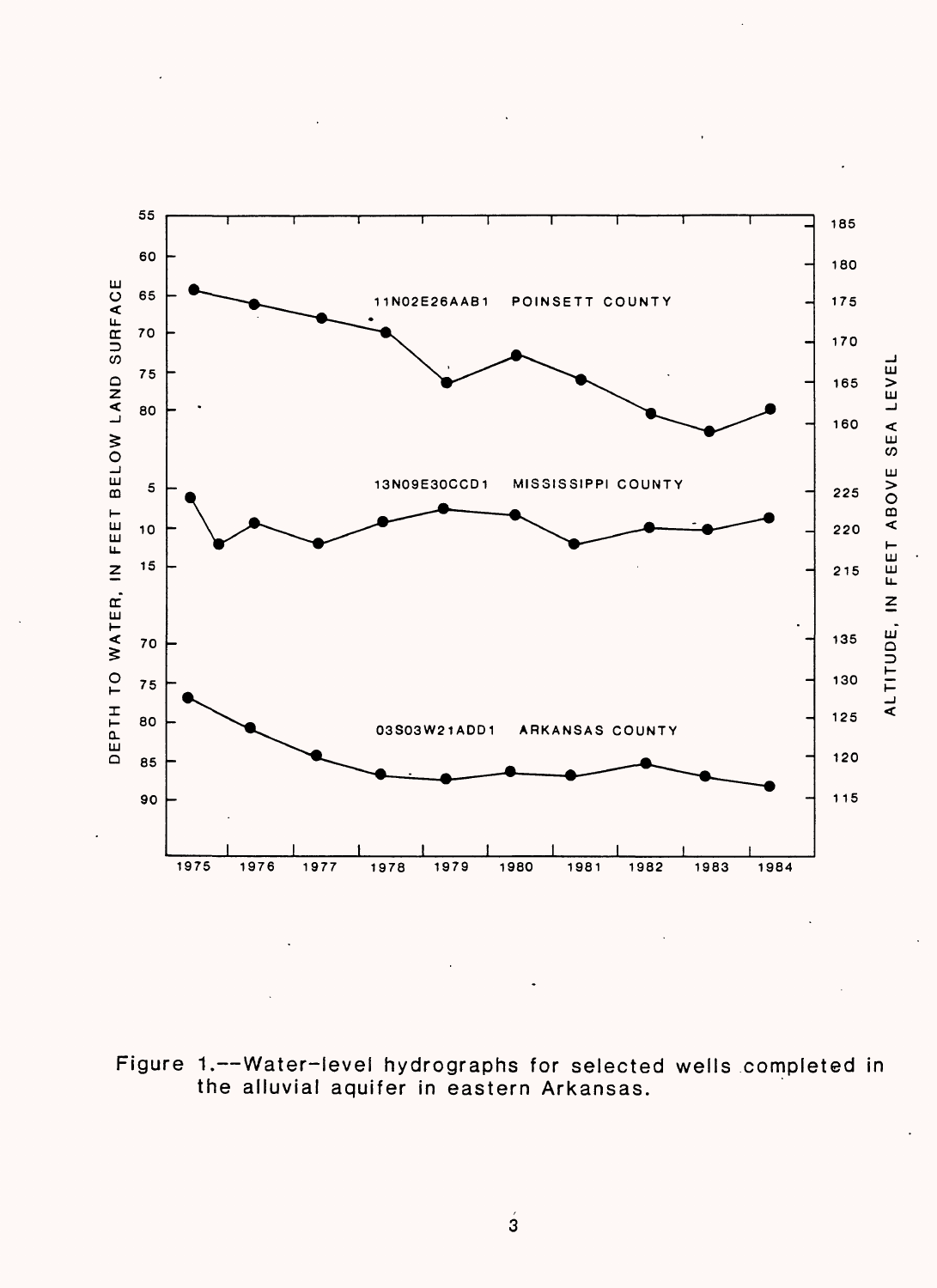

Figure 2.--Water-level hydrographs for selected wells completed in the Sparta Sand aquifer, south-central Arkansas.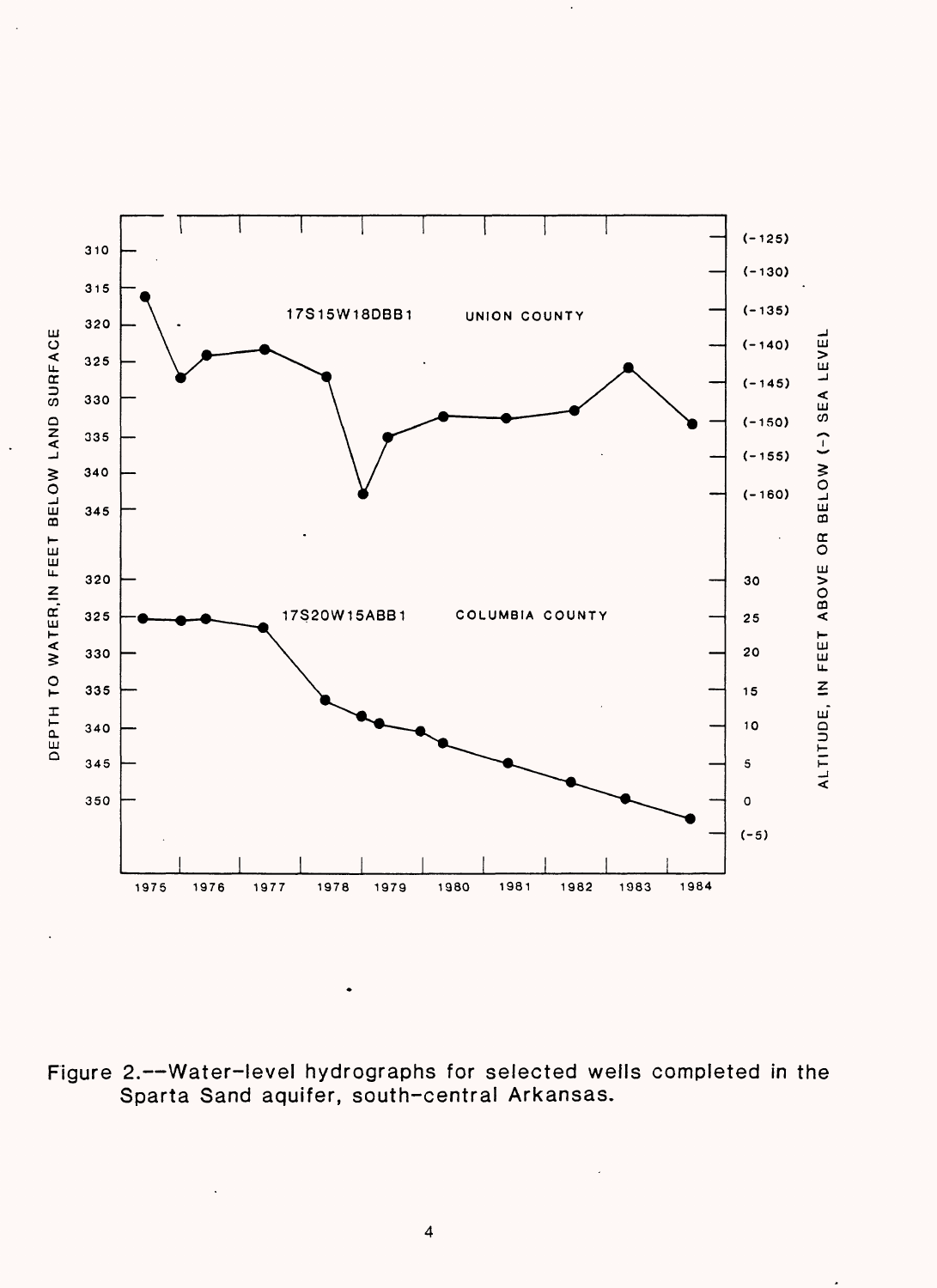

Figure 3.--Water-level hydrographs for selected wells completed in the Sparta Sand and Memphis Sand aquifer, east-central Arkansas.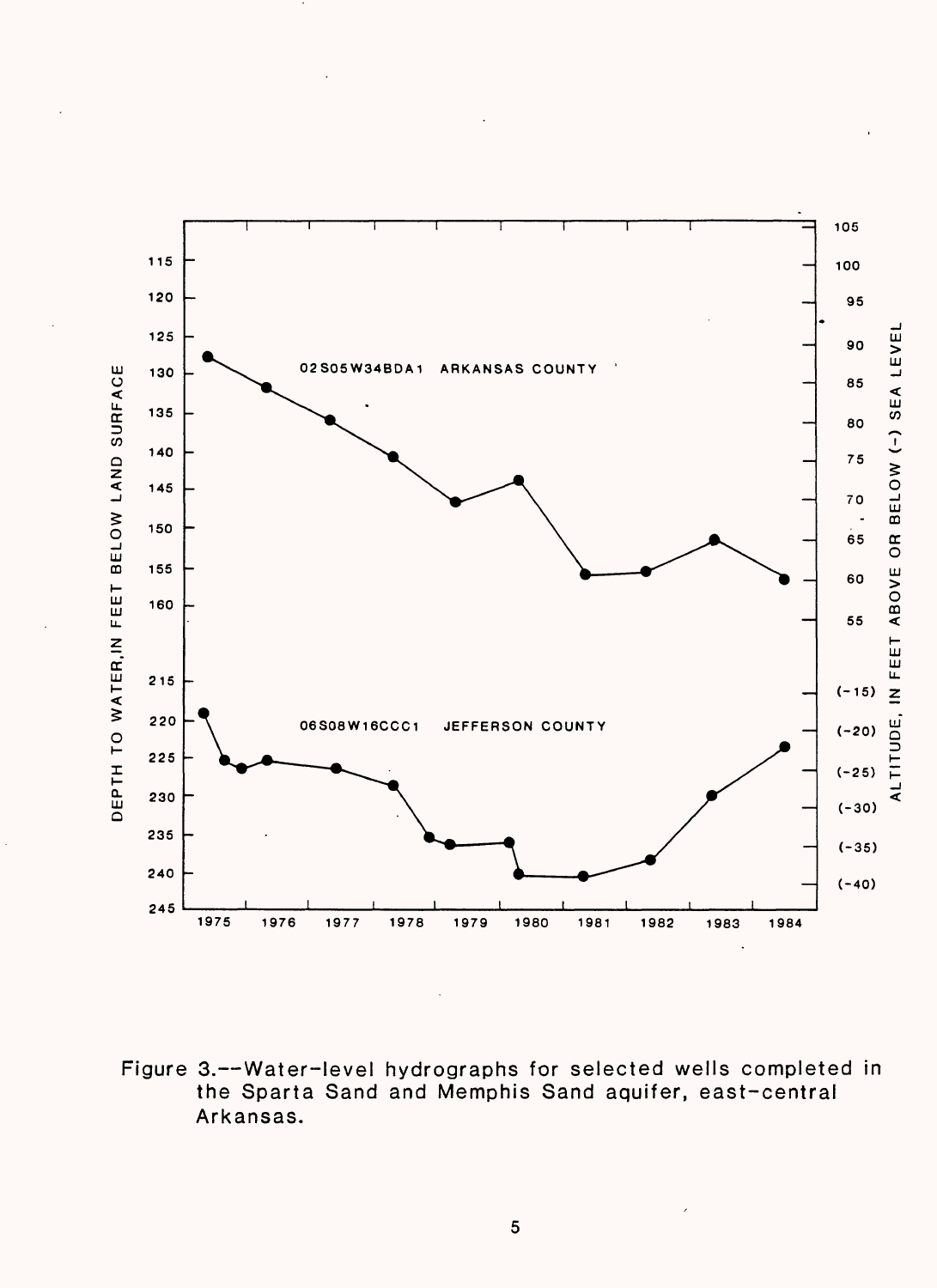Remarks: (Year)--1984. This indicates the time interval for net-change value where water-level data are not available for the 5 year interval.

Depth of well data are not given in this report. However, a qualitative distinction generally is made locally for describing well depths. Thus, wells tapping the alluvial aquifer are considered to be "shallow wells," whereas wells tapping other aquifers are considered to be "deep wells."

## WELL-NUMBERING SYSTEM

The well-numbering system used in this report is based upon the location of the wells according to the federal land survey used in Arkansas. The component parts of a well number are the township number, the range number, the section number, and three letters which indicate, respectively, the quarter section, the quarter-quarter section, and the quarter-quarterquarter section in which the well is located. The letters are assigned counterclockwise, beginning with "A" in the northeast quarter or quarterquarter or quarter-quarter-quarter section in which the well is located. For example, well 03S04W03DCA16 (fig. 4) is located in Township 3 South, Range 4 West, and in the northeast quarter of the southwest quarter of the southeast quarter of section 3. This well is the 16th well in this quarterquarter-quarter section of section 3 from which data were collected.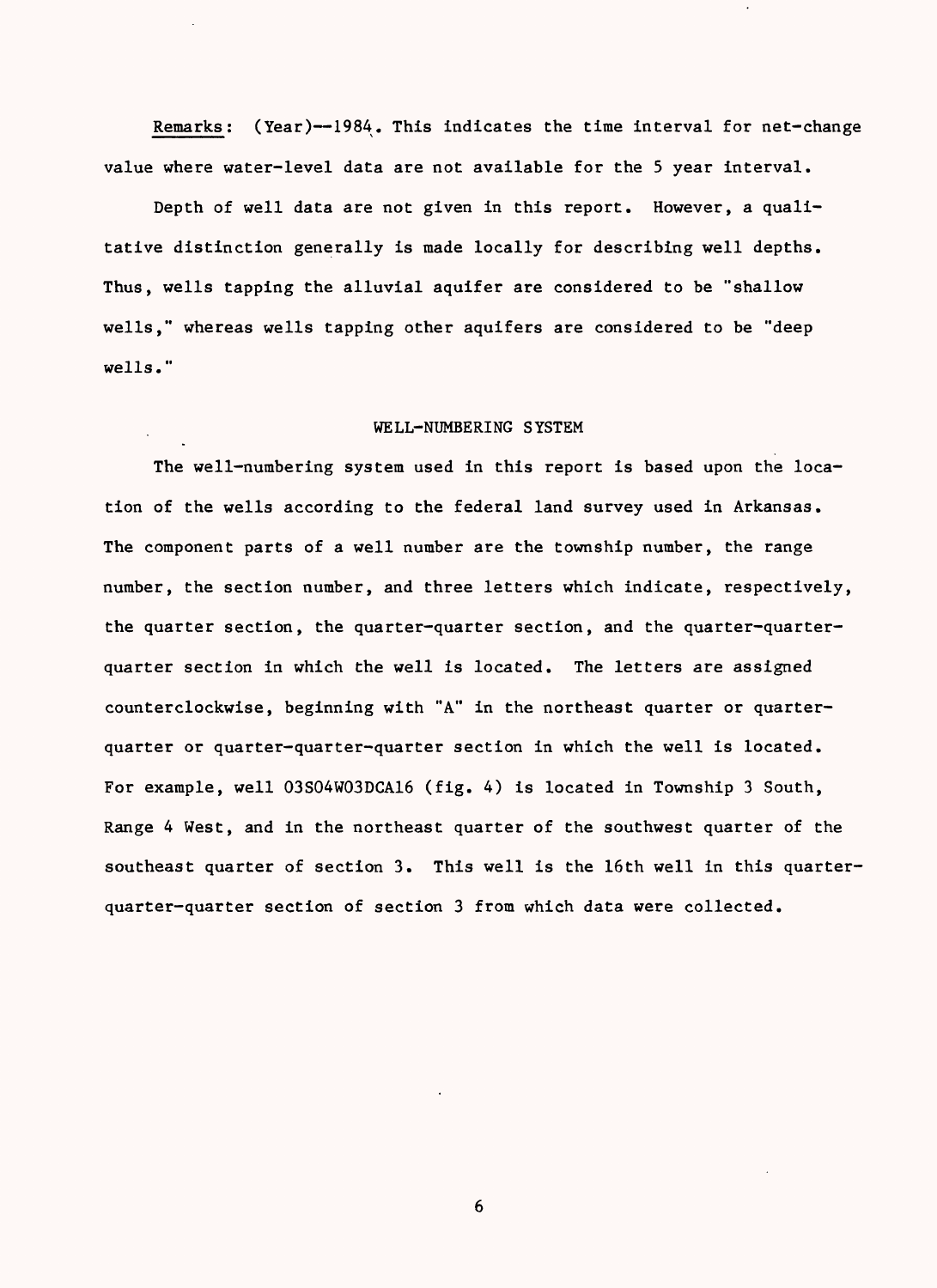

Figure 4.--Well numbering system.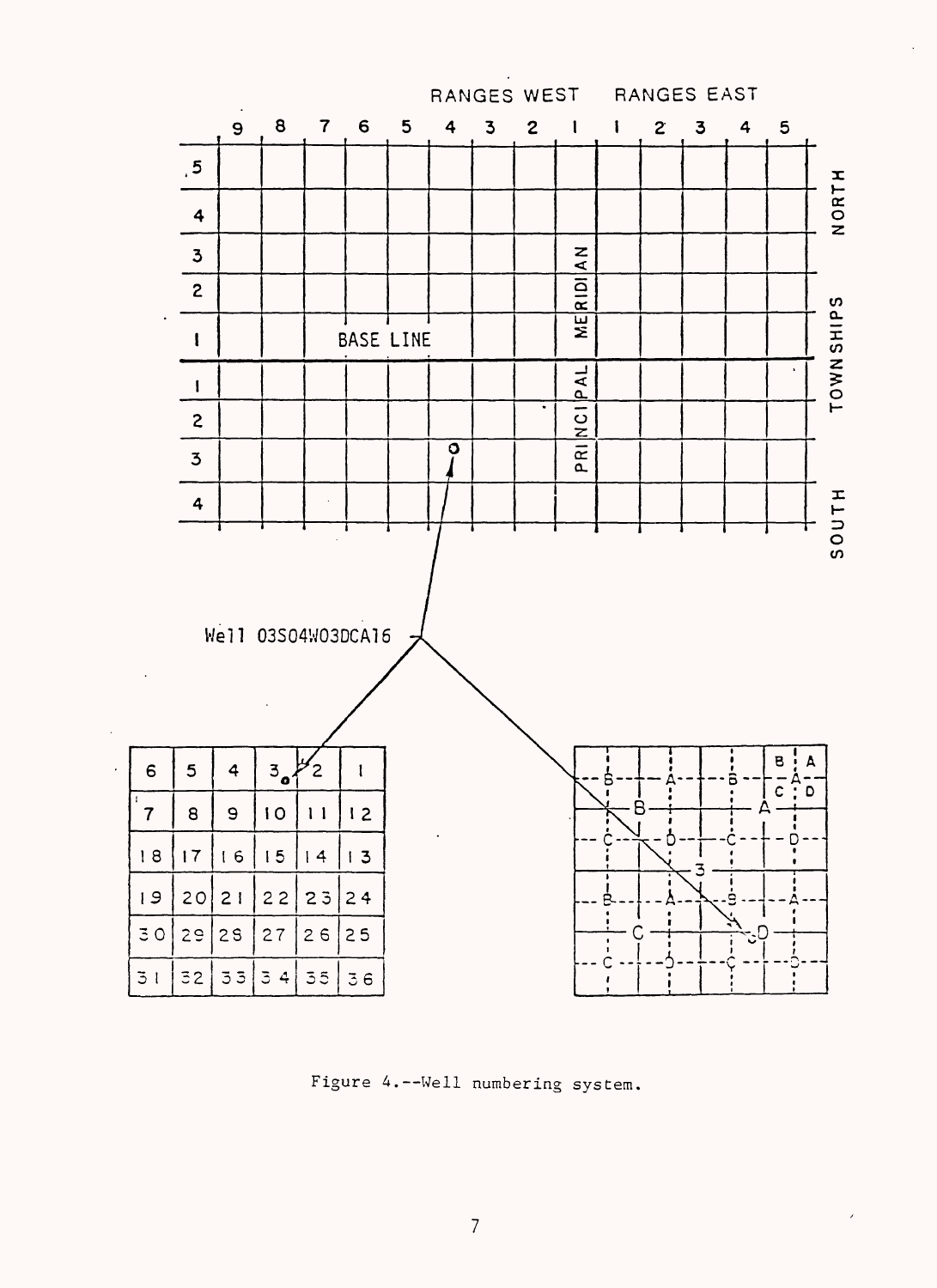- Albin, D. R., Hines, M. S., and Stephens, J. W., 1967, Water resources of Jackson and Independence Counties, Arkansas: U.S. Geological Survey Water-Supply Paper 1839-G, 29 p.
- Baker, R. C., Hewitt, F. A., and Billingsley, G. A., 1948, Ground-water resources of the El Dorado area, Union County, Arkansas: Arkansas University Bureau of Research, Reasearch Series 14, 39 p.
- Broom, M. E., and Lyford, F. P., 1981, Alluvial aquifer of the Cache and St. Francis River basins, northeastern Arkansas: U.S. Geological Survey Open-File Report 81-476, 48 p.
- Broom, M. E., and Reed, J. E., 1973, Hydrology of the Bayou Bartholomew alluvial aquifer-stream system, Arkansas: U.S. Geological Survey Open-File Report 73-34, 91 p.
- Caplan, W. M., 1957, Subsurface geology of northwestern Arkansas: Arkansas Geological and Conservation Commission Information Circular 19, 14 p.
- Counts, H. B., Tait, D. B., Klein, Howard, and Billingsley, G. A., 1955, Ground-water resources in a part of southwestern Arkansas: Arkansas Geological and Conservation Commission Water Resources Circular 2, 35 p.
- Halberg, H. N., 1977, Use of water in Arkansas, 1975: Arkansas Geological Commission Water Resources Summary Number 9, 28 p.
- Halberg, H. N., and Reed, J. E., 1964, Ground-water resources of eastern Arkansas in the vicinity of U.S. Highway 70: U.S. Geological Survey Water-Supply Paper 1770-V, 38 p.
- Hines, M. S., Plebuch, R. 0., and Lamonds, A. G., 1972, Water resources of Clay, Greene, Craighead, and Poinsett Counties, Arkansas: U.S. Geological Survey Hydrologic Investigations Atlas HA-377.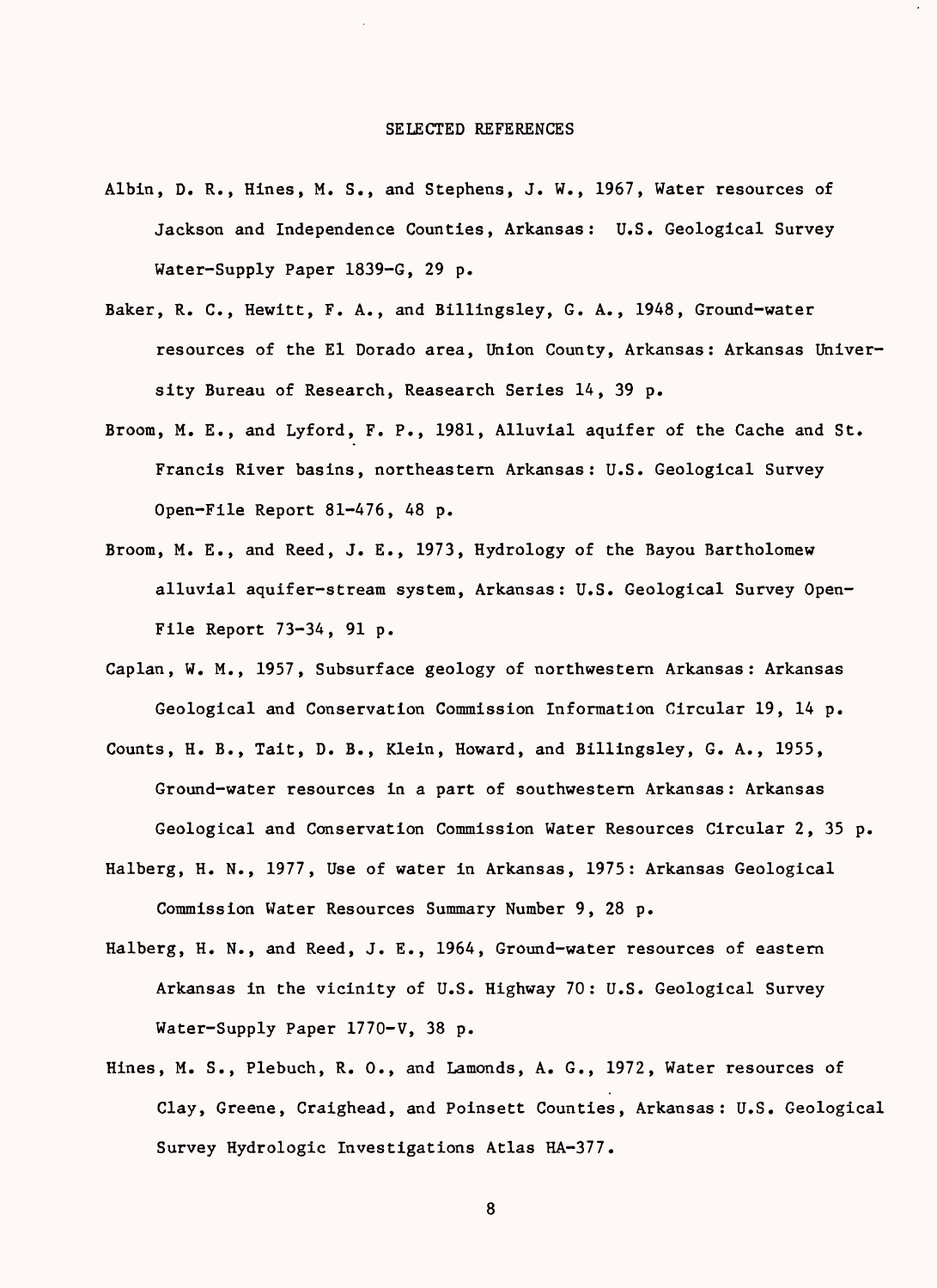- Hosman, R. L., Long, A. T., Lambert, T. W., and others, 1968, Tertiary aquifers in the Mississippi embayment: U.S. Geological Survey Professional Paper 448-D, 29 p.
- Lamonds, A. G., 1971, Hydrology of Horseshoe Lake, Arkansas: U.S. Geological Survey Open-File Report 71-177, 77 p.
- Lamonds, A. G., Hines, M. S., and Plebuch, R. 0., 1969, Water resources of Randolph and Lawrence Counties, Arkansas: U.S. Geological Survey Water-Supply Paper 1879-B, 45 p.
- Ludwig, A. H., 1972, Water resources of Hempstead, Lafayette, Little River, Miller, and Nevada Counties, Arkansas: U.S. Geological Survey Water-Supply Paper 1998, 41 p.
- Plebuch, R. 0., 1961, Fresh-water aquifers of Crittenden County, Arkansas: Arkansas Geological Commission Water Resources Circular 8, 65 p.
- Ryling, R. W., 1960, Nature and extent of ground-water supply of Mississippi County, Arkansas: Arkansas Geological Commission Water Resources Circular 7, 87 p.
- Sniegocki, R. T., 1964, Hydrogeology of a part of the Grand Prairie region, Arkansas: U.S. Geological Survey Water-Supply Paper 1615-B, 72 p.
- Stephenson, L. W., and Crider, A. F., 1916, Geology and ground waters of northeastern Arkansas: U.S. Geological Survey Water-Supply Paper 399, 315 p.
- Westerfield, P. W., 1977, Well records, water-level measurement, logs of test holes, and chemical analyses of ground water in the Cache River alluvial aquifer-stream system, northeast Arkansas, 1946-76: U.S. Geological Survey Open-File Report 77-402, 166 p.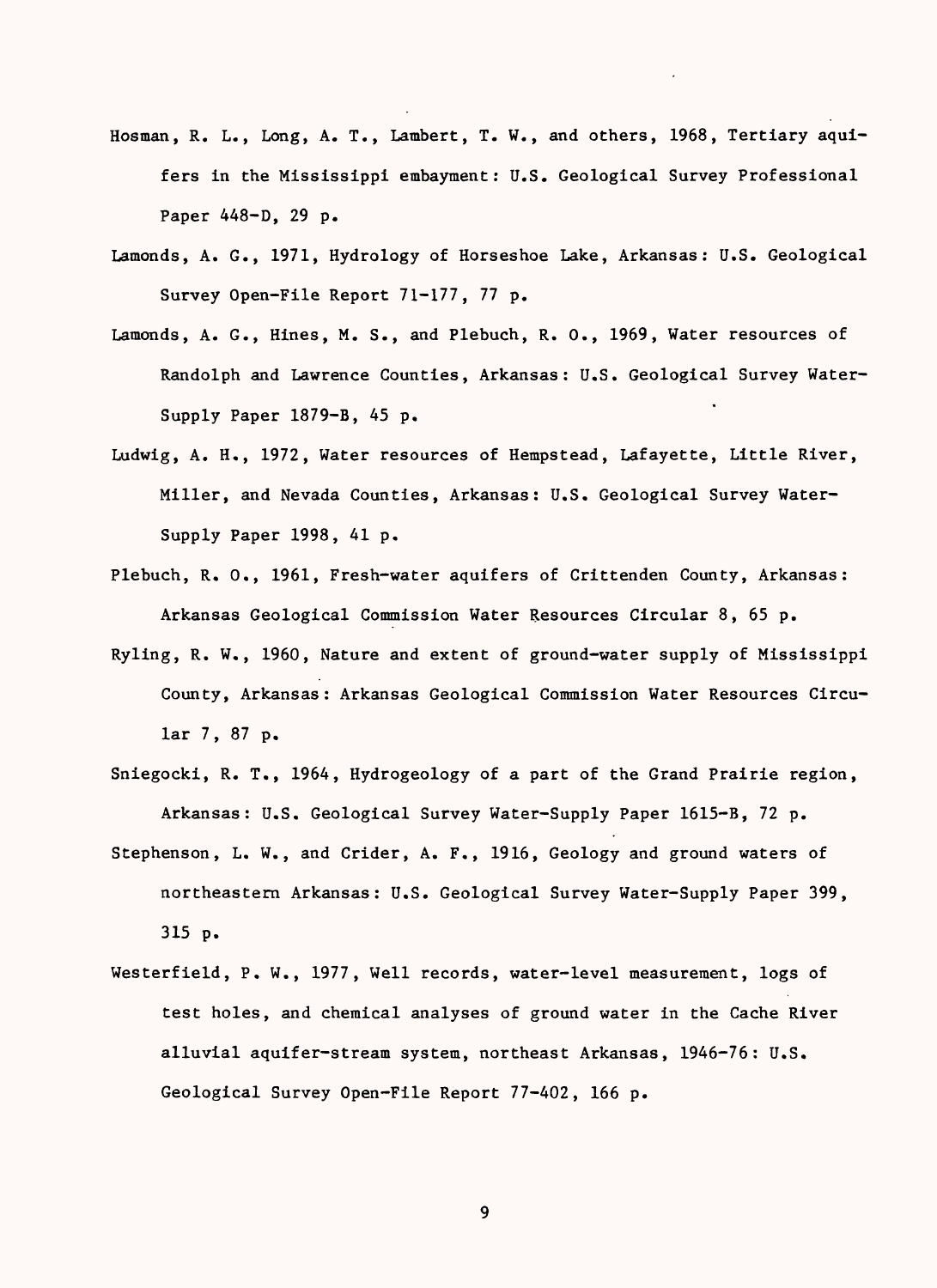| Well number surface | Altitude<br>of land |          | Depth to wa-<br>ter below<br>land surface | Altitude<br>of water<br>level | Net change in<br>water level<br>(feet) |         | Remarks                |
|---------------------|---------------------|----------|-------------------------------------------|-------------------------------|----------------------------------------|---------|------------------------|
|                     | $(\text{feet})$     | Date     | Feet                                      | $(\text{feet})$               | 1983-84 1979-84                        |         |                        |
|                     |                     |          |                                           | ARKANSAS COUNTY               |                                        |         |                        |
| 02S03W09DCD1        | 211                 | $3 - 22$ | 71.83                                     | 139                           | $-0.25$                                | $-2.22$ |                        |
| 02S04W11DBB1        | 213                 | $3 - 22$ | 95.60                                     | 117                           | $- .65$                                | $-3.00$ |                        |
| 02S05W04BBB1        | 221                 | $3 - 22$ | 115.37                                    | 106                           | $+1.30$                                | $+1.56$ |                        |
| 02S05W33DCD1        | 214                 | $3 - 21$ | 99.99                                     | 114                           | $+ .61$                                | $+1.11$ | $1982 - 84$ .          |
| 03S02W18DCC1        | 203                 | $3 - 21$ | 71.63                                     | 131                           | $+1.77$                                | $-1.13$ |                        |
| 03S02W27ABB1        | 197                 | $3 - 21$ | 60.12                                     | 137                           | $+ .88$                                | $-.19$  |                        |
| 03S03W01DBB1        | 205                 | $3 - 21$ | 69.14                                     | 136                           | $+ .41$                                | $-0.99$ |                        |
| 03S03W21ADD1        | 204                 | $3 - 21$ | 87.90                                     | 116                           | .10<br>-                               | $- .75$ |                        |
| 03S04W03DCA16       | 205                 | $3 - 21$ | 97.65                                     | 107                           | $+ .53$                                | $-1.22$ |                        |
| 03S06W29BAB1        | 196                 | $3 - 22$ | 37.19                                     | 159                           | $- .29$                                | $+2.39$ |                        |
| 03S06W35ADD1        | 190                 | $3 - 22$ | 46.61                                     | 143                           | $+2.39$                                | $-2.13$ |                        |
| 04S01W04ACC1        | 199                 | $3 - 21$ | 37.56                                     | 161                           | $+ .01$                                | $+6.78$ | White River<br>Refuge. |
| 04S01W30AAA1        | 188                 | $3 - 21$ | 52.52                                     | 135                           | $+1.35$                                | $- .62$ |                        |
| 04S02W11AAA1        | 195                 | $3 - 21$ | 61.52                                     | 134                           | $+1.03$                                | $- .38$ |                        |
| 04S02W29CCC1        | 191                 | $3 - 21$ | 77.82                                     | 113                           | $+ .70$                                | $-$ .84 |                        |
| 04S03W17ADD1        | 200                 | $3 - 20$ | 98.08                                     | 102                           | $+ .39$                                | $-1.78$ |                        |
| 04S03W32BCB1        | 192                 | $3 - 20$ | 96.32                                     | 96                            | $+ .12$                                | $-1.38$ |                        |
| 04S04W02ABB1        | 200                 | $3 - 20$ | 104.00                                    | 96                            | $+1.10$                                | $- .22$ |                        |
| 04S05W16CDC1        | 201                 | $3 - 21$ | 71.45                                     | 130                           | $+1.08$                                | $-0.05$ |                        |
| 04 S05W24 DAA1      | 198                 | $3 - 20$ | 91.57                                     | 106                           | $+1.15$                                | $+1.07$ |                        |
| 04S06W15DBB1        | 190                 | $3 - 21$ | 27.59                                     | 162                           | $-6.33$                                | $-2.51$ |                        |
| 05S01W16BAB1        | 183                 | $3 - 21$ | 45.22                                     | 138                           | .23<br>-                               | $-1.22$ |                        |
| 05S01W18BCC1        | 187                 | $3 - 21$ | 56.00                                     | 131                           | .80<br>$\ddag$                         | $-3.49$ |                        |
| 05S02W16ABD1        | 190                 | $3 - 20$ | 74.15                                     | 116                           | .07<br>⇒                               | $-1.40$ |                        |
| 05S03W30DDA1        | 193                 | $3 - 20$ | 92.50                                     | 100                           | $+1.07$                                | $- .58$ |                        |
| 05 S04 W07 CCC1     | 194                 | $3 - 20$ | 77.96                                     | 116                           | $+1.20$                                | $+ .59$ |                        |
| 05S04W32BBA1        | 191                 | $3 - 20$ | 67.10                                     | 124                           | $+ .49$                                | $-1.02$ |                        |
| 05S05W15ADD1        | 193                 | $3 - 20$ | 50.90                                     | 142                           | .44<br>$\qquad \qquad \blacksquare$    | $-1.35$ |                        |
| 05S06W02DDD1        | 183                 | $3 - 21$ | 18.08                                     | 165                           | $+ .72$                                | $- .45$ |                        |
| 05S06W07DDC1        | 180                 | $3 - 28$ | 9.51                                      | 171                           | $+1.75$                                | $-.08$  |                        |
| 06S02W06BBA1        | 181                 | $3 - 20$ | 78.50                                     | 100                           | $+ .32$                                | $-1.24$ |                        |
| 06S02W23DCD1        | 188                 | $3 - 19$ | 58.18                                     | 130                           | $+ .02$                                | $-5.26$ |                        |
| 06S03W10BBA1        | 184                 | $3 - 20$ | 79.66                                     | 104                           | .50<br>$\blacksquare$                  | $-1.33$ |                        |
| 06S03W27AAA1        | 183                 | $3 - 20$ | 65.66                                     | 117                           | .76<br>$\qquad \qquad \blacksquare$    | $-2.42$ |                        |
| 06S04W18CBB1        | 190                 | $3 - 20$ | 36.52                                     | 154                           | $+ .84$                                | $+ .68$ |                        |

 $\overline{\phantom{a}}$ 

Table 1.--Measurements of water levels made in 1984 in wells completed in the alluvial aquifer

 $\mathcal{A}$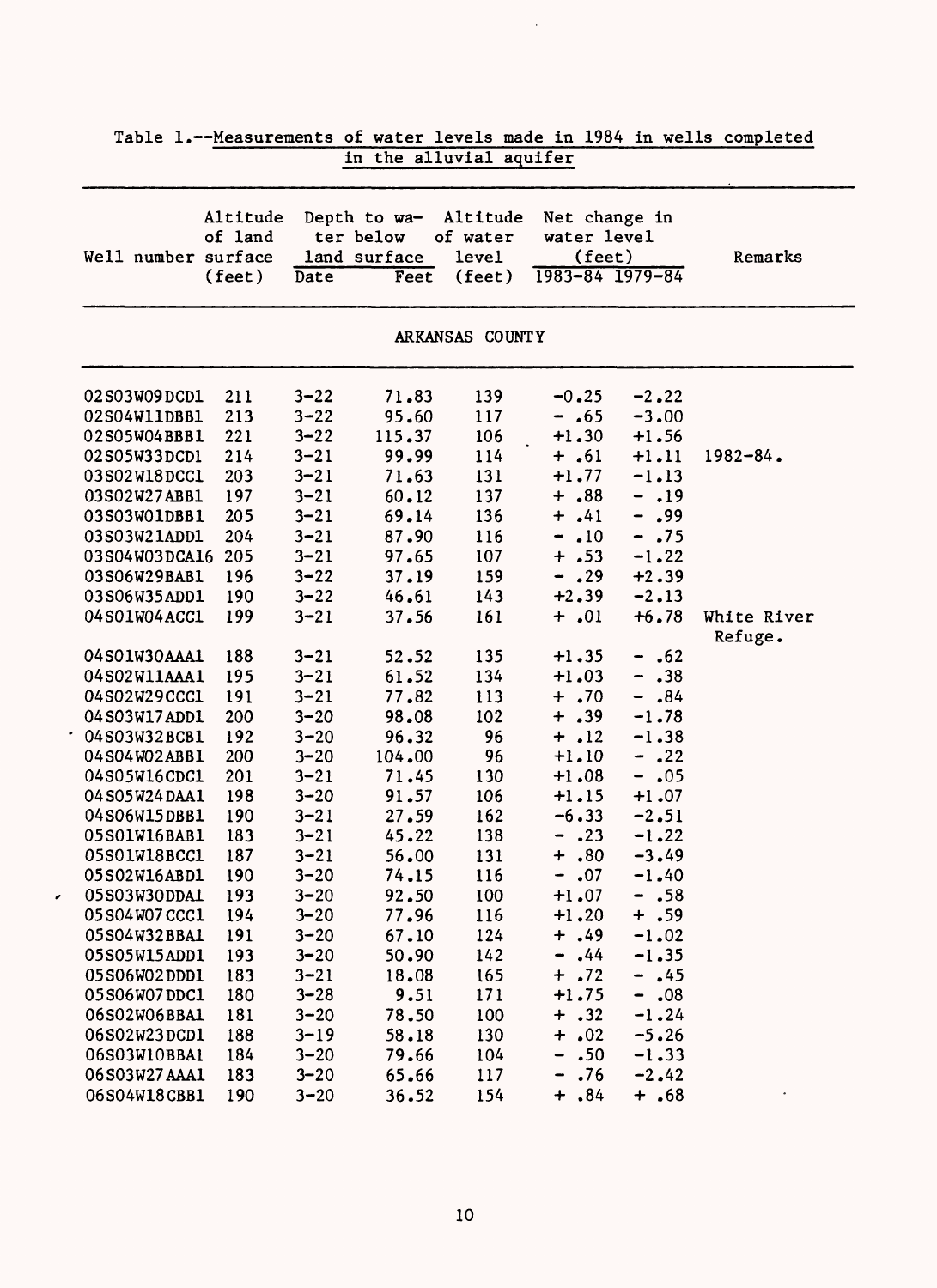|                              |                                        |                      | in the alluvial aquifer--Continued                |                                                  |                                                                   |                        |                                     |
|------------------------------|----------------------------------------|----------------------|---------------------------------------------------|--------------------------------------------------|-------------------------------------------------------------------|------------------------|-------------------------------------|
| Well number surface          | Altitude<br>of land<br>$(\text{feet})$ | Date                 | Depth to wa-<br>ter below<br>land surface<br>Feet | Altitude<br>of water<br>level<br>$(\text{feet})$ | Net change in<br>water level<br>(feet)<br>$1983 - 84$ $1979 - 84$ |                        | Remarks                             |
|                              |                                        |                      | ARKANSAS COUNTY--Continued                        |                                                  |                                                                   |                        |                                     |
| 07 S02W04 BBB1               | 176                                    | $3 - 19$             | 45.68                                             | 130                                              | $+1.22$                                                           | $+0.37$                |                                     |
| 07S02W17BBA1                 | 184                                    | $3 - 19$             | 47.28                                             | 136                                              | $+ .08$                                                           | $+ .54$                |                                     |
| 07S03W18CCD1                 | 186                                    | $3 - 19$             | 42.04                                             | 144                                              | $-.88$                                                            | $-1.43$                |                                     |
| 07S04W01DDD1                 | 186                                    | $3 - 19$             | 48.86                                             | 137                                              | $-4.17$                                                           | $-2.61$                |                                     |
| 08S02W08ACA1<br>08S03W05ABB1 | 179<br>178                             | $3 - 19$<br>$3 - 19$ | 37.20<br>19.75                                    | 142<br>158                                       | $-.92$<br>$+ .27$                                                 | $-5.35$<br>$+$ .67     |                                     |
|                              |                                        |                      |                                                   | <b>ASHLEY COUNTY</b>                             |                                                                   |                        |                                     |
| 15S04W23DBD1                 | 128                                    | $3 - 28$             | 23.47                                             | 105                                              | $+ .86$                                                           | $+4.45$                | $1981 - 84$ .                       |
| 16S06W27BAB1                 | 182                                    | $3 - 28$             | 81.82                                             | 100                                              | $-4.55$                                                           | $-6.19$                |                                     |
| 17S04W03ABB1                 | 124                                    | $3 - 28$             | 20.96                                             | 103                                              | $-1.08$                                                           | $-4.52$                |                                     |
| 17S04W21ABA1                 | 117                                    | $3 - 28$             | 13.50                                             | 104                                              | $+1.68$                                                           | $+1.40$                |                                     |
| 17S06W01ADD1                 | 182                                    | $3 - 28$             | 79.40                                             | 103                                              | $+1.19$                                                           | $-.33$                 |                                     |
| 17S06W35CAC1                 | 179                                    | $3 - 29$             | 72.25                                             | 107                                              | $-.22$                                                            | $+6.92$                |                                     |
| 17S07W05CDD1                 | 185                                    | $3 - 28$             | 85.54                                             | 99                                               | $+2.11$                                                           | $-3.27$                |                                     |
| 18S08W01AAB1                 | 181                                    | $5 - 15$             | 78.63                                             | 102                                              | ---                                                               | $\qquad \qquad \cdots$ | New well.                           |
| 18S08W28DDD2                 | 163                                    | $3 - 29$             | 87.37                                             | 76                                               | $+ .30$                                                           | $+ .81$                | U.S. Geological<br>Survey recorder. |
| 19S04W06BAB2                 | 110                                    | $3 - 29$             | 15.75                                             | 94                                               | $+$ .25                                                           | $-1.46$                |                                     |
| 19S06W07BCC1                 | 135                                    | $3 - 29$             | 30.90                                             | 104                                              | $+ .61$                                                           | $- .57$                | $1980 - 84.$                        |
|                              |                                        |                      |                                                   | CHICOT COUNTY                                    |                                                                   |                        |                                     |
| 13S03W35BAC1                 | 134                                    | $3 - 29$             | 23.13                                             | 111                                              |                                                                   |                        | New well.                           |
| 14S03W32DCB1                 | 134                                    | $3 - 29$             | 24.08                                             | 110                                              | $+ .50$                                                           |                        |                                     |
| 15S02W29BDB1                 | 126                                    | $3 - 29$             | 20.53                                             | 105                                              | $+ .75$                                                           | $+2.47$                | $1982 - 84.$                        |
| 15S03W24AAA1                 | 115                                    | $3 - 29$             | 20.60                                             | 93                                               | $+1.61$                                                           | $-$ .66                |                                     |
| 16S03W16DCB1                 | 121                                    | $3 - 29$             | 26.27                                             | 95                                               | $+$ , 48                                                          | $-1.16$                | $1982 - 84$ .                       |
| 17S01E17CDA                  | 118                                    | $3 - 28$             | 6.78                                              | 111                                              | .35<br>$\bullet$                                                  | $+7.63$                | $1982 - 84$ .                       |
| 17 S02W10AAA1                | 114                                    | $3 - 28$             | 18.72                                             | 95                                               | .53<br>$\bullet$                                                  | $-1.43$                |                                     |
| 17S03W23BBB1                 | 114                                    | $3 - 28$             | 21.97                                             | 92                                               | .48<br>$\overline{\phantom{0}}$                                   | $-.11$                 | $1982 - 84$ .                       |
| 18S01W19DAB1                 | 110                                    | $3 - 27$             | 11.33                                             | 99                                               | $+1.27$                                                           | $+1.97$                |                                     |
| 18S01W28CCC1                 | 111                                    | $3 - 27$             | 9.90                                              | 101                                              | $+1.19$                                                           | $+7.00$                | $1982 - 84$ .                       |

| Table 1.--Measurements of water levels made in 1984 in wells completed |                                    |  |  |  |  |
|------------------------------------------------------------------------|------------------------------------|--|--|--|--|
|                                                                        | in the alluvial aquifer--Continued |  |  |  |  |

 $\ddot{\phantom{1}}$ 

 $\cdot$ 

 $\ddot{\phantom{1}}$ 

 $\hat{\mathcal{A}}$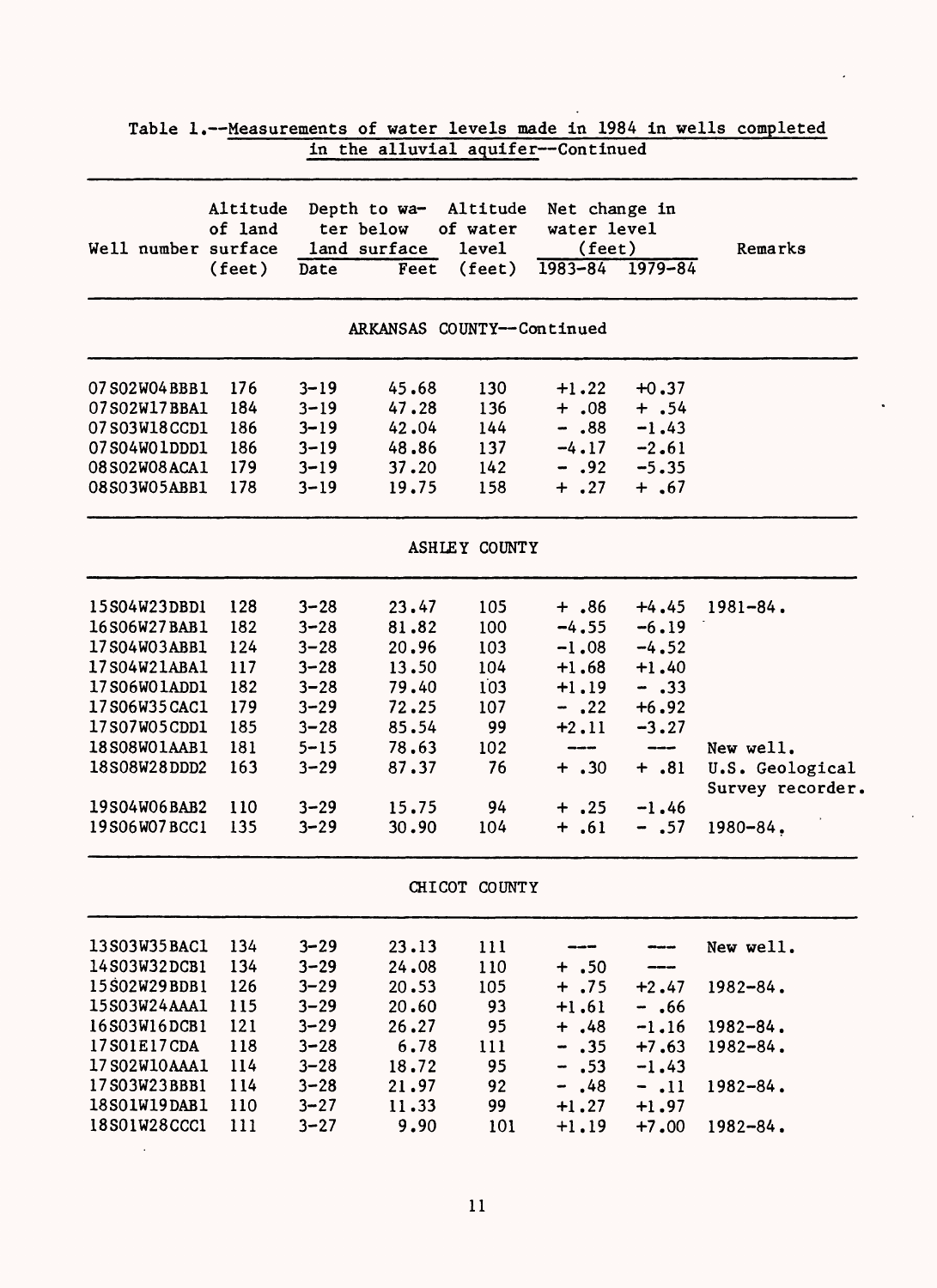|                     |                               |          | in the alluvial aquifer--Continued                         |                             |                                                                   |         |                                              |
|---------------------|-------------------------------|----------|------------------------------------------------------------|-----------------------------|-------------------------------------------------------------------|---------|----------------------------------------------|
| Well number surface | Altitude<br>of land<br>(feet) | Date     | Depth to wa- Altitude<br>ter below<br>land surface<br>Feet | of water<br>level<br>(feet) | Net change in<br>water level<br>(feet)<br>$1983 - 84$ $1979 - 84$ |         | Remarks                                      |
|                     |                               |          |                                                            |                             |                                                                   |         |                                              |
|                     |                               |          | CHICOT COUNTY--Continued                                   |                             |                                                                   |         |                                              |
| 18S03W22ABA2        | 103                           | $3 - 28$ | 9.41                                                       | 94                          |                                                                   |         | New well.                                    |
| 19S01W15BBC1        | 114                           | $3 - 27$ | 13.22                                                      | 101                         | $+ .23$                                                           | $+6.27$ |                                              |
| 19S01W17BCC1        | 106                           | $3 - 27$ | 14.45                                                      | 92                          | $+1.59$                                                           | $+4.89$ | $1982 - 84$ .                                |
| 19S01W21AAA1        | 110                           | $3 - 27$ | 8.70                                                       | 101                         | $+ .40$                                                           | $+7.54$ |                                              |
| 19S03W18BBA1        | 102                           | $5 - 16$ | 17.93                                                      | 84                          | $-1.50$                                                           | $-1.44$ |                                              |
|                     |                               |          |                                                            | CLAY COUNTY                 |                                                                   |         |                                              |
| 18N08E03DAB1        | 262                           | $3 - 27$ | 6.51                                                       | 255                         | $+ .68$                                                           | $- .78$ |                                              |
| 19N04E19AAA1        | 282                           | $3 - 27$ | 22.28                                                      | 260                         | $-.80$                                                            | $-2.91$ |                                              |
| 19N08E01BBA1        | 270                           | $3 - 27$ | 5.10                                                       | 265                         | $+1.61$                                                           | $+ .22$ |                                              |
| 20N05E34DBA1        | 285                           | 3.27     | 16.84                                                      | 268                         | $- .29$                                                           | $-7.79$ |                                              |
| 20N08E24DDA1        | 276                           | $3 - 27$ | 5.50                                                       | 270                         | $+3.60$                                                           | $+2.80$ | $1976 - 84$ .                                |
| 21N05E17ABB1        | 300                           | $3 - 27$ | 16.71                                                      | 283                         | $-19$                                                             | $-4.80$ |                                              |
| 21N06E31BBA1        | 289                           | $3 - 27$ | 2.25                                                       | 287                         | $+4.68$                                                           | $+$ .10 |                                              |
|                     |                               |          |                                                            | CRAIGHEAD COUNTY            |                                                                   |         |                                              |
| 13N02E35DAA1        | 250                           | $3 - 19$ | 78.76                                                      | 171                         | $-1.05$                                                           | $-8,66$ | U.S. Geologi-<br>cal Survey<br>recorder.     |
| 13N03E09BAA1        | 267                           | $3 - 19$ | 79.42                                                      | 188                         | $- .36$                                                           | $-6.29$ |                                              |
| 13N05E21BDD1        | 226                           | $3 - 19$ | 10.60                                                      | 215                         | $+ .88$                                                           | $-0.74$ | Bay public<br>supply.                        |
| 13N07E20BBA1        | 223                           | $3 - 19$ | 1.62                                                       | 222                         | $+2.78$                                                           | $+ .75$ | U.S. Army Corps<br>of Engineers<br>recorder. |
| 14N02E18BDD1        | 242                           | $3 - 19$ | 32.83                                                      | 209                         | $-.81$                                                            | $-7.30$ |                                              |
| 14N05E24DCC1        | 238                           | $3 - 19$ | 16.29                                                      | 222                         | $-1.72$                                                           | $-2.96$ |                                              |
| 14N06E20CCD1        | 226                           | $3 - 19$ | 4.20                                                       | 222                         | $+ .69$                                                           | $+ .89$ |                                              |
| 14N07E26DAB1        | 227                           | $3 - 20$ | 5.04                                                       | 222                         | $+ .36$                                                           | $-2.81$ |                                              |
| 15N03E19ADA1        | 262                           | $3 - 19$ | 30.10                                                      | 232                         | $-14$                                                             | $-4.62$ |                                              |
| 15N06E20DDD1        | 234                           | $3 - 20$ | 5.25                                                       | 229                         | $+1.10$                                                           | $+2.75$ | $1981 - 84$ .                                |

# Table 1.--Measurements of water levels made in 1984 in wells completed

 $\hat{\boldsymbol{\beta}}$ 

 $\mathcal{L}$  $\sim$   $\sim$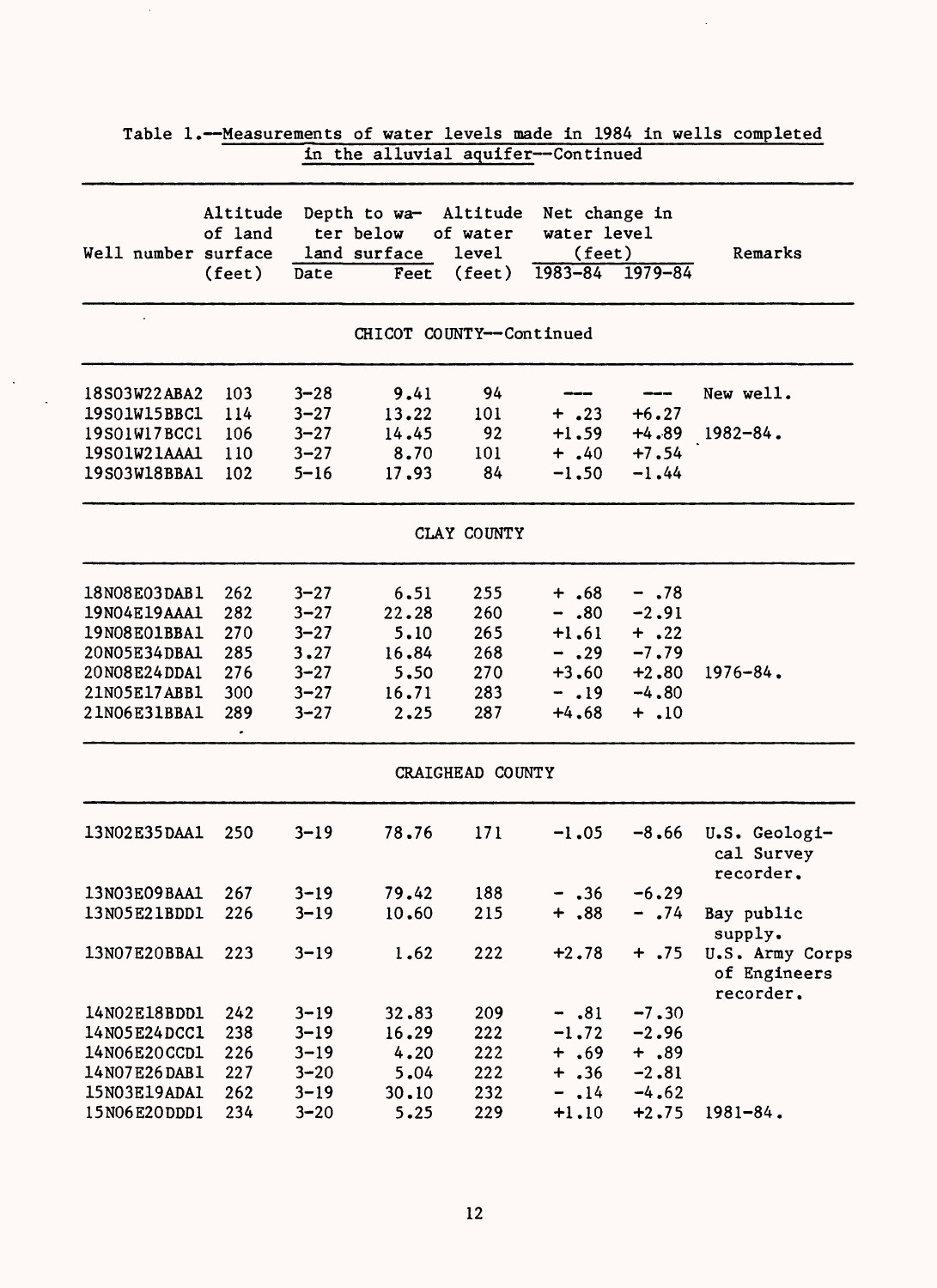|                     |                                        |          | in the alluvial aquifer--Continued                |                                         |                                                       |                        |                                                  |
|---------------------|----------------------------------------|----------|---------------------------------------------------|-----------------------------------------|-------------------------------------------------------|------------------------|--------------------------------------------------|
| Well number surface | Altitude<br>of land<br>$(\text{feet})$ | Date     | Depth to wa-<br>ter below<br>land surface<br>Feet | Altitude<br>of water<br>level<br>(feet) | Net change in<br>water level<br>(feet)<br>$1983 - 84$ | $1979 - 84$            | Remarks                                          |
|                     |                                        |          |                                                   | CRITTENDEN COUNTY                       |                                                       |                        |                                                  |
| 05N07E28CBA1        | 201                                    | $3 - 22$ | 13.81                                             | 187                                     | $+2.24$                                               | $-0.26$                |                                                  |
| 05N07E34BAB1        | 203                                    | $3 - 22$ | 12.02                                             | 191                                     | $+ .69$                                               | $+1.96$                | $1982 - 84$ .                                    |
| 05N08E11CCA1        | 212                                    | $3 - 22$ | 12.40                                             | 200                                     | $+2.65$                                               | $+2.39$                | $1982 - 84.$                                     |
| 06N07E13BAA1        | 205                                    | $3 - 22$ | 12.18                                             | 193                                     | $- .23$                                               | $-1.13$                |                                                  |
| 07N07E31CCC1        | 207                                    | $3 - 23$ | 19.72                                             | 187                                     | $-1.43$                                               | $-1.43$                |                                                  |
| 07N09E05CDD1        | 214                                    | $3 - 21$ | 7.19                                              | 207                                     | $+1.04$                                               | $+1.97$                | $1982 - 84$ .                                    |
| 08N07E14DAA1        | 215                                    | $3 - 21$ | 17.91                                             | 197                                     | $+ .71$                                               | $+ .29$                |                                                  |
| 09N06EllDAD1        | 217                                    | $3 - 23$ | 27.13                                             | 190                                     | $-1.35$                                               | $-1.74$                |                                                  |
| 09N08E26DBB1        | 222                                    | $3 - 21$ | 9.79                                              | 212                                     | $-.69$                                                | $+2.51$                | $1982 - 84.$                                     |
|                     |                                        |          |                                                   | CROSS COUNTY                            |                                                       |                        |                                                  |
| 06N04E01BBB1        | 205                                    | $3 - 23$ | 30.75                                             | 174                                     | $+ .68$                                               | $-1, 36$               |                                                  |
| 07NO1E05CDA1        | 217                                    | $3 - 29$ | 53.15                                             | 164                                     | $-4.68$                                               | $-3.61$                |                                                  |
| 07N01E11AAA1        | 217                                    | $3 - 29$ | 55.40                                             | 162                                     | ---                                                   | $\qquad \qquad \cdots$ | New well.                                        |
| 07N03E05ADA1        | 254                                    | $3 - 27$ | 92.60                                             | 161                                     | $- .50$                                               | $-4.52$                |                                                  |
| 07N04E07ABC1        | 222                                    | $3 - 27$ | 44.27                                             | 178                                     | $- .55$                                               | $-1.15$                |                                                  |
| 07N05E01BCB1        | 212                                    | $3 - 23$ | 30.95                                             | 181                                     | $-1.06$                                               | $-1.54$                |                                                  |
| 07N05E32DDD1        | 204                                    | $3 - 23$ | 25.53                                             | 178                                     | $- .67$                                               | $\qquad \qquad \cdots$ |                                                  |
| 08N03E09DAD1        | 258                                    | $3 - 27$ | 94.50                                             | 164                                     | $+ .12$                                               | $-5.40$                |                                                  |
| 09N01E33BBA1        | 225                                    | $3 - 29$ | 58.74                                             | 166                                     | $-1.69$                                               | $-6.36$                |                                                  |
| 09NO1E36BAB1        | 226                                    | $3 - 29$ | 62.74                                             | 163                                     | $-.61$                                                | $-3.16$                |                                                  |
| 09N03E17DDC1        | 248                                    | $3 - 27$ | 84.15                                             | 164                                     | $+1.51$                                               | $-.85$                 |                                                  |
| 09N05E32BDB1        | 210                                    | $3 - 27$ | 24.79                                             | 185                                     | $+$ .11                                               | $-2.70$                |                                                  |
|                     |                                        |          |                                                   | DESHA COUNTY                            |                                                       |                        |                                                  |
| 07S01E25CAA1        | 155                                    | $3 - 26$ | 13.52                                             | 141                                     | $- .22$                                               | $+7.90$                | $1982 - 84$ .                                    |
| 07S01E26ABC1        | 156                                    | $3 - 26$ | 16.64                                             | 139                                     | $+ .58$                                               | $+2.63$                | $1982 - 84$ .                                    |
| 08S03W33ABD1        | 165                                    | $3 - 26$ | 4.27                                              | 161                                     | $+1.16$                                               | $+3.51$                | U.S. Army Corps<br>of Engineers,<br>$1981 - 84.$ |
| 09S02W26DDC1        | 149                                    | $3 - 27$ | 13.55                                             | 136                                     | $+ .07$                                               | $-1.83$                | U.S. Geological<br>Survey recorder.              |

l.

Table 1.--Measurements of water levels made in 1984 in wells completed

 $\mathbb{Z}^2$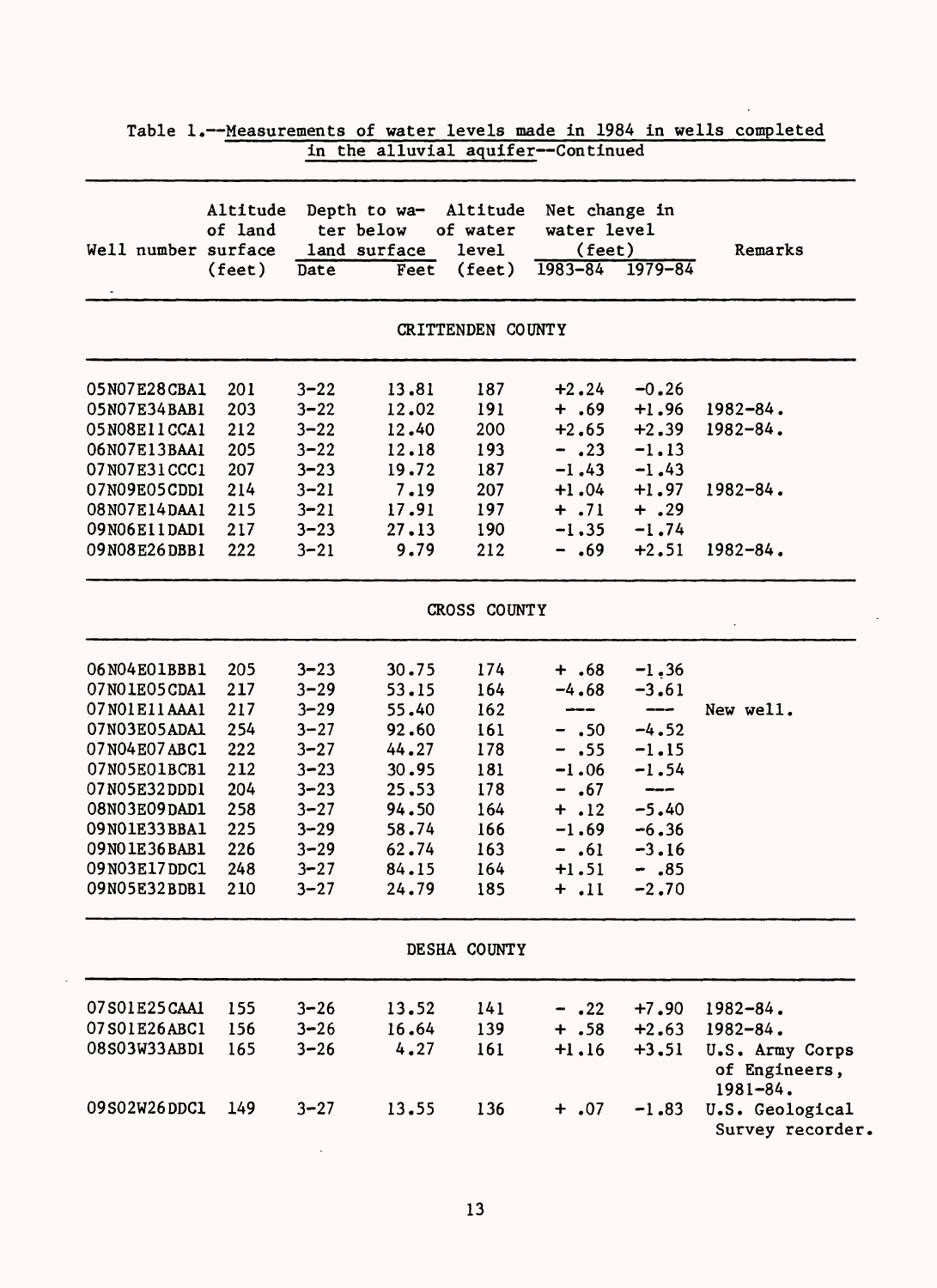| Well number surface |              | Altitude<br>of land |          | Depth to wa-<br>ter below<br>land surface | Altitude<br>of water<br>level | Net change in<br>water level<br>$(\text{feet})$ |               | Remarks                          |
|---------------------|--------------|---------------------|----------|-------------------------------------------|-------------------------------|-------------------------------------------------|---------------|----------------------------------|
|                     |              | $(\text{feet})$     | Date     | Feet                                      | $(\text{feet})$               | $1983 - 84$                                     | $1979 - 84$   |                                  |
|                     |              |                     |          |                                           | DESHA COUNTY--Continued       |                                                 |               |                                  |
|                     | 09S03W17DCB1 | 155                 | $3 - 26$ | 23.20                                     | 132                           | $-2.67$                                         | $-9.68$       | U.S. Army Corps<br>of Engineers. |
|                     | 09S04W06BBC1 | 162                 | $3 - 26$ | 26.88                                     | 135                           | $-3.76$                                         | $-16.41$      |                                  |
|                     | 10S03W26DAC1 | 155                 | $3 - 27$ | 33.90                                     | 121                           | $-1.71$                                         | $-3.30$       | $1982 - 84.$                     |
|                     | 10S04W02BAB1 | 160                 | $3 - 26$ | 28.82                                     | 131                           | $-2.12$                                         | ---           |                                  |
|                     | 10S04W08BDD1 | 164                 | $3 - 26$ | 20.68                                     | 143                           | ---                                             | $\frac{1}{2}$ | New well.                        |
|                     | 10S04W25CCD1 | 156                 | $3 - 26$ | 23.10                                     | 133                           | $- .40$                                         | $+2.10$       | $1982 - 84$ ,<br>formerly 36CCD1 |
|                     | 11S02W31DCC1 | 145                 | $3 - 27$ | 31.03                                     | 114                           | $-.31$                                          |               |                                  |
|                     | 11S03W31BBA1 | 148                 | $3 - 26$ | 19.60                                     | 128                           | $- .82$                                         | $- .55$       |                                  |
|                     | 12S01W31AAB1 | 135                 | $3 - 27$ | 18.44                                     | 117                           | $-1.17$                                         | $-4.36$       |                                  |
|                     | 12S01W33BAA1 | 135                 | $3 - 27$ | 14.38                                     | 121                           | $+4.82$                                         | $+ .55$       |                                  |
|                     | 12S03W16BBC1 | 148                 | $5 - 15$ | 19.03                                     | 129                           | $-$ .48                                         | $-1,20$       | $1981 - 84.$                     |
|                     |              |                     |          |                                           | DREW COUNTY                   |                                                 |               |                                  |
|                     | 11S04W08DBA1 | 160                 | $4 - 16$ | ٠<br>18.54                                | 141                           | $-$ .04                                         | $+2.83$       | 1982-84.                         |
|                     | 11S05W08CCC1 | 185                 | $4 - 17$ | 32.59                                     | 152                           | $+2.27$                                         | $-18$         |                                  |
|                     | 11S06W34DAC1 | 209                 | $4 - 17$ | 64.60                                     | 144                           | $-1.23$                                         | $- .67$       | $1982 - 84$ .                    |
|                     | 12S04W03ABB1 | 155                 | $4 - 16$ | 18.93                                     | 136                           | $-1.44$                                         | $- .28$       | $1982 - 84.$                     |
|                     | 12S04W27CCC1 | 148                 | $4 - 16$ | 19.48                                     | 129                           | $-2.22$                                         | $-$ .86       |                                  |
|                     | 12S06W15ADC2 | 199                 | $4 - 17$ | 55.21                                     | 144                           | $+3.55$                                         | $-$ .42       |                                  |
|                     | 13S04W33ABA1 | 140                 | $4 - 16$ | 17.31                                     | 123                           | $-$ .31                                         | $-1.72$       |                                  |
|                     | 13S06W03DDC1 | 191                 | $4 - 16$ | 55.54                                     | 135                           | $-14$                                           | $+ .06$       | 1982-84.                         |
|                     | 14S05W20BAA1 | 173                 | $4 - 16$ | 39.13                                     | 134                           | $-1.35$                                         | $-1.58$       |                                  |
|                     |              |                     |          |                                           | GREENE COUNTY                 |                                                 |               |                                  |
|                     | 16N06E02CAB1 | 244                 | $3 - 28$ | 18.10                                     | 226                           | $+2.60$                                         | $-3.82$       |                                  |
|                     | 16N06E03CCC1 | 258                 | $3 - 28$ | 28.91                                     | 229                           | $+3.41$                                         | $-5.13$       |                                  |
|                     | 16N06E28ABB1 | 251                 | $3 - 28$ | 18.04                                     | 233                           | $- .29$                                         | $-4.31$       |                                  |
|                     | 17N03E02CDD1 | 266                 | $3 - 28$ | 8.38                                      | 258                           | $+6.92$                                         | $+1.92$       | $1980 - 84$ .                    |
|                     | 17N04E30CDC1 | 265                 | $3 - 28$ | 21.40                                     | 244                           | $-$ .65                                         | $-6.62$       |                                  |
|                     | 18N06E26CDD1 | 267                 | $3 - 28$ | 14.22                                     | 253                           |                                                 | ----          | New well.                        |
|                     | 18N07E20BBA1 | 257                 | $3 - 28$ | 6.61                                      | 250                           | $+$ .27                                         | $-2.54$       |                                  |

| Table 1.--Measurements of water levels made in 1984 in wells completed |  |                                    |  |  |  |  |
|------------------------------------------------------------------------|--|------------------------------------|--|--|--|--|
|                                                                        |  | in the alluvial aquifer--Continued |  |  |  |  |

 $\ddot{\phantom{a}}$ 

 $\ddot{\phantom{1}}$ 

 $\bullet$ 

 $\mathcal{F}^{\mathcal{G}}$ 

 $\hat{\mathcal{L}}$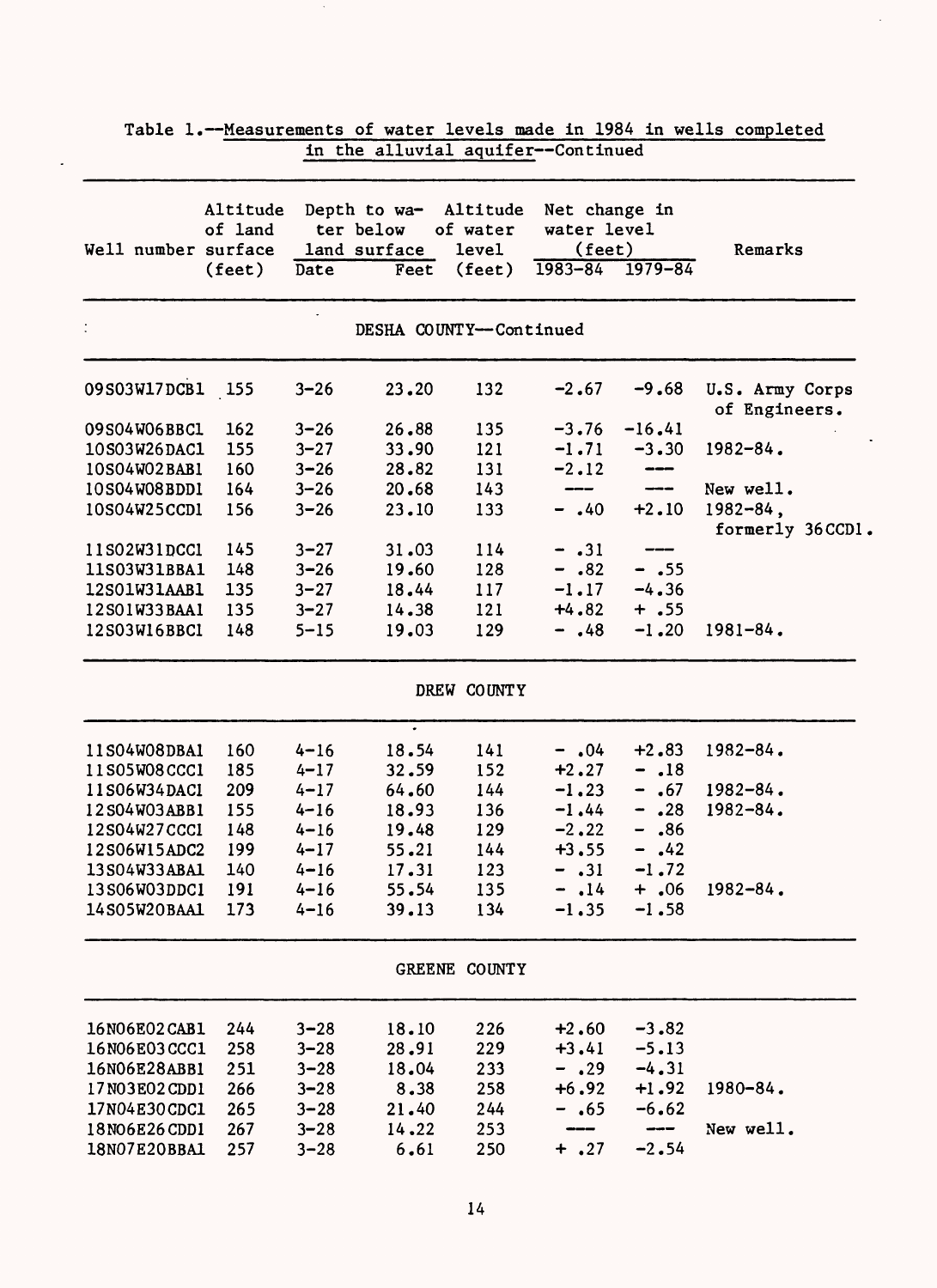|                                                                                                                                                                                                              |                                                                                         |                                                                                                                                                          | in the alluvial aquifer--Continued                                                                                |                                                                                         |                                                                                                                                                                |                                                                                                                                                                                                                                                                                                                                                                                                                                                                                                           | rable 1.--Measurements of water fevers made in 1904 in wells completed |
|--------------------------------------------------------------------------------------------------------------------------------------------------------------------------------------------------------------|-----------------------------------------------------------------------------------------|----------------------------------------------------------------------------------------------------------------------------------------------------------|-------------------------------------------------------------------------------------------------------------------|-----------------------------------------------------------------------------------------|----------------------------------------------------------------------------------------------------------------------------------------------------------------|-----------------------------------------------------------------------------------------------------------------------------------------------------------------------------------------------------------------------------------------------------------------------------------------------------------------------------------------------------------------------------------------------------------------------------------------------------------------------------------------------------------|------------------------------------------------------------------------|
| Well number surface                                                                                                                                                                                          | Altitude<br>of land<br>$(\text{feet})$                                                  | Date                                                                                                                                                     | Depth to wa-<br>ter below<br>land surface<br>Feet                                                                 | Altitude<br>of water<br>level<br>$(\text{feet})$                                        | Net change in<br>water level<br>(feet)<br>$1983 - 84$ $1979 - 84$                                                                                              |                                                                                                                                                                                                                                                                                                                                                                                                                                                                                                           | Remarks                                                                |
|                                                                                                                                                                                                              |                                                                                         |                                                                                                                                                          |                                                                                                                   | INDEPENDENCE COUNTY                                                                     |                                                                                                                                                                |                                                                                                                                                                                                                                                                                                                                                                                                                                                                                                           |                                                                        |
| 12N04W34CBB1<br>14N03W14CAB1<br>14N03W26BDC1                                                                                                                                                                 | 231<br>230<br>225                                                                       | $3 - 29$<br>$3 - 23$<br>$3 - 23$                                                                                                                         | 19.10<br>2.30<br>2.73                                                                                             | 212<br>228<br>222                                                                       | $-0.14$<br>$+1.20$<br>$+1.91$                                                                                                                                  | $-7.94$<br>$\begin{tabular}{ccccc} \multicolumn{2}{c}{} & \multicolumn{2}{c}{} & \multicolumn{2}{c}{} & \multicolumn{2}{c}{} & \multicolumn{2}{c}{} & \multicolumn{2}{c}{} & \multicolumn{2}{c}{} & \multicolumn{2}{c}{} & \multicolumn{2}{c}{} & \multicolumn{2}{c}{} & \multicolumn{2}{c}{} & \multicolumn{2}{c}{} & \multicolumn{2}{c}{} & \multicolumn{2}{c}{} & \multicolumn{2}{c}{} & \multicolumn{2}{c}{} & \multicolumn{2}{c}{} & \multicolumn{2}{c}{} & \multicolumn{2}{c}{} & \mult$<br>$+5.24$ | $1983 - 84.$<br>$1981 - 84.$                                           |
|                                                                                                                                                                                                              |                                                                                         |                                                                                                                                                          |                                                                                                                   | JACKSON COUNTY                                                                          |                                                                                                                                                                |                                                                                                                                                                                                                                                                                                                                                                                                                                                                                                           |                                                                        |
| 09N01W22ADD1<br>09N02W32CBB1<br>10N02W27BBB1<br>10N03W30ABB1<br>11N03W30CBA1<br>12N02W25ABB2<br>12N03W35BCA1<br>12N03W35CAC1<br>13N01W20AAA1<br>14N01W09AAA1                                                 | 215<br>220<br>224<br>222<br>223<br>234<br>220<br>221<br>242<br>251                      | $3 - 28$<br>$3 - 28$<br>$3 - 28$<br>$5 - 14$<br>$3 - 29$<br>$3 - 28$<br>$3 - 28$<br>$3 - 28$<br>$3 - 28$<br>$3 - 28$                                     | 43.40<br>21.50<br>18.90<br>16.21<br>15.57<br>20.00<br>7.20<br>7.20<br>22.32<br>25.50                              | 172<br>198<br>205<br>206<br>207<br>214<br>213<br>214<br>220<br>226                      | $+3,96$<br>$+3.43$<br>$-19$<br>$+2.47$<br>$-.08$<br>$-$ .45<br>$+6.40$<br>$-1.34$<br>$- .78$                                                                   | $-4.25$<br>$+ .67$<br>$-3.03$<br>$+13.14$<br>$-5.03$<br>$-3.30$<br>$+5.93 +7.44$<br>$-3.12$<br>$-6.08$<br>$-3.63$                                                                                                                                                                                                                                                                                                                                                                                         | $1981 - 84$ .<br>$1980 - 84$ .<br>$1981 - 84$ .                        |
|                                                                                                                                                                                                              |                                                                                         |                                                                                                                                                          |                                                                                                                   | JEFFERSON COUNTY                                                                        |                                                                                                                                                                |                                                                                                                                                                                                                                                                                                                                                                                                                                                                                                           |                                                                        |
| 03S07W16AAA1<br>03S08W19CBA1<br>03S08W24BBC1<br>03S09W06DDA1<br>03S09W31DDA1<br>04S07W17CCB1<br>04S09W16BCC1<br>05S06W31CAA1<br>05S07W19BCC1<br>06S05W15BCA1<br>06S06W23AAD1<br>06S08W24DCC1<br>07S08W06BAA1 | 190<br>214<br>202<br>225<br>218<br>203<br>215<br>189<br>199<br>177<br>189<br>200<br>202 | $3 - 28$<br>$3 - 28$<br>$3 - 28$<br>$3 - 27$<br>$3 - 28$<br>$3 - 26$<br>$3 - 28$<br>$5 - 16$<br>$3 - 28$<br>$3 - 26$<br>$3 - 26$<br>$4 - 18$<br>$4 - 18$ | 32.33<br>29.64<br>35.62<br>32.73<br>27.27<br>42.55<br>20.46<br>11.83<br>20.34<br>15.08<br>15.40<br>15.60<br>13.93 | 158<br>184<br>166<br>192<br>191<br>160<br>195<br>177<br>179<br>162<br>174<br>184<br>188 | $+$ , 48<br>$+ .81 + .48$<br>.22<br>$\blacksquare$<br>$-14$<br>$-4.59$<br>$-5.24$<br>$+ .48$<br>$+ .99$<br>$+1.33$<br>$+ .17$<br>$+2.49$<br>$+3.05$<br>$+ .36$ | $-2.72$<br>$-4.37$<br>$-1.76$<br>$-3.95$<br>$-8.58$<br>$+3.08$<br>$+ .20$<br>$-1.15$<br>$-1.55$<br>$+1.26$<br>$+1.86$<br>$-1.84$                                                                                                                                                                                                                                                                                                                                                                          |                                                                        |

# Table 1. Measurements of water levels made in 1984 in wells completed

 $\beta$ 

 $\sim 10^6$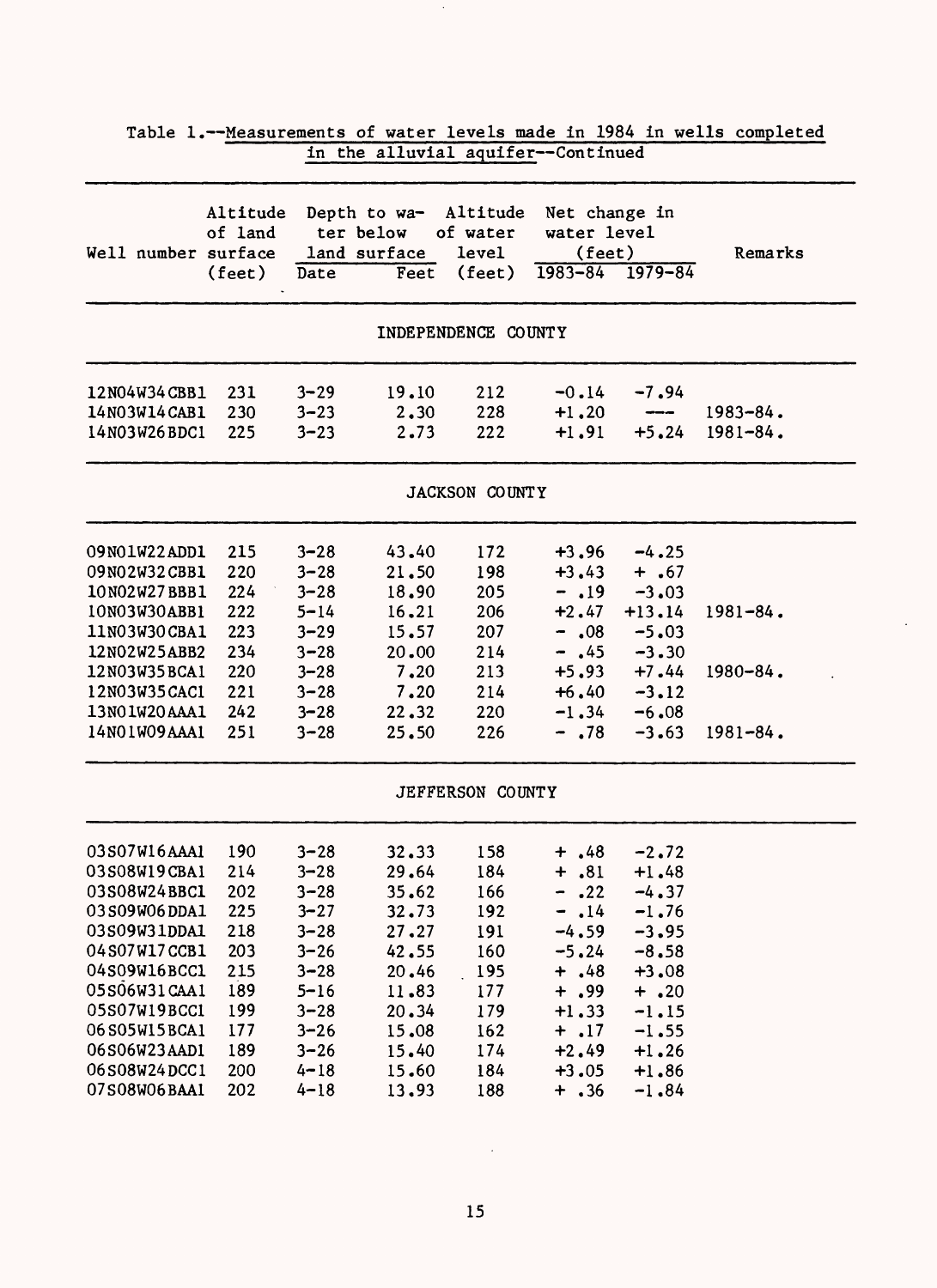| Well number surface                                                                                                          | Altitude<br>of land<br>$(\text{feet})$               | Date                                                                                         | Depth to wa- Altitude Net change in<br>ter below<br>land surface<br>Feet | of water<br>level<br>$(\text{feet})$                 | water level<br>(feet)<br>$1983 - 84$ $1979 - 84$                                       |                                                                                      | Remarks                                       |
|------------------------------------------------------------------------------------------------------------------------------|------------------------------------------------------|----------------------------------------------------------------------------------------------|--------------------------------------------------------------------------|------------------------------------------------------|----------------------------------------------------------------------------------------|--------------------------------------------------------------------------------------|-----------------------------------------------|
|                                                                                                                              |                                                      |                                                                                              |                                                                          | LAFAYETTE COUNTY                                     |                                                                                        |                                                                                      |                                               |
| 16S25W25CAC1<br>19S25W06ABD1                                                                                                 | 224<br>216                                           | $4 - 12$<br>$4 - 12$                                                                         | 15.72<br>14.11                                                           | 208<br>202                                           | $-0.56$<br>$- .58$                                                                     | $-0.26$<br>$+ .70$                                                                   |                                               |
|                                                                                                                              |                                                      |                                                                                              |                                                                          | LAWRENCE COUNTY                                      |                                                                                        |                                                                                      |                                               |
| 16N01E11DAC1                                                                                                                 | 262                                                  | $3 - 28$                                                                                     | 29.75                                                                    | 232                                                  | $-.55$                                                                                 |                                                                                      | New well.                                     |
|                                                                                                                              |                                                      |                                                                                              |                                                                          | LEE COUNTY                                           |                                                                                        |                                                                                      |                                               |
| 01N03E02BBC1<br>01N03E35BBA1<br>02N01E23BAA2<br>02N02E21ABC1<br>02N03E14CCC3<br>02N04E16ADC1<br>03N02E29DAD1<br>03N04E34CDD1 | 236<br>202<br>202<br>200<br>232<br>195<br>205<br>195 | $3 - 22$<br>$3 - 22$<br>$3 - 22$<br>$3 - 22$<br>$3 - 22$<br>$3 - 22$<br>$3 - 22$<br>$3 - 22$ | 41.45<br>5.39<br>38.09<br>26.50<br>52.26<br>18.18<br>31.17<br>18.45      | 195<br>197<br>164<br>174<br>180<br>177<br>174<br>177 | $- .95$<br>$-.71$<br>$-2.06$<br>$+ .33$<br>$+3.48$<br>$-15$<br>$- .29$<br>$+$ , 94     | $-7.34$<br>$-3.11$<br>$-6.50$<br>$+1.59$<br>$-8.85$<br>$-2.51$<br>$-5.05$<br>$-1.68$ | $1982 - 84$ .<br>Marianna public<br>supply 3. |
|                                                                                                                              |                                                      |                                                                                              |                                                                          | LINCOLN COUNTY                                       |                                                                                        |                                                                                      |                                               |
| 07S06W28CBB1<br>07S07W29DDD1<br>08S06W02ACB1<br>08S06W21BBC1<br>08S07W09BBD1<br>09S05W08CCB1<br>09S05W13CDB1<br>10S05W06DCC1 | 180<br>187<br>181<br>180<br>190<br>171<br>174<br>175 | $4 - 17$<br>$4 - 16$<br>$4 - 17$<br>$4 - 17$<br>$4 - 16$<br>$4 - 17$<br>$4 - 17$<br>$4 - 17$ | 29.38<br>16.77<br>30.74<br>29.91<br>22.18<br>23.17<br>26.91<br>22.14     | 151<br>170<br>150<br>150<br>168<br>148<br>147<br>152 | $+ .40$<br>$+4.31$<br>$+ .32$<br>$+ .52$<br>$+ .38$<br>.62<br>-<br>.37<br>-<br>$-$ .24 | $-3.01$<br>$-1.35$<br>$-2.16$<br>$-2.17$<br>$-1.43$<br>$-15$<br>$-2.32$<br>$+4.76$   | $1982 - 84.$<br>$1982 - 84$ .                 |

Table 1.--Measurements of water levels made in 1984 in wells completed in the alluvial aquifer--Continued

 $\hat{\boldsymbol{\beta}}$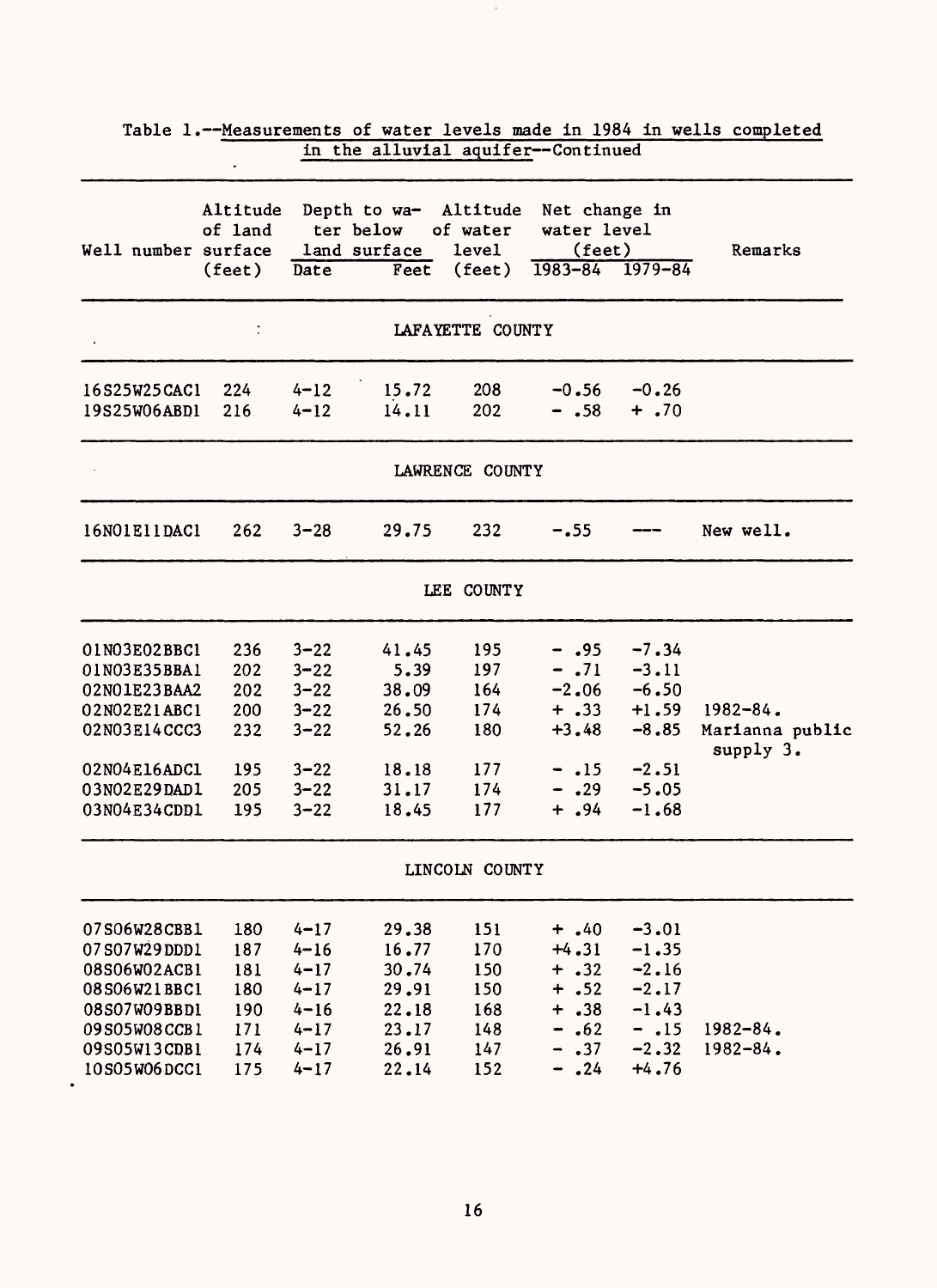|                     |                     |          | In the allovial additer--continued        |                               |                                                   |                     |                                                                  |
|---------------------|---------------------|----------|-------------------------------------------|-------------------------------|---------------------------------------------------|---------------------|------------------------------------------------------------------|
| Well number surface | Altitude<br>of land |          | Depth to wa-<br>ter below<br>land surface | Altitude<br>of water<br>level | Net change in<br>water level<br>$(\text{feet})$ . |                     | Remarks                                                          |
|                     | $(\text{feet})$     | Date     | Feet                                      | $(\text{feet})$               |                                                   | $1983 - 84$ 1979-84 |                                                                  |
|                     |                     |          |                                           | LITTLE RIVER COUNTY           |                                                   |                     |                                                                  |
| 13S29W05ABD1        | 330                 | $3 - 28$ | 24.11                                     | 306                           | $-0.11$                                           | $-23.46$            |                                                                  |
| 13S32W09CCC1        | 313                 | $3 - 28$ | 1.84                                      | 311                           | $+2.03$                                           | $+2.08$             | $1980 - 84$ .                                                    |
|                     |                     |          |                                           | LONOKE COUNTY                 |                                                   |                     |                                                                  |
| O1NO7W29BBB1        | 225                 | $4 - 09$ | 97.34                                     | 128                           | $-0.44$                                           | $-6.81$             |                                                                  |
| 01N08W09CCB1        | 235                 | $4 - 09$ | 98.91                                     | 136                           | $-1.33$                                           | $-8.63$             |                                                                  |
| 01N09W27CCA1        | 229                 | $4 - 09$ | 54.63                                     | 174                           | $-1.18$                                           | $-5.89$             |                                                                  |
| 02N07W22DDD1        | 223                 | $4 - 09$ | 102.05                                    | 121                           | $-.79$                                            | $-5.13$             |                                                                  |
| 02N08W04BBB1        | 243                 | $4 - 09$ | 98.69                                     | 144                           | $-2, 39$                                          | $-6.93$             |                                                                  |
| 02N08W30CAB1        | 245                 | $4 - 09$ | 109.15                                    | 136                           | $-1.16$                                           | $-7.49$             | State Fish<br>Hatchery, U.S.<br>Geological Sur-<br>vey recorder. |
| 02N09W02BCB1        | 255                 | $4 - 09$ | 97.80                                     | 157                           | $-$ .35                                           | $-6.67$             |                                                                  |
| 02N09W17CCB1        | 253                 | $4 - 23$ | 73.70                                     | 180                           | $-$ .52                                           | $-4.70$             | Remington Arms<br>Co., Inc.                                      |
| 02N09W32ABB1        | 236                 | $4 - 09$ | 55.65                                     | 180                           | $+1.83$                                           | $-7.31$             |                                                                  |
| 02N10W23BCA1        | 242                 | $4 - 09$ | 34.67                                     | 207                           | $-.46$                                            | $-2.75$             |                                                                  |
| 03N07W15CAD1        | 227                 | $4 - 09$ | 66.60                                     | 160                           | $-1.40$                                           | $-4.68$             |                                                                  |
| 03N07W31CDD2        | 243                 | $4 - 09$ | 97.12                                     | 146                           | $+5.03$                                           | $-3.56$             |                                                                  |
| 03N07W35CDC1        | 233                 | $4 - 09$ | 100.49                                    | 133                           | $-3.03$                                           | $-3.71$             |                                                                  |
| 03N08W21CDC1        | 249                 | $4 - 09$ | 98.07                                     | 151                           | $-5.43$                                           | $-13.36$            |                                                                  |
| 03N09W31CBC2        | 257                 | $4 - 09$ | 63.28                                     | 194                           | $-1.54$                                           | $-3.99$             |                                                                  |
| 03N10W34ABB1        | 257                 | $4 - 09$ | 56.40                                     | 201                           | $+2.19$                                           | $+12.29$            |                                                                  |
| 04N08W15BCB2        | 225                 | $4 - 09$ | 22.23                                     | 203                           | $+ .72$                                           | $-3.33$             |                                                                  |
| 01S08W22CBB1        | 212                 | $4 - 09$ | 53.31                                     | 159                           | .81<br>$\overline{\phantom{a}}$                   | $-6.44$             |                                                                  |
| 01S10W01ACB1        | 236                 | $4 - 09$ | 33.49                                     | 203                           | $-.81$                                            | $-1.92$             |                                                                  |
| 02S07W10CCB1        | 201                 | $4 - 09$ | 44.32                                     | 157                           | $-1.12$                                           | $-5.20$             |                                                                  |
| 02S08W13BBB1        | 200                 | $4 - 09$ | 38.97                                     | 161                           | $+ .03$                                           | $-7.56$             |                                                                  |
| 02S09W12CCC1        | 221                 | $4 - 09$ | 43.63                                     | 177                           | $-1.23$                                           | $-5.01$             |                                                                  |

Table 1.--Measurements of water levels made in 1984 in wells completed in the alluvial aquifer--Continued

 $\sim 10^{-10}$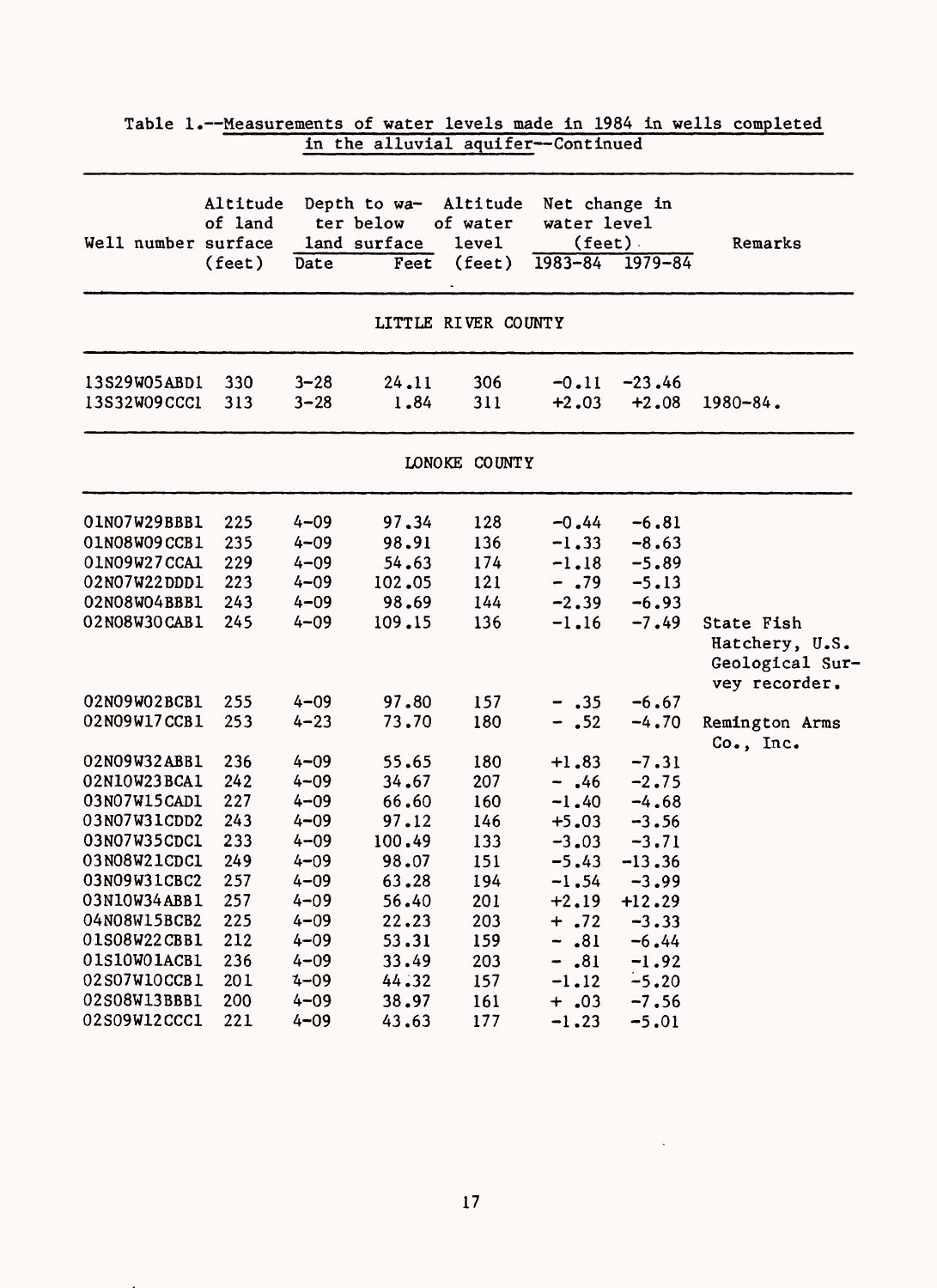|                                                                                                                                                                                              |                                                                                  |                                                                                                                                              |                                                                                                  | in the alluvial aquifer--Continued                                               |                                                                                                                                  |                                                                                                                       |                                                                |
|----------------------------------------------------------------------------------------------------------------------------------------------------------------------------------------------|----------------------------------------------------------------------------------|----------------------------------------------------------------------------------------------------------------------------------------------|--------------------------------------------------------------------------------------------------|----------------------------------------------------------------------------------|----------------------------------------------------------------------------------------------------------------------------------|-----------------------------------------------------------------------------------------------------------------------|----------------------------------------------------------------|
| Well number surface                                                                                                                                                                          | Altitude<br>of land<br>$(\text{feet})$                                           | Date                                                                                                                                         | Depth to wa-<br>ter below<br>land surface<br>Feet                                                | Altitude<br>of water<br>level<br>(feet)                                          | Net change in<br>water level<br>$(\text{feet})$<br>$1983 - 84$                                                                   | $1979 - 84$                                                                                                           | Remarks                                                        |
|                                                                                                                                                                                              |                                                                                  |                                                                                                                                              |                                                                                                  | MILLER COUNTY                                                                    |                                                                                                                                  |                                                                                                                       |                                                                |
| 15S26W34AAA1<br>16S25W19AAA1<br>19S27W03DBB1                                                                                                                                                 | 230<br>230<br>205                                                                | $4 - 13$<br>$4 - 13$<br>$4 - 13$                                                                                                             | 7.15<br>12.12<br>7.42                                                                            | 223<br>218<br>198                                                                | $+0.23$<br>$+1.31$<br>$-$ .10                                                                                                    | $+0.63$<br>$+ .37$<br>$+5.93$                                                                                         | $1980 - 84$ .                                                  |
|                                                                                                                                                                                              |                                                                                  |                                                                                                                                              |                                                                                                  | MISSISSIPPI COUNTY                                                               |                                                                                                                                  |                                                                                                                       |                                                                |
| 11N09E34BBB1<br>12N08E08BCB1<br>12N09E32DAA1<br>12N10E11ADA1<br>13N09E30CCD1<br>14N08E12DAB1<br>14N10E18ABC1<br>14N11E03BCB1<br>14N12E05DCB1<br>15N08E08DBC2<br>16N09E21BBB1<br>16N11E23AAD1 | 235<br>225<br>226<br>239<br>230<br>235<br>236<br>247<br>250<br>236<br>244<br>255 | $3 - 20$<br>$3 - 20$<br>$3 - 20$<br>$3 - 20$<br>$3 - 20$<br>$3 - 20$<br>$3 - 20$<br>$3 - 22$<br>$3 - 21$<br>$3 - 21$<br>$3 - 20$<br>$3 - 20$ | 12.91<br>5.47<br>12.59<br>8.50<br>8.54<br>3.84<br>11.22<br>4.58<br>9.81<br>7.50<br>4.26<br>11.40 | 222<br>220<br>213<br>230<br>221<br>231<br>225<br>242<br>240<br>228<br>240<br>244 | $-0.72$<br>$+1.80$<br>$+ .18$<br>$+ .58$<br>$+1.77$<br>$+1.85$<br>$+1.20$<br>$+ .98$<br>$+ .48$<br>$+1.77$<br>$+1.68$<br>$+1.00$ | $-3.48$<br>$-2.25$<br>$-$ .48<br>$-1.35$<br>$-$ .45<br>$-2.37$<br>$-1.85$<br>$-4.93$<br>$+1.78$<br>$+2.59$<br>$-1.45$ | $1982 - 84$ .<br>Leachville<br>public supply.<br>$1980 - 84$ . |
|                                                                                                                                                                                              |                                                                                  |                                                                                                                                              |                                                                                                  | MONROE COUNTY                                                                    |                                                                                                                                  |                                                                                                                       |                                                                |
| 01N01W21CDC1<br>01N03W24BBB1<br>01N04W33BBB2<br>02N02W20BBC1<br>03NO1W20ABA1<br>03N02W31ADC1<br>03N03W36AAA1<br>04N02W30BBB1<br>04N03W36BAC1<br>01S01W13CDD1<br>01S02W11BCC1                 | 181<br>185<br>218<br>188<br>189<br>190<br>176<br>185<br>180<br>178<br>180        | $4 - 11$<br>$4 - 10$<br>$3 - 23$<br>$4 - 11$<br>$4 - 11$<br>$4 - 26$<br>$4 - 11$<br>$4 - 11$<br>$4 - 11$<br>$4 - 10$<br>$4 - 10$             | 22.59<br>21.93<br>89.46<br>32.76<br>34.74<br>31.88<br>15.14<br>13.93<br>10.17<br>9.33<br>13.69   | 158<br>163<br>129<br>155<br>154<br>158<br>161<br>171<br>170<br>169<br>166        | $-1.46$<br>$+1.39$<br>$-$ .14<br>$-1.84$<br>$-2.36$<br>---<br>$+$ .06<br>$+1.64$<br>$+ .33$<br>$- .55$<br>$+ .48$                | $-4.65$<br>$-.76$<br>$-$ .86<br>$-3, 20$<br>$-2.67$<br>---<br>$+1.28$<br>$-0.70$<br>$-1.30$<br>$-2.49$<br>$-2.02$     | New well.<br>$1982 - 84.$                                      |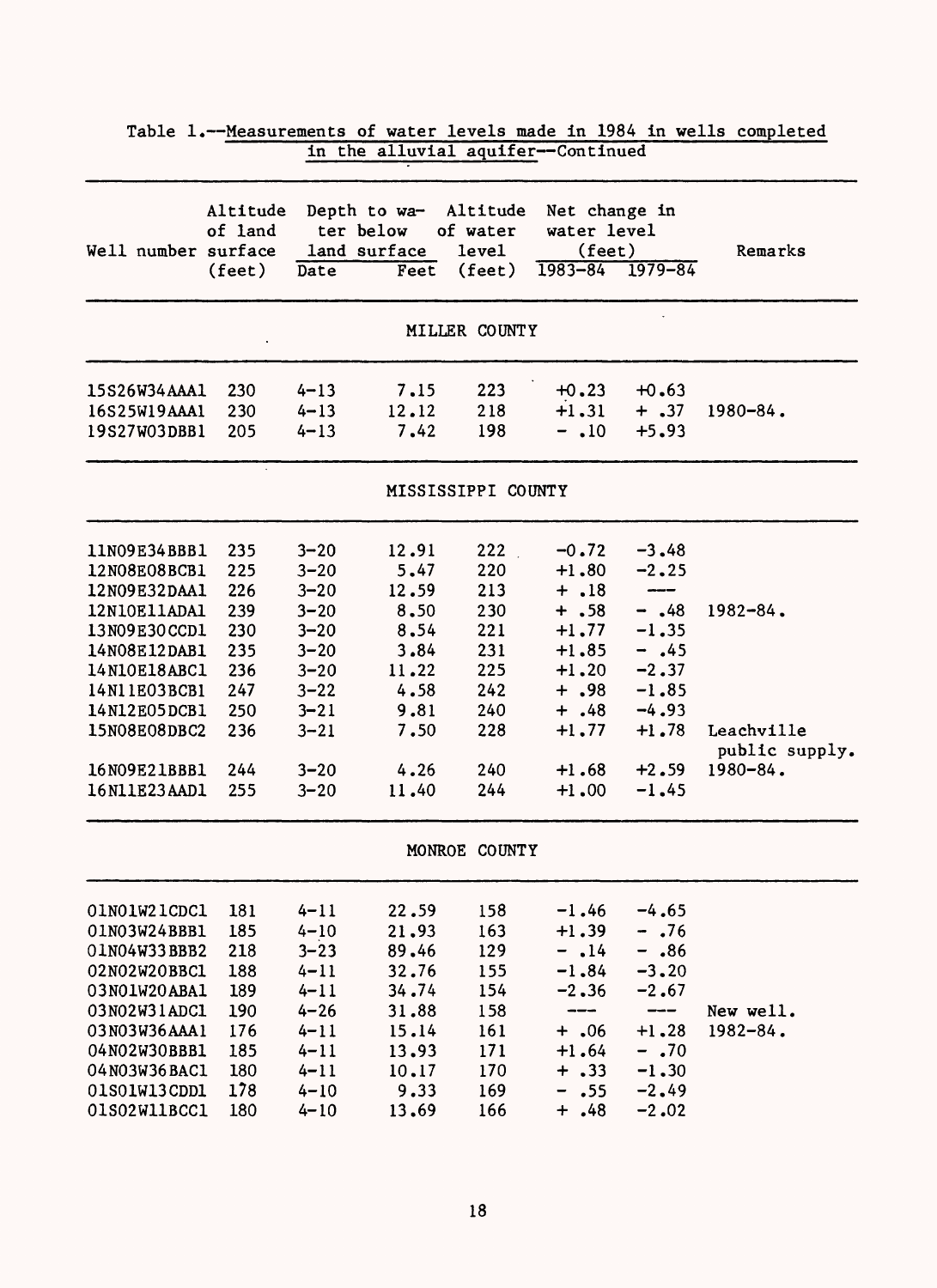|                                                                                                              |                                               |                                                                                  | in the alluvial aquifer--Continued                          |                                               |                                                                                    |                                                                       |                                             |
|--------------------------------------------------------------------------------------------------------------|-----------------------------------------------|----------------------------------------------------------------------------------|-------------------------------------------------------------|-----------------------------------------------|------------------------------------------------------------------------------------|-----------------------------------------------------------------------|---------------------------------------------|
| Well number surface land surface                                                                             | Altitude<br>of land<br>(feet) Date            |                                                                                  | Depth to wa- Altitude Net change in<br>ter below            | of water<br>level<br>Feet (feet)              | water level<br>$(\text{feet})$<br>$1983 - 84$ $1979 - 84$                          |                                                                       | Remarks                                     |
|                                                                                                              |                                               |                                                                                  |                                                             | MONROE COUNTY--Continued                      |                                                                                    |                                                                       |                                             |
| 01S04W01BAB1<br>02S02W01BCA1<br>03S01W03DAB1<br>03S01W36BBD1                                                 | 210<br>171<br>166<br>163                      | $3 - 23$<br>$4 - 10$<br>$4 - 10$<br>$4 - 10$                                     | 71.69<br>9.79<br>9.82<br>12.02                              | 138<br>161<br>156<br>151                      | $+0.31$                                                                            | $-0.43$<br>$+1.11 -1.03$<br>$+3.95 -1.81$<br>$+1.85$ $+5.32$          | $1980 - 84$ .                               |
|                                                                                                              |                                               |                                                                                  |                                                             | PHILLIPS COUNTY                               |                                                                                    |                                                                       |                                             |
| 02S01E28CCB1<br>02S03E15ACD1                                                                                 | 174<br>174                                    | $3 - 26$<br>$3 - 26$                                                             | 11.91<br>9.91                                               | 162<br>164                                    | $-.08$<br>$-.83$                                                                   | $-2.52$<br>$- .37$                                                    | U.S. Geolo-<br>gical<br>Survey<br>recorder. |
| 03S04E20CAB1<br>04S02E06BAA1<br>05S02E18BDA1<br>06S01E28AAA1 151                                             | 175<br>157<br>156                             | $3 - 26$<br>$3 - 26$<br>$3 - 26$<br>$3 - 26$                                     | 12.88<br>11.38<br>13.58<br>10.42                            | 162<br>146<br>142<br>141                      | $+1.50$<br>$+2.96$<br>$- .97$                                                      | $- .25$<br>$+ .79 - 1.27$<br>$+ .03$<br>$-2,95$                       |                                             |
|                                                                                                              |                                               |                                                                                  |                                                             | POINSETT COUNTY                               |                                                                                    |                                                                       |                                             |
| 10N03E14DAA1<br>10N03E35CDD1<br>10N05E10BCD1<br>10N05E15BDD1<br>10N06E11AAA1<br>10N07E22AAC1<br>11NO1E21CBC1 | 270<br>275<br>207<br>207<br>212<br>215<br>230 | $3 - 28$<br>$3 - 28$<br>$3 - 27$<br>$3 - 27$<br>$3 - 21$<br>$3 - 21$<br>$3 - 28$ | 118.18<br>103.31<br>8.62<br>9.73<br>11.20<br>21.16<br>56.37 | 152<br>172<br>198<br>197<br>201<br>193<br>174 | ---<br>$+1.13$<br>$+2.82$<br>$+ .57$<br>.25<br>$\overline{\phantom{0}}$<br>$+ .50$ | $-4.01 -14.93$<br>$-2.83$<br>$+$ .84<br>$-1.90$<br>$-3.67$<br>$-6.12$ | $1980 - 84$ .<br>New well.                  |
| 11NO2E05BDA1<br>11N02E26AAB1<br>11N03E22DDD1<br>11NO7E22ADD1                                                 | 245<br>241<br>245<br>218                      | $3 - 28$<br>$3 - 28$<br>$3 - 28$<br>$3 - 21$                                     | 78.45<br>79.27<br>80.11<br>19.65                            | 167<br>162<br>165<br>198                      | $-$ .55<br>$-$ .47<br>.24<br>.64                                                   | $-6.37$<br>$-2.82$<br>$-6.15$<br>$-3.36$                              | Weiner pub-<br>lic supply.                  |
| 12N01E07CDA1<br>12N02E01DDA1<br>12N04E18CCC1<br>12N05E34ABA1                                                 | 236<br>247<br>245<br>215                      | $3 - 28$<br>$3 - 28$<br>$3 - 28$<br>$3 - 27$                                     | 36.58<br>81.50<br>72.70<br>3.67                             | 199<br>166<br>172<br>211                      | $-3.34$<br>$+2.25$                                                                 | ---<br>---<br>$-6.63$<br>$-$ .67                                      | New well.<br>New well.                      |

 $\hat{\mathcal{L}}$ 

 $\ddot{\phantom{a}}$ 

 $\hat{\boldsymbol{\beta}}$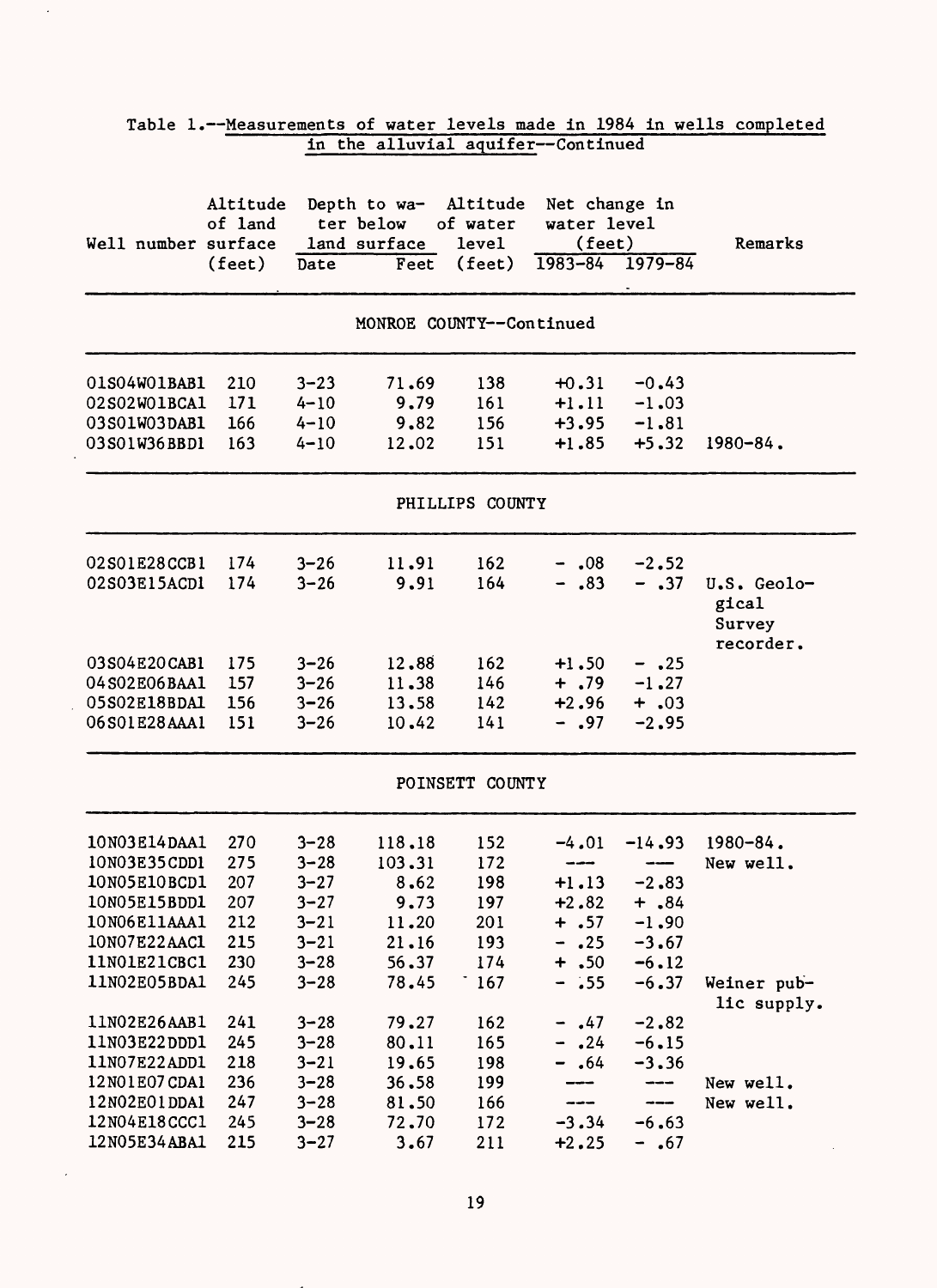|                     | Altitude<br>of land |          | Depth to wa-<br>ter below | Altitude<br>of water | Net change in<br>water level        |             |                            |
|---------------------|---------------------|----------|---------------------------|----------------------|-------------------------------------|-------------|----------------------------|
| Well number surface |                     |          | land surface              | level                | $(\text{feet})$                     |             | Remarks                    |
|                     | $(\text{feet})$     | Date     | Feet                      | (feet)               | $1983 - 84$                         | $1979 - 84$ |                            |
|                     |                     |          |                           | PRAIRIE COUNTY       |                                     |             |                            |
| 01N05W16AAA1        | 218                 | $3 - 22$ | 109.82                    | 108                  | $-3.19$                             | $-11.20$    |                            |
| 01N05W20DCC1        | 212                 | $3 - 22$ | 98.84                     | 113                  | $- .15$                             | $-2.56$     |                            |
| 01N06W18CDD1        | 223                 | $3 - 22$ | 103.38                    | 120                  | $-1.41$                             | $-6.81$     |                            |
| 01N06W26DDC1        | 216                 | $3 - 22$ | 101.32                    | 115                  | $- .62$                             | $-2.19$     |                            |
| 02N04W02BCB1        | 188                 | $4 - 10$ | $18.39 -$                 | 170                  | $+1.47$                             | $+ .64$     | Biscoe pub-<br>lic supply. |
| 02N04W32CCB1        | 221                 | $3 - 23$ | 77.00                     | 144                  | $+ .19$                             | $-2.02$     |                            |
| 02N05W05BBB1        | 221                 | $3 - 23$ | 77.97                     | 143                  | $-1.67$                             | $-3.01$     |                            |
| 02N05W13AAB1        | 223                 | $3 - 23$ | 69.70                     | 153                  | $+ .05$                             | $-4.13$     |                            |
| 02N05W29DDB1        | 228                 | $3 - 22$ | 107.26                    | 121                  | $-.63$                              | $-6.26$     |                            |
| 02N06W22BCD1        | 236                 | $3 - 22$ | 117.30                    | 119                  | $+5.40$                             | $-7.64$     |                            |
| 03N04W03AAC1        | 187                 | $4 - 10$ | 21.19                     | 166                  | .69<br>$\qquad \qquad \blacksquare$ | $- .37$     |                            |
| 03N05W03DBB1        | 207                 | $3 - 23$ | 52.45                     | 155                  | $- .13$                             | $-5.56$     |                            |
| 03N06W01BCB1        | 216                 | $3 - 23$ | 69.32                     | 147                  | $+ .32$                             | $-3.37$     |                            |
| 04N04W07ADC1        | 195                 | $4 - 10$ | 20.96                     | 174                  | $-1.95$                             | $+ .23$     |                            |
| 04N05W07CDC1        | 212                 | $3 - 23$ | 63.30                     | 149                  | $-17$                               | $-4.18$     |                            |
| 04N05W21DDD1        | 205                 | $3 - 23$ | 54.05                     | 151                  | $-$ .66                             | $-4.10$     |                            |
| 04N06W21BCC1        | 220                 | $3 - 23$ | 63.73                     | 156                  | $-1.58$                             | $-4.69$     |                            |
| 04N07W01CCC1        | 212                 | $3 - 23$ | 48.24                     | 164                  | $+ .17$                             | $-4.51$     |                            |
| 05N05W14DCD1        | 205                 | $3 - 23$ | 32.29                     | 173                  | $-.72$                              | $-7.71$     |                            |
| 01S05W14BBC1        | 211                 | $3 - 22$ | 102.85                    | 108                  | $-1.85$                             | $-2.89$     |                            |
| 01S06W13DCD1        | 224                 | $3 - 22$ | 109.22                    | 115                  | $+ .70$                             | $-4.76$     |                            |
| 02S06W15ADD1        | 199                 | $3 - 22$ | 66.18                     | 133                  |                                     | ---         | New well.                  |
|                     |                     |          |                           | PULASKI COUNTY       |                                     |             |                            |
| 01N10W17BAC1        | 246                 | $5 - 01$ | 12.45                     | 234                  | $- .57$                             | .87         |                            |
| 02N10W05BCC1        | 239                 | $5 - 01$ | 23.15                     | 216                  | $-5.06$                             | -           | .28 Jacksonville pub-      |
|                     |                     |          |                           |                      |                                     |             | lic supply 10.             |
| 01S10W07BDC1        | 240                 | $5 - 01$ | 9.60                      | 230                  | $- .72$                             | $-1.57$     |                            |
| 02S10W16CCA1        | 231                 | $5 - 01$ | 23.26                     | 208                  | $-6.08$                             | $-6.60$     |                            |

 $\tilde{c}$ 

 $\ddot{\phantom{a}}$ 

| Table 1.--Measurements of water levels made in 1984 in wells completed |                                    |  |  |  |  |
|------------------------------------------------------------------------|------------------------------------|--|--|--|--|
|                                                                        | in the alluvial aquifer--Continued |  |  |  |  |

 $\ddot{\phantom{0}}$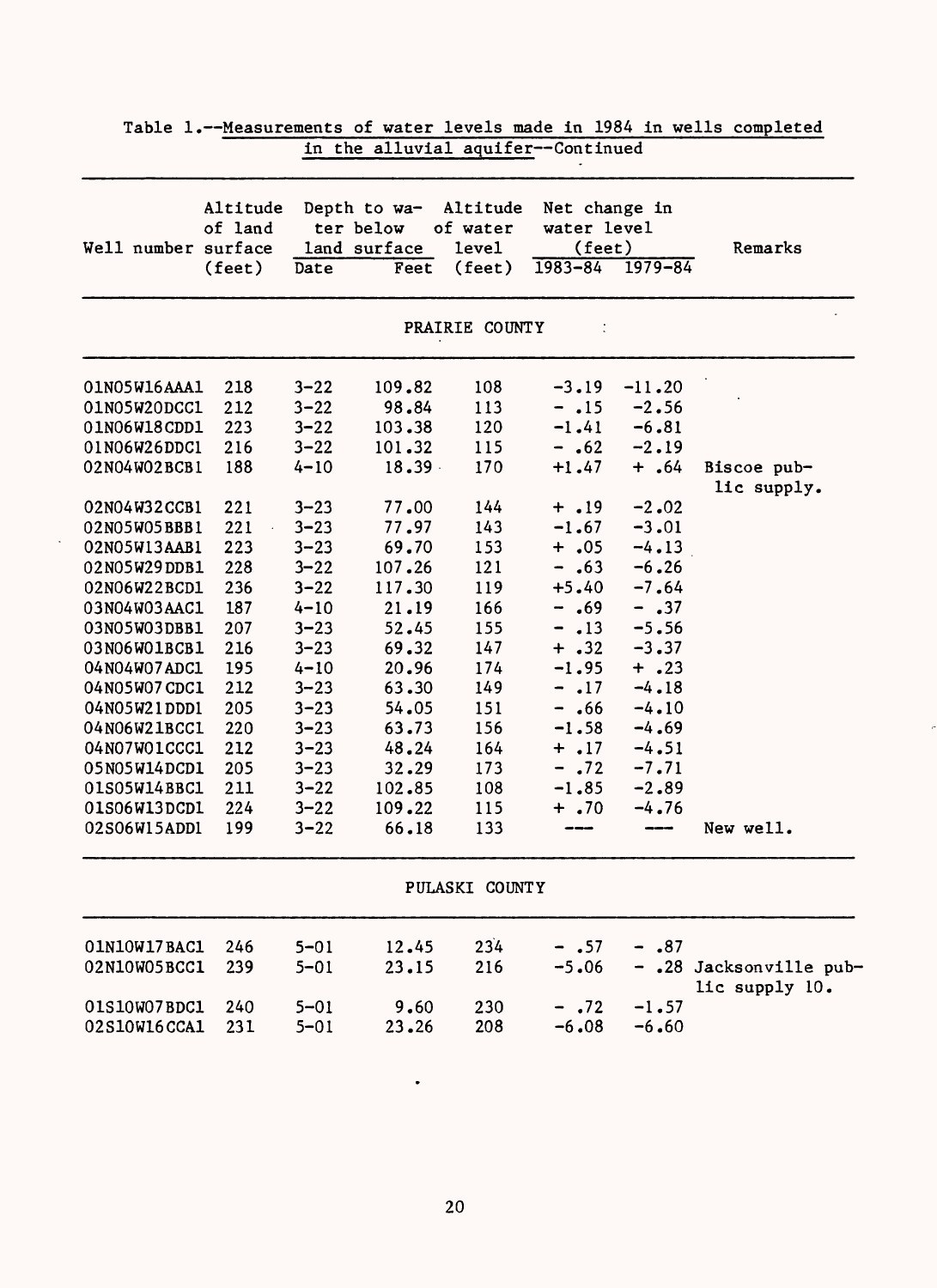|                     |                     |          | in the alluvial aquifer--Continued                 |                    |                                                 |          |                                        |
|---------------------|---------------------|----------|----------------------------------------------------|--------------------|-------------------------------------------------|----------|----------------------------------------|
| Well number surface | Altitude<br>of land |          | Depth to wa- Altitude<br>ter below<br>land surface | of water<br>level  | Net change in<br>water level<br>$(\text{feet})$ |          | Remarks                                |
|                     | $(\text{feet})$     | Date     | Feet                                               | (feet)             | $1983 - 84$ $1979 - 84$                         |          |                                        |
|                     |                     |          |                                                    | RANDOLPH COUNTY    |                                                 |          |                                        |
| 18NO1E34AAC1        | 266                 | $3 - 22$ | 12.06                                              | 254                | $+0.94$                                         | $-1.96$  |                                        |
| 19N02E09DCA1        | 267                 | $3 - 22$ | .84                                                | 266                | $+10.17$                                        | $+4.46$  |                                        |
|                     |                     |          |                                                    | ST. FRANCIS COUNTY |                                                 |          |                                        |
| 04N01W28CDD1        | 208                 | $3 - 15$ | 56.54                                              | 151                | $- .51$                                         | $-$ .92  | $1982 - 84$ .                          |
| 04N01E13DDA1        | 208                 | $3 - 20$ | 47.09                                              | 161                | $+1.39$                                         | $-3.45$  |                                        |
| 04N02E03DDD3        | 210                 | $3 - 20$ | 32.01                                              | 178                | $-.13$                                          | $-2.34$  | Arkansas Power<br>and Light Co.        |
| 04N03E21DAD1        | 236                 | $3 - 20$ | 48.23                                              | 188                | $+1.52$                                         | $-2.65$  |                                        |
| 04N05E22BBB1        | 200                 | $3 - 24$ | 26.29                                              | 174                | $+$ .24                                         | $-1.32$  |                                        |
| 05N06E34CAB1        | 200                 | $3 - 22$ | 21.71                                              | 178                | $+1.45$                                         | $- .95$  |                                        |
| 06N01E33ACA2        | 211                 | $3 - 27$ | 46.86                                              | $164$ .            | $-1.16$                                         | $-4.37$  |                                        |
| 06N02E24AAA1        | 232                 | $3 - 27$ | 56.75                                              | 175                | $-1.31$                                         | $-4.59$  |                                        |
| 06N05E22ACC1        | 200                 | $3 - 20$ | 26.69                                              | 173                | $-$ .46                                         | $-2.85$  |                                        |
|                     |                     |          |                                                    | WHITE COUNTY       |                                                 |          |                                        |
| 05N07W09AAA1        | 205                 | $3 - 27$ | 15.86                                              | 189                | $+$ .94                                         | $-2.31$  |                                        |
| 05N07W10CCC1        | 203                 | $3 - 27$ | 12.16                                              | 191                | $+ .94$                                         | $-1.04$  |                                        |
| 05N08W23DCB1        | 211                 | $3 - 27$ | 13.12                                              | 198                | $-0.74$                                         | $-3.41$  |                                        |
| 06N06W34BAA1        | 216                 | $3 - 29$ | 45.04                                              | 171                | $-1.14$                                         | $-6.51$  |                                        |
| 06N07W13ABA1        | 228                 | $4 - 05$ | 13.58                                              | 214                |                                                 | ---      | New well.                              |
| 06N07W17DCC1        | 217                 | $4 - 05$ | 17.18                                              | 200                | $-1.50$                                         | $-7.55$  |                                        |
| 06N08W26DDB1        | 230                 | $4 - 05$ | 16.42                                              | 213                |                                                 |          | New well, McRae<br>public supply<br>1. |
| 07N05W29CAB1        | 215                 | $3 - 29$ | 24.90                                              | 190                | $-$ .65                                         | $-6.07$  |                                        |
| 07N06W19CAB1        | 224                 | $4 - 05$ | 4.95                                               | 219                | $+1.31$                                         | $-1.96$  |                                        |
| 07N07W31CBB1        | 233                 | $4 - 05$ | 3.63                                               | 229                | ---                                             | ---      | New well.                              |
| 08N05W01ABA1        | 218                 | $3 - 29$ | 16.00                                              | 202                | .80                                             | $-5.28$  |                                        |
| 09N04W01ABC1        | 215                 | $3 - 29$ | 16.20                                              | 199                | $+1.05$                                         | $+14.38$ | $1981 - 84$ .                          |

Table 1.--Measurements of water levels made in 1984 in wells completed in the alluvial aquifer--Continued

 $\mathcal{A}$ 

21

 $\mathbf{r}$ 

 $\sim$ 

 $\mathcal{L}(\mathcal{L})$  .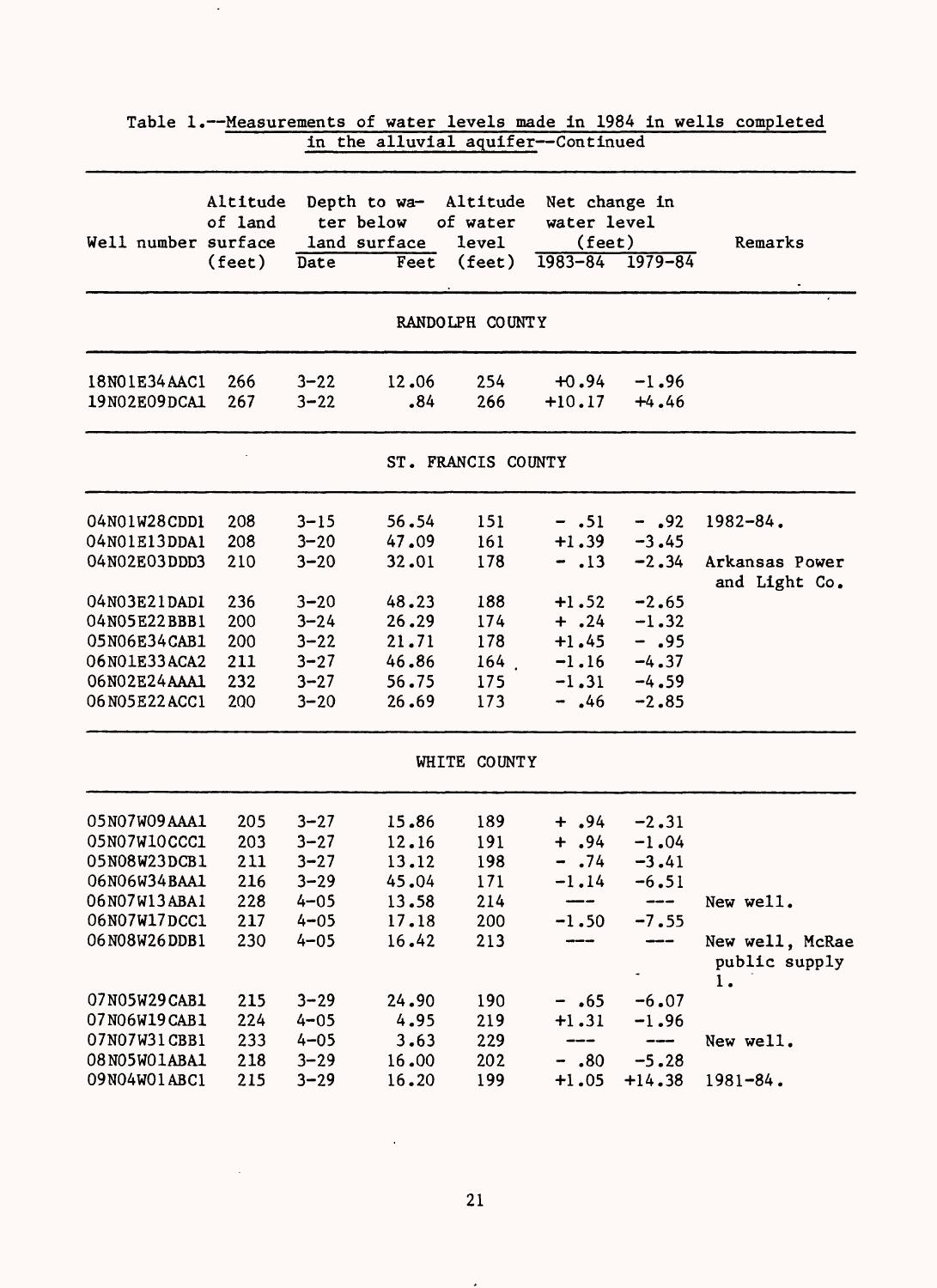| Well number surface | Altitude<br>of land<br>$(\text{feet})$ | Date     | Depth to wa-<br>ter below<br>land surface<br>Feet | Altitude<br>of water<br><b>level</b><br>$(\text{feet})$ | Net change in<br>water level<br>$(\text{feet})$<br>$1983 - 84$ | $1979 - 84$ | Remarks |
|---------------------|----------------------------------------|----------|---------------------------------------------------|---------------------------------------------------------|----------------------------------------------------------------|-------------|---------|
|                     |                                        |          | <b>WOODRUFF</b>                                   | <b>COUNTY</b>                                           |                                                                |             |         |
| 05N01W16BCC1        | 211                                    | $3 - 29$ | 52.57                                             | 158                                                     | $-0.57$                                                        | $-3.17$     |         |
| 05N02W20DCB1        | 192                                    | $3 - 29$ | 11.56                                             | 180                                                     | +.66                                                           | $-$ .61     |         |
| 05N04W12DBA1        | 186                                    | $3 - 29$ | 3.19                                              | 183                                                     | $+1.31$                                                        | $-$ .63     |         |
| 06N01W06BAB1        | 202                                    | $3 - 29$ | 21.59                                             | 180                                                     | $-$ .69                                                        | $-3,89$     |         |
| 06N01W33ADB2        | 216                                    | $3 - 29$ | 52.53                                             | 163                                                     | $-1.83$                                                        | $-2,77$     |         |
| 06N03W31BCB1        | 185                                    | $3 - 29$ | 1.74                                              | 183                                                     | $+1.28$                                                        | $-$ .52     |         |
| 07N02W17CBD1        | 196                                    | $3 - 29$ | 9.22                                              | 187                                                     | $ .84$                                                         | $-3,90$     |         |
| 08N03W31AAD1        | 212                                    | $3 - 29$ | 21.67                                             | 190                                                     | $-$ .68                                                        | $-1.88$     |         |

 $\bar{\beta}$ 

| Table 1.--Measurements of water levels made in 1984 in wells completed |                                    |  |  |  |  |
|------------------------------------------------------------------------|------------------------------------|--|--|--|--|
|                                                                        | in the alluvial aquifer--Continued |  |  |  |  |

 $\bullet$ 

 $\ddot{\phantom{0}}$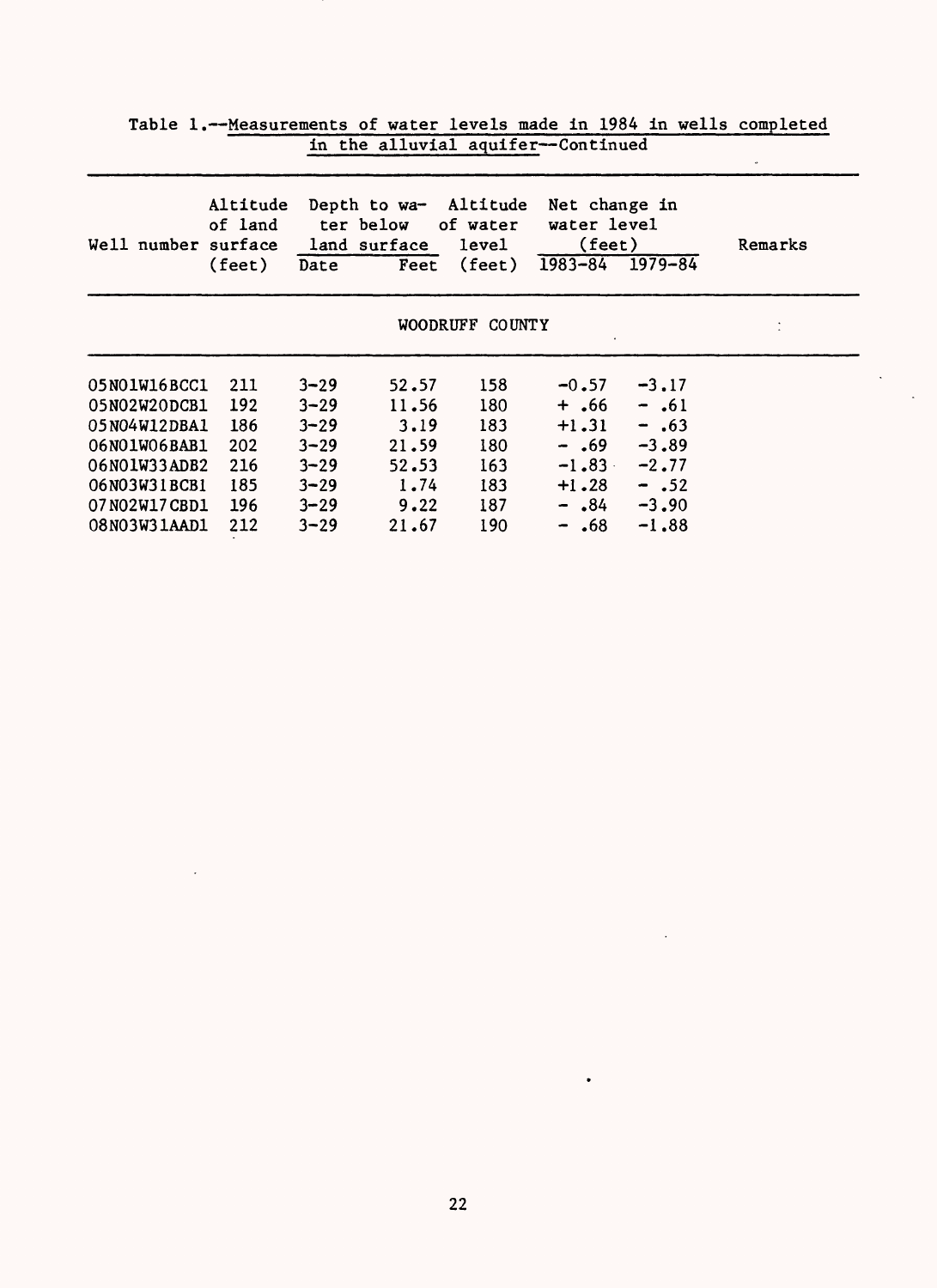| Well number surface | Altitude<br>of land |          | Depth to wa- Altitude<br>ter below<br>land surface | of water<br>level     | Net change in<br>water level<br>(feet) |          | Remarks                                  |
|---------------------|---------------------|----------|----------------------------------------------------|-----------------------|----------------------------------------|----------|------------------------------------------|
|                     | $(\text{feet})$     | Date     | Fect                                               | $(\text{feet})$       | $1983 - 84$ $1979 - 84$                |          |                                          |
|                     |                     |          |                                                    | ARKANSAS COUNTY       |                                        |          |                                          |
| <b>08S02W04ACA1</b> | 165                 | $3 - 19$ | 71.66                                              | 93                    | $+0.06$                                | $-9.18$  |                                          |
|                     |                     |          |                                                    | ASHLEY COUNTY         |                                        |          |                                          |
| 15S04W26CBC1        | 128                 | $3 - 29$ | 31.03                                              | 97                    | $- .38$                                | $-.45$   | Town of Boydell.                         |
| 15S07W32CBA2        | 188                 | $3 - 28$ | 88.25                                              | 100                   | $-$ .46                                | $-3.45$  | Fountain Hill<br>public supply.          |
| 17S04W10BCD2        | 125                 | $3 - 29$ | 25.46                                              | 100                   | $-.15$                                 | $-1.46$  | Portland public<br>supply.               |
| 17S06W07ADA1        | 174                 | $3 - 28$ | 73.15                                              | 101                   | $-1.39$                                | $-5.00$  | Hamburg Indus-<br>trial Park.            |
| 18S04W19DAA1        | 116                 | $3 - 29$ | 21.50                                              | 94                    | $+ .50$                                | $-3.14$  | Parkdale public<br>supply.               |
| 18S08W04BBC1        | 149                 | $3 - 29$ | 66.40                                              | 83                    | $+18.94$                               | $+11.92$ | N. Crossett pub-<br>lic supply 2.        |
| 19S05W12CAC1        | 115                 | $3 - 29$ | 26.05                                              | 89                    | $-1.56$                                | $-2.26$  | Wilmot public<br>supply.                 |
|                     |                     |          |                                                    | <b>BRADLEY COUNTY</b> |                                        |          |                                          |
| 14S09W04AAC1 162    |                     | $4 - 02$ | 59.07                                              | 103                   | $-2.88$                                | $+13.84$ |                                          |
| 14S10W31DBA1 193    |                     | $4 - 02$ | 85.53                                              | 107                   | $-$ .74                                | $-.17$   | Hermitage pub-<br>lic supply.            |
| 15S12W11CAB1 155    |                     | $4 - 02$ | 21.57                                              | 133                   | $- .28$                                | $-1.33$  |                                          |
| 16S10W11DCB1 152    |                     | $4 - 02$ | 51.06                                              | 101                   | .43                                    | $-2.12$  | Vick School.                             |
| 16S11W11ACA1 141    |                     | $4 - 02$ | 31.24                                              | 110                   | .41                                    | $-3.98$  |                                          |
|                     |                     |          |                                                    | CALHOUN COUNTY        |                                        |          |                                          |
| 14S13WO1AAA1 212    |                     | $4 - 02$ | 7.68                                               | 204                   | $+ .62$                                | $-$ .11  |                                          |
| 14S14W21ACB1 132    |                     | $4 - 02$ | 33.86                                              | 98                    | $+ .17$                                | $-1.15$  | U.S. Geologi-<br>cal Survey<br>recorder. |

 $\bar{\mathcal{A}}$ 

| Table 2.--Measurements of water levels made in 1984 in wells completed |  |                            |  |  |  |
|------------------------------------------------------------------------|--|----------------------------|--|--|--|
|                                                                        |  | in the Cockfield Formation |  |  |  |

 $\langle \rangle$ 

 $\mathcal{L}_{\mathcal{A}}$ 

 $\overline{a}$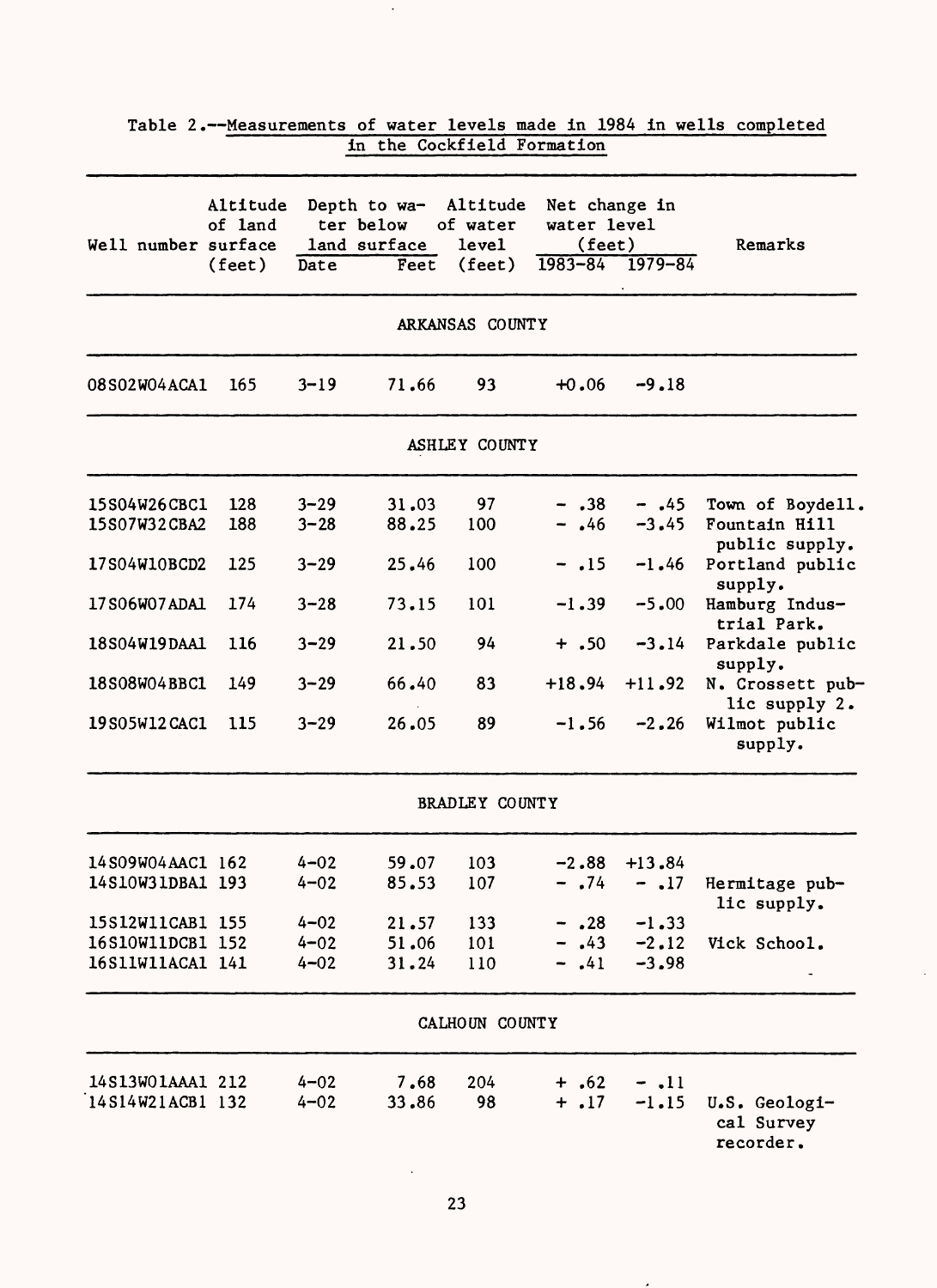| Well number surface | Altitude<br>of land | Depth to wa-<br>Altitude<br>ter below<br>of water<br>land surface<br>level |        |                  | Net change in<br>water level<br>(feet) |             | Remarks                                         |
|---------------------|---------------------|----------------------------------------------------------------------------|--------|------------------|----------------------------------------|-------------|-------------------------------------------------|
|                     | (fect)              | Date                                                                       | Feet   | $(\text{feet})$  | $1983 - 84$                            | $1979 - 84$ |                                                 |
|                     |                     |                                                                            |        | CHICOT COUNTY    |                                        |             |                                                 |
| 14S03W05BBA1        | 139                 | $3 - 29$                                                                   | 62.97  | 76               | $-5.45$                                | $-1.83$     | Dermott public<br>supply.                       |
| 15S03W21ABA1        | 122                 | $5 - 16$                                                                   | 26.97  | 95               | $-$ .43                                | $-1.42$     |                                                 |
| 16S02W04BAC1        | 125                 | $3 - 29$                                                                   | 32.34  | 93               |                                        |             | New well, Lake<br>Village pub-<br>lic supply 1. |
| 18S02W25ABB3        | 135                 | $3 - 27$                                                                   | 40.95  | 94               | $+ .98$                                | $+ .67$     | Eudora public<br>supply 3.                      |
| 18S03W14CCC1        | 98                  | $3 - 28$                                                                   | 11.18  | 87               | $+ .38$                                | - .66       |                                                 |
|                     |                     |                                                                            |        | CLEVELAND COUNTY |                                        |             |                                                 |
| 08S11W002BCB1 245   |                     | $3 - 26$                                                                   | 132.70 | 123              | $-4.73$                                | $-4.25$     | Highway rest<br>area.                           |
| 08S13W03BAD1        | 215                 | $5 - 16$                                                                   | 64.72  | 150              | $-$ .44                                |             |                                                 |
| 11S11W23BBD1        | 275                 | $5 - 16$                                                                   | 40.66  | 234              | $+1.57$                                | $+.61$      |                                                 |
|                     |                     |                                                                            |        | DREW COUNTY      |                                        |             |                                                 |
| 12S08W34BBB1        | 158                 | $4 - 16$                                                                   | 81.92  | 76               | $-.82$                                 | $-3.97$     | $1980 - 84$ .                                   |
| 13S05W35ABB1        | 170                 | $4 - 16$                                                                   | 80.63  | 89               | $-2.98$                                | $-4.40$     | $1980 - 84$ .                                   |
| 14S07W26BAB1        | 230                 | $4 - 16$                                                                   | 116.08 | 114              | $-1.31$                                | $-2.49$     |                                                 |
|                     |                     |                                                                            |        | LINCOLN COUNTY   |                                        |             |                                                 |
| 10S05W06CAC1        | 170                 | $4 - 17$                                                                   | 99.83  | 70               | $- .73$                                | $-3.66$     |                                                 |

 $\ddot{\phantom{a}}$ 

Table 2.--Measurements of water levels made in 1984 in wells completed in the Cockfield Formation--Continued

 $\ddot{\phantom{a}}$ 

 $\bullet$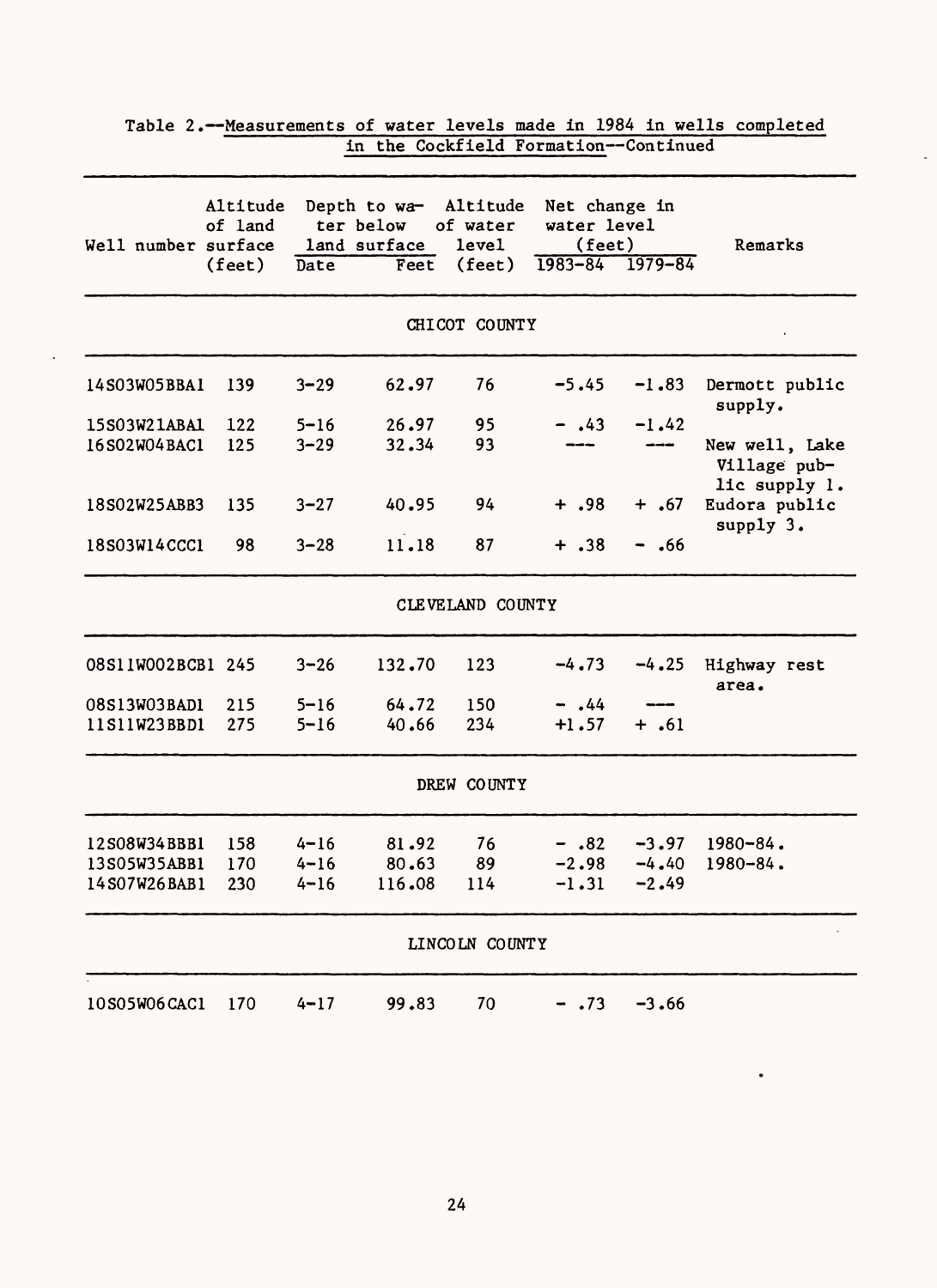| Well number surface | Altitude<br>of land<br>$(\text{feet})$ | Date     | Depth to wa- Altitude<br>ter below of water<br>land surface level | Feet (feet)  | Net change in<br>water level<br>(fect)<br>$1983 - 84$ | $1979 - 84$ | Remarks                                          |
|---------------------|----------------------------------------|----------|-------------------------------------------------------------------|--------------|-------------------------------------------------------|-------------|--------------------------------------------------|
|                     |                                        |          |                                                                   | UNION COUNTY |                                                       |             |                                                  |
| 17S13W17DDC1        | 193                                    | $4 - 04$ | 41.14                                                             | 184          | $-.16$                                                | $+4.38$     |                                                  |
| 17S15W31DCA2        | 269                                    | $4 - 05$ | 50.34                                                             | 218          | $+$ ,90                                               | ----        |                                                  |
| 17S15W36BAD1        | 248                                    | $4 - 05$ | 44.41                                                             | 204          | $+1.58$                                               | $+$ .32     | Columbia<br>Chemical.                            |
| 19S10W16CDB2        | 82                                     | $4 - 04$ | 26.40                                                             | 56           | $-$ .65                                               | $-2.10$     | Felsenthal pub-<br>lic supply 2,<br>$1982 - 84.$ |

 $\ddot{\phantom{0}}$ 

Table 2.--Measurements of water levels made in 1984 in wells completed in the Cockfield Formation--Continued

 $\hat{\boldsymbol{\cdot}$ 

 $\mathcal{A}$ 

 $\mathbb{R}^2$ 

 $\mathcal{L}_{\mathcal{A}}$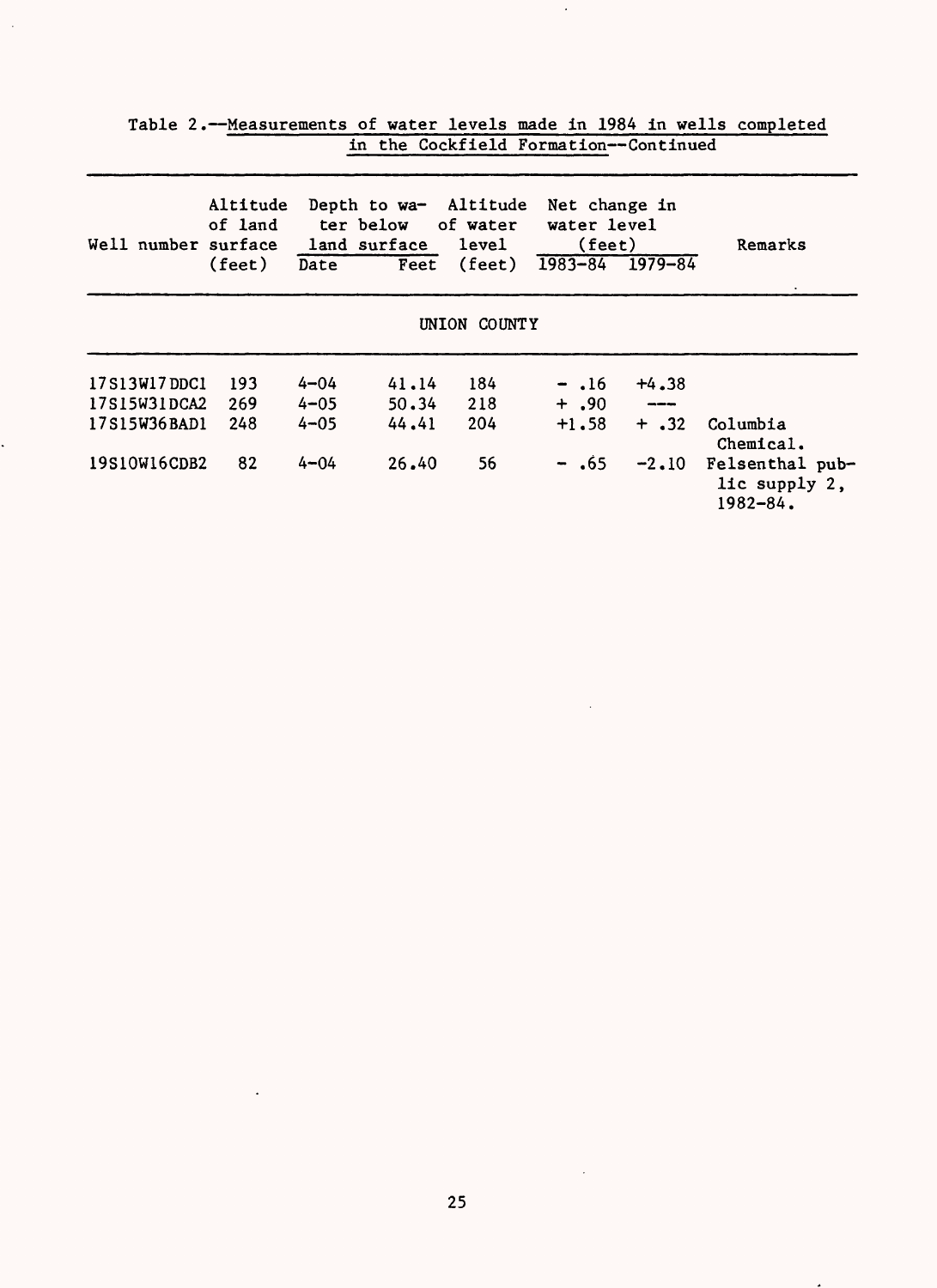| Well number  | Altitude<br>of land<br>surface |          | Depth to wa-<br>ter below<br>land surface | Altitude<br>of water<br><b>level</b> | Net change in<br>water level<br>$(\text{feet})$ |             | Remarks                                  |
|--------------|--------------------------------|----------|-------------------------------------------|--------------------------------------|-------------------------------------------------|-------------|------------------------------------------|
|              | (feet)                         | Date     | Feet                                      | $(\text{feet})$                      | $1983 - 84$                                     | $1979 - 84$ |                                          |
|              |                                |          |                                           |                                      |                                                 |             |                                          |
|              |                                |          |                                           | ARKANSAS COUNTY                      |                                                 |             |                                          |
| 02S04W06CDB1 | 212                            | $3 - 22$ | 135.17                                    | 77                                   | $-3.94$                                         | $-9.57$     |                                          |
| 02S04W23DAA1 | 208                            | $3 - 22$ | 127.96                                    | 80                                   | $+2.92$                                         | $-14.07$    |                                          |
| 02S04W33BBB1 | 205                            | $3 - 21$ | 139.93                                    | 65                                   | $- .33$                                         | $-15.28$    | Univ. of Ark.<br>experiment<br>station.  |
| 02S05W34BDA1 | 216                            | $3 - 21$ | 155.55                                    | 60                                   | $-3.70$                                         | $-8.83$     | U.S. Geologi-<br>cal Survey<br>recorder. |
| 03S04W02CCB1 | 202                            | $3 - 21$ | 129.29                                    | 73                                   | $-3.59$                                         | $-9.81$     |                                          |
| 03S04W26CDA1 | 203                            | $3 - 21$ | 130.69                                    | 72                                   | $-2.49$                                         | $-9.51$     | Almyra public<br>supply.                 |
| 03S04W33BAA1 | 201                            | $3 - 21$ | 132.98                                    | 68                                   | $-3.03$                                         | $-9.66$     |                                          |
| 03S05W02AAB1 | 210                            | $3 - 21$ | 151.10                                    | 59                                   | $-4.88$                                         | $-10.92$    |                                          |
| 03S05W13BDC1 | 210                            | $3 - 21$ | 147.00                                    | 63                                   | $-3.94$                                         | $-10.10$    |                                          |
| 03S05W15CBB1 | 206                            | $3 - 21$ | 147.46                                    | 59                                   | $-4.34$                                         | $-11.96$    |                                          |
| 03S05W18CAB1 | 196                            | $3 - 22$ | 140.25                                    | 56                                   | $-3.85$                                         | $-11.51$    |                                          |
| 03S06W21ACC1 | 195                            | $3 - 22$ | 134.33                                    | 61                                   | $-3.11$                                         | $-10.87$    |                                          |
| 03S06W30BBD1 | 191                            | $3 - 22$ | 132.30                                    | 59                                   | $-4.70$                                         | $-12.04$    | Humphrey public<br>supply.               |
| 04S04W11BCC1 | 198                            | $3 - 20$ | 131.18                                    | 67                                   | $-2.63$                                         | $-9.79$     |                                          |
| 04S04W19CBB1 | 195                            | $3 - 20$ | 135.07                                    | 60                                   | $+ .51$                                         | $-12.92$    |                                          |
| 04S04W22DAA1 | 195                            | $3 - 20$ | 132.12                                    | 63                                   | $-2.62$                                         | $-10.65$    |                                          |
| 04S05W01BAA1 | 196                            | $3 - 21$ | 138.80                                    | 57                                   | $-3.68$                                         | $-11.20$    |                                          |
| 04S05W36DCC1 | 196                            | $3 - 20$ | 135.02                                    | 61                                   | $-1.50$                                         | $-10.04$    |                                          |
| 05S03W04ADB1 | 187                            | $3 - 20$ | 117.47                                    | 70                                   | $+2.63$                                         | $-10.72$    | DeWitt public<br>supply.                 |
| 05S04W26ACA1 | 188                            | $3 - 20$ | 116.00                                    | 72                                   | $-1.22$                                         | $-9.01$     |                                          |
| 05S05W36DAA1 | 180                            | $3 - 20$ | 119.62                                    | 60                                   | $-1.74$                                         | $-10.07$    |                                          |
| 06S02W06ABB1 | 181                            | $3 - 20$ | 98.40                                     | 83                                   | $-1.06$                                         | $-8.94$     |                                          |
| 06S02W22CDB1 | 186                            | $3 - 19$ | 86.56                                     | 99                                   | $-1.38$                                         | $-3.13$     |                                          |
| 07S02W28ABA1 | 181                            | $3 - 15$ | 88.28                                     | 93                                   | $-1.50$                                         | $-10.03$    |                                          |
| 07S03W06ABC1 | 185                            | $5 - 15$ | 107.82                                    | 77                                   | $- .30$                                         | $-7.84$     | Gillett public<br>supply.                |
| 08S02W01CBA1 | 165                            | $3 - 19$ | 70.38                                     | 95                                   | $-5.91$                                         | $-11.30$    | Lock and Dam 1.                          |
| 08S02W04BCB1 | 178                            | $3 - 19$ | 83.81                                     | 94                                   | ----                                            | $-8.25$     | Lock and Dam 2.                          |

 $\ddot{\phantom{a}}$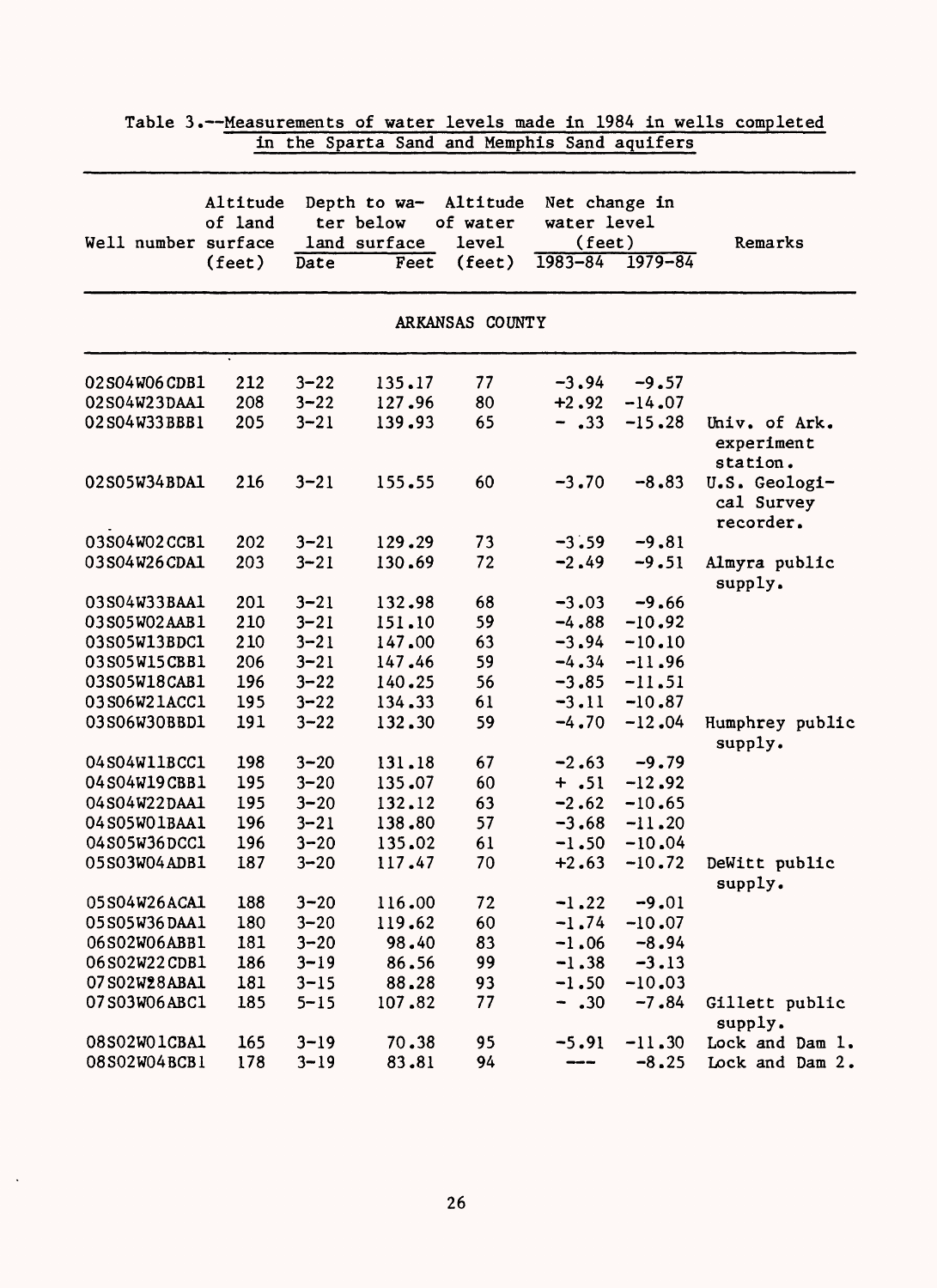| Well number surface | Altitude<br>of land<br>$(\text{feet})$ | Date     | Depth to wa-<br>ter below<br>land surface<br>Feet | Altitude<br>of water<br>level<br>$(\text{feet})$ | Net change in<br>water level<br>(fect)<br>$1983 - 84$ $1979 - 84$ |         | Remarks                                |
|---------------------|----------------------------------------|----------|---------------------------------------------------|--------------------------------------------------|-------------------------------------------------------------------|---------|----------------------------------------|
|                     |                                        |          | ARKANSAS COUNTY--Continued                        |                                                  |                                                                   |         |                                        |
| 08S03W04DBD1        | 176                                    | $3 - 19$ | 94.05                                             | 82                                               | $-.80$                                                            | $-8.05$ | Arkansas Post<br>National<br>Memorial. |
| 08S03W-Tr 2299 175  |                                        | $3 - 19$ | 87.60                                             | 87                                               | $-.29$                                                            | $-3.82$ | Moores Bayou<br>recreation<br>area.    |
| 08S03W-Tr 2404 168  |                                        | $5 - 15$ | 79.82                                             | 88                                               | $- .16$                                                           | $-7.02$ | Notrebes Bend<br>recreation<br>area.   |
|                     |                                        |          |                                                   | <b>BRADLEY COUNTY</b>                            |                                                                   |         |                                        |
| 13S09W06ACA1        | 208                                    | $4 - 02$ | 145.40                                            | 63                                               | $-2.34$                                                           | $-1.57$ | Warren public<br>supply.               |
| 13S11W17BCD1        | 250                                    | $4 - 02$ | 176.82                                            | 73                                               | $- .87$                                                           | $-1.17$ | Banks public                           |
| 16S12W21CAA1        | 100                                    | $4 - 02$ | 59.88                                             | 40                                               | $+ .57$                                                           | $-4.33$ | supply.                                |
|                     |                                        |          |                                                   | CALHOUN COUNTY                                   |                                                                   |         |                                        |
| 12S12W32DAA1        | 176                                    | $4 - 02$ | 88.50                                             | 88                                               | $-$ .31                                                           | $+5.24$ | Tinsman public<br>supply.              |
| 13S13W32CDA1        | 208                                    | $4 - 02$ | 156.99                                            | 51                                               | $-0.74$                                                           | $+ .30$ | Hampton public<br>supply.              |
| 14S13W12CCB1        | 205                                    | $4 - 02$ | 155.17                                            | 50                                               | $-.62$                                                            | $+ .43$ | Harrell public<br>supply.              |

 $\mathcal{A}$ 

 $\sim 10^7$ 

 $\sim 10^{-1}$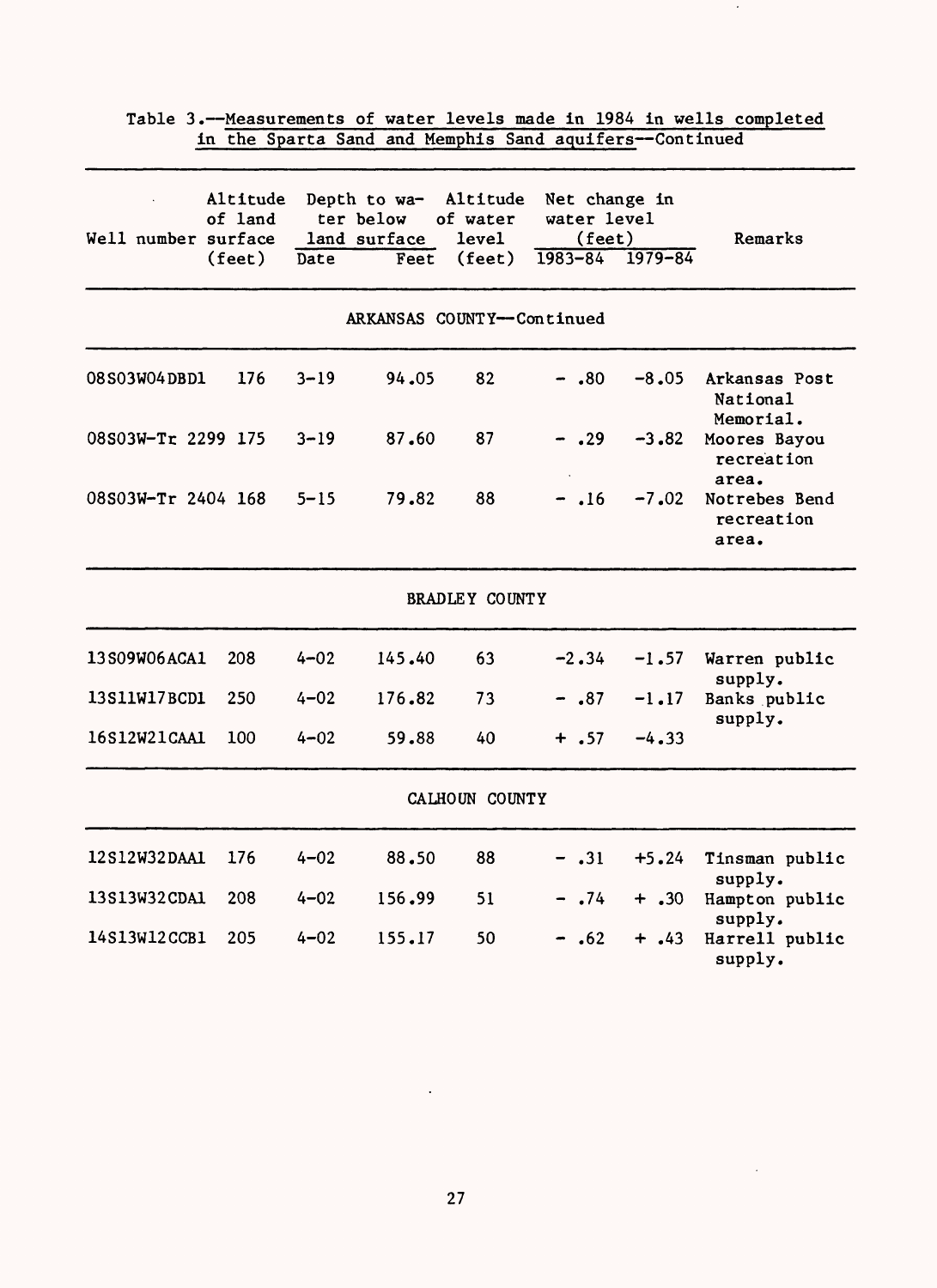|              | Altitude<br>of land |           | Depth to wa-<br>ter below | Altitude<br>of water | Net change in<br>water level |          |                                                                                |
|--------------|---------------------|-----------|---------------------------|----------------------|------------------------------|----------|--------------------------------------------------------------------------------|
|              | Well number surface |           | land surface              | level                | (feet)                       |          | Remarks                                                                        |
|              | $(\text{feet})$     | Date      | Feet                      | (feet)               | $1983 - 84$ 1979-84          |          |                                                                                |
|              |                     |           |                           | CLEVELAND COUNTY     |                              |          |                                                                                |
| 09S11W01DCA1 | 230                 | $3 - 26$  | 162.44                    | 68                   | $-.89$                       | $-0.77$  | Rison public<br>supply.                                                        |
| 09S11W01DDA2 | 266                 | $3 - 26$  | 196.30                    | 70                   | $-2.47$                      | $-7.25$  | Do.                                                                            |
| 10S09W23CDC1 | 220                 | $3 - 26$  | 145.99                    | 74                   | $+$ .11                      | $-6.32$  | Highway 15<br>water user.                                                      |
| 10S12W12BDD1 | 220                 | $3 - 26$  | 105.23                    | 115                  | $-$ .80                      | $-6.34$  | Kingsland pub-<br>lic supply.<br>Formerly listed<br>as Cockfield<br>Formation. |
| 11S11W16AAB1 | 295                 | $5 - 16$  | 194.62                    | 100                  |                              |          | New well. New<br>Edinburg pub-<br>lic supply.                                  |
|              |                     |           |                           | COLUMBIA COUNTY      |                              |          |                                                                                |
| 16S20W18ACD1 | 337                 | $4 - 10$  | 255.77                    | 81                   | .44                          | $-5.04$  | McNeil public<br>supply 2.                                                     |
| 16S21W14CBB1 | 281                 | $4 - 10$  | 204.42                    | 77                   | $-1.85$                      | $-7.05$  | Waldo public<br>supply.                                                        |
| 16S21W15CBC1 | 288                 | $4 - 10$  | 195.11                    | 93                   | $-2.32$                      | $-2.32$  | Do.                                                                            |
| 16S21W35CCD1 | 275                 | $4 - 11$  | 266.69                    | 8                    | $-9.22$                      | $+43.79$ | Magnolia public<br>supply 9.                                                   |
| 17S19W15ABD1 | 325                 | $4 - 11$  | 283.59                    | 41                   | $-2.79$                      | $-6.66$  | Village Corp.                                                                  |
| 17S19W30ABB1 | 248                 | $4 - 11$  | 208.56                    | 39                   | $-1.48$                      | $-7.56$  | City of                                                                        |
| 17S20W15ABB1 | 350                 | $4 - 11$  | 351.90                    | $-2$                 | $-2.32$                      | $-11.91$ | Magnolia.<br>Carter Oil Co.                                                    |
| 17S20W17CDA1 | 325                 | $4 - 11$  | 299.46                    | 26                   | $-4.87$                      | $+31.99$ | Magnolia public                                                                |
|              |                     | $\bullet$ |                           |                      |                              |          | supply 8.                                                                      |
| 17S21W01BBC1 | 305                 | $4 - 11$  | 325.71                    | $-21$                | $+2.53$                      | $-20.53$ | Southern Arkan-<br>sas Univer-<br>sity 3.                                      |
| 17S21W11DCC2 | 303                 | $4 - 10$  | 324.90                    | $-22$                | $-8.22$                      | $+3.04$  | Magnolia public<br>supply 2.                                                   |

 $\ddot{\phantom{a}}$ 

 $\ddot{\phantom{1}}$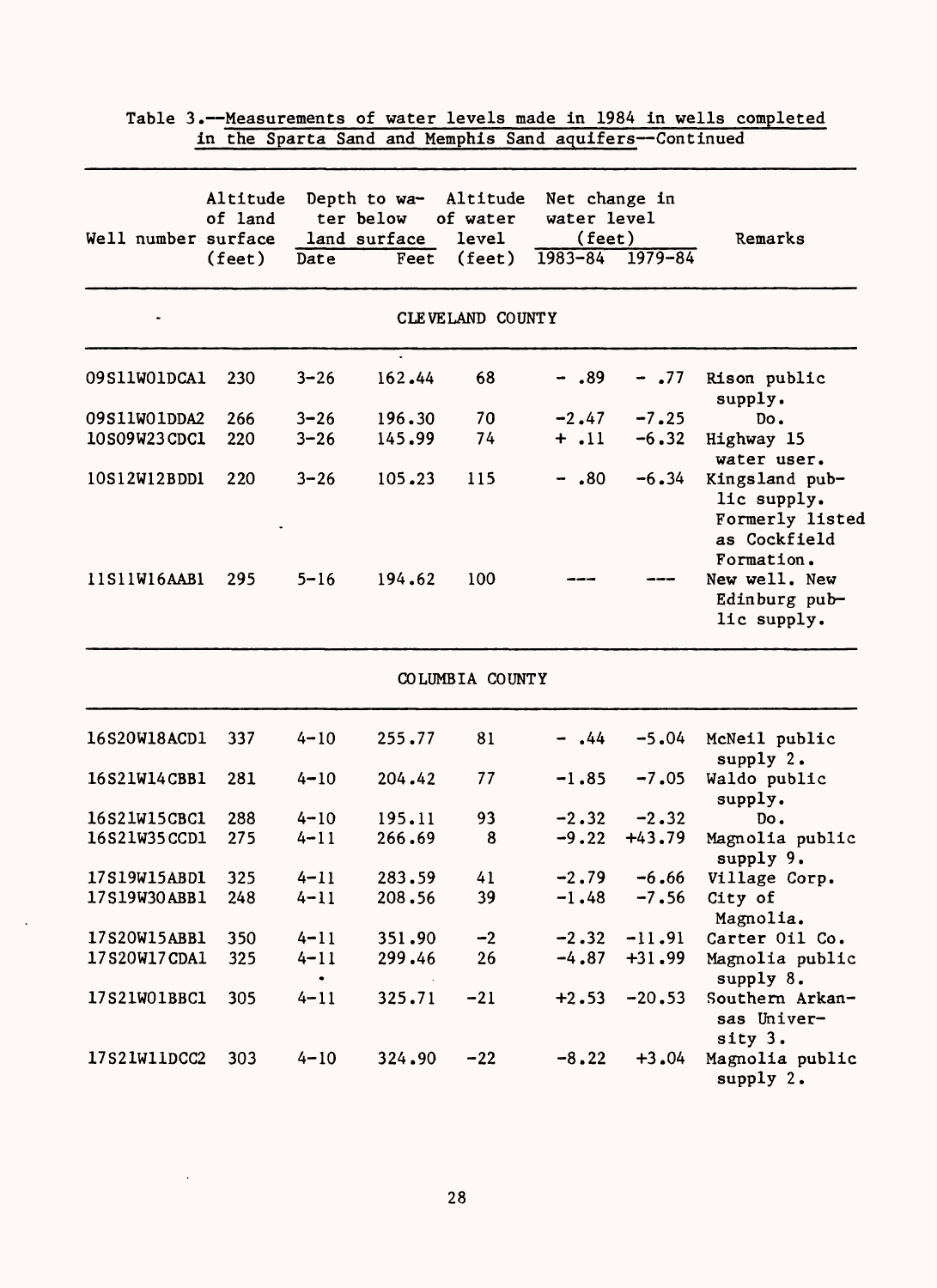| Well number surface          | Altitude<br>of land |                      | Depth to wa- Altitude<br>ter below<br>land surface | of water<br><b>level</b> | Net change in<br>water level<br>$(\text{feet})$ |                    | Remarks                                  |
|------------------------------|---------------------|----------------------|----------------------------------------------------|--------------------------|-------------------------------------------------|--------------------|------------------------------------------|
|                              | $(\text{feet})$     | Date                 | Feet                                               | $(\text{feet})$          | $1983 - 84$ $1979 - 84$                         |                    |                                          |
|                              |                     |                      | COLUMBIA COUNTY--Continued                         |                          |                                                 |                    |                                          |
| 18S19W17ACC1                 | 288                 | $4 - 11$             | 242.31                                             | 46                       | $-0.80$                                         | $-5.60$            | Hiwan Oil &<br>Gas Co.                   |
| 18S20W06DDC1                 | 300                 | $4 - 11$             | 292.37                                             | 8                        | $+2.18$                                         | $+3.95$            | Magnolia Country<br>Club.                |
| 18S20W18ABD1                 | 276                 | $4 - 11$             | 293.30                                             | $-20$                    | $-14.67$                                        | $-1.21$            | Bromet Co.                               |
| 18S21W09AAA1                 | 310                 | $4 - 11$             | 285.20                                             | 25                       | $-4.61$                                         | $-4.56$            | Arkla. Gas Co.                           |
| 18S22W08ACB1                 | 250                 | $4 - 11$             | 47.65                                              | 202                      | $-1.65$                                         | $-17$              |                                          |
| 19S20W08DAD1                 | 320                 | $4 - 11$             | 251.88                                             | 68                       | $-5.76$                                         | $-5.89$            | Emerson public<br>supply 1.              |
| 19S20W09CAC1                 | 332                 | $4 - 11$             | 262.14                                             | 70                       | $-4.41$                                         | $-5.74$            | Emerson public<br>supply 2.              |
| 19S21W16DBB1<br>19S23W11CDA1 | 284<br>248          | $4 - 11$<br>$4 - 11$ | 170.97<br>52.13                                    | 113<br>196               | $-$ .67<br>$-.73$                               | $+1.22$<br>$+ .72$ | Taylor public<br>supply.                 |
|                              |                     |                      |                                                    | CRAIGHEAD COUNTY         |                                                 |                    |                                          |
| 13N04E05CDD1                 | 350                 | $3 - 19$             | 125.75                                             | 224                      | $+ .15$                                         |                    | -4.18 Valley View Wa-<br>ter Association |
| 1/14N04E22CBD1               | 256                 | $3 - 18$             | 42.44                                              | 214                      | $-1.77$                                         |                    | -6.72 Jonesboro public<br>supply 3.      |
| 1/14N04E28DBD1               | 254                 | $3 - 18$             | 43.50                                              | 210                      |                                                 |                    | -6.55 Jonesboro public<br>supply $2.$    |
|                              |                     |                      |                                                    | CRITTENDEN COUNTY        |                                                 |                    |                                          |
| 05N08E11CCA2                 | 211                 | $3 - 21$             | 20.69                                              | 190                      |                                                 |                    | New well.                                |
| 06N07E01DAD2<br>07N09E14BAC1 | 209<br>217          | $3 - 23$             | 18.73                                              | 190                      |                                                 |                    | New well.                                |
|                              |                     | $3 - 21$             | 30.11                                              | 187                      |                                                 |                    | New well.                                |

Table 3.--Measurements of water levels made in 1984 in wells completed

 $\epsilon$ 

Formerly listed as alluvial aquifer well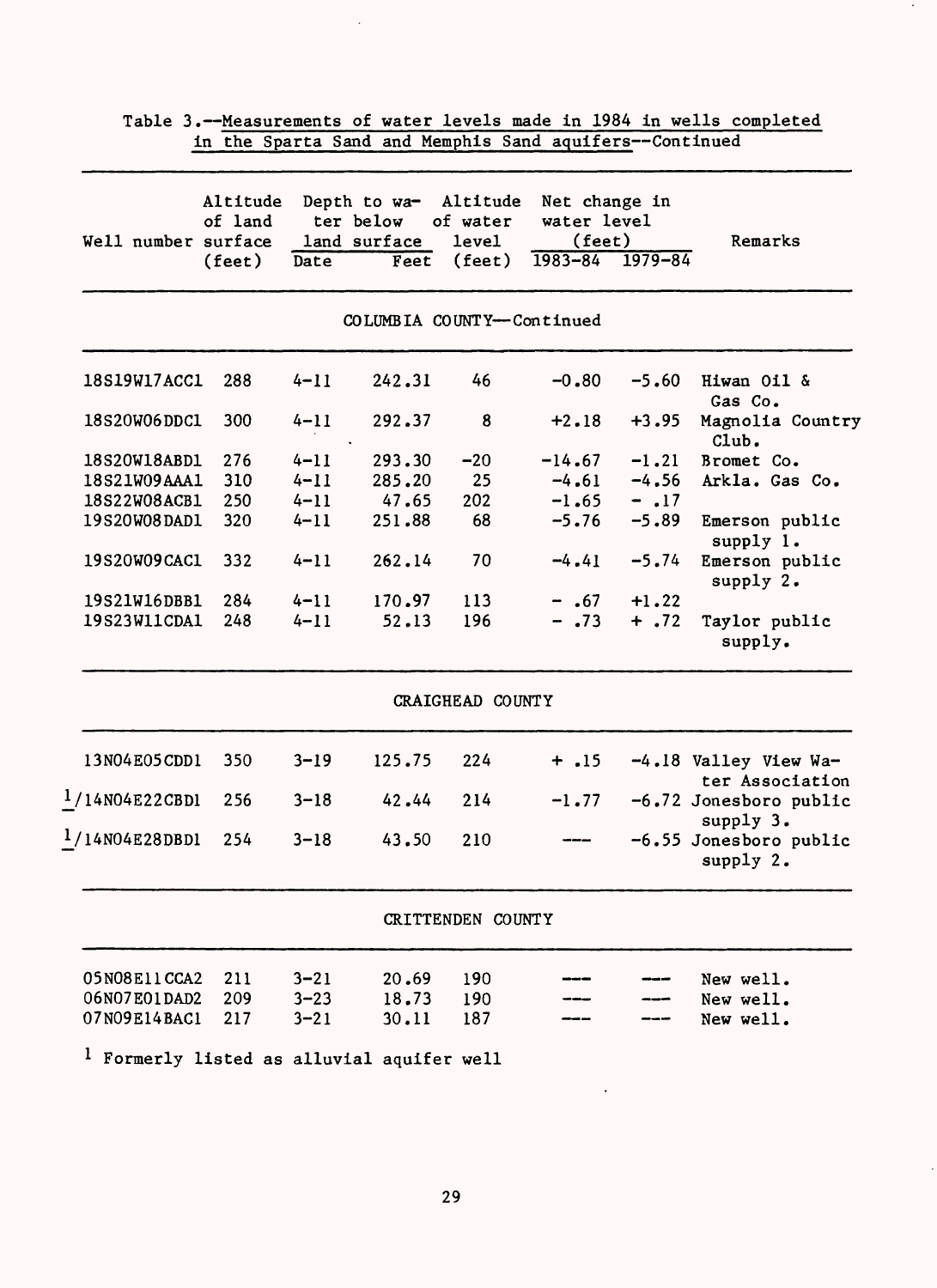|                     |                     |          | In the oparta band and hemphis band aquiters       |                          |                                        |          |                                      |
|---------------------|---------------------|----------|----------------------------------------------------|--------------------------|----------------------------------------|----------|--------------------------------------|
| Well number surface | Altitude<br>of land |          | Depth to wa- Altitude<br>ter below<br>land surface | of water<br><b>level</b> | Net change in<br>water level<br>(fect) |          | Remarks                              |
|                     | (feet)              | Date     | Feet                                               | (feet)                   | $1983 - 84$ 1979-84                    |          |                                      |
|                     |                     |          |                                                    | CROSS COUNTY             |                                        |          |                                      |
| 06N04E06ACA1        | 358                 | $3 - 27$ | 179.14                                             | 179                      | $-0.89$                                | $-2.04$  | Village Creek<br>State Park.         |
| 07N03E16CCC3        | 253                 | $3 - 27$ | 79.78                                              | 173                      | $-.73$                                 | $-4.69$  | Wynne public<br>supply 3.            |
| 07N05E03BCD2        | 211                 | $3 - 23$ | 18.86                                              | 192                      | $+11.80$                               | $+10.74$ | Parkin public<br>supply 2.           |
| 09N01E16CAC1        | 234                 | $3 - 29$ | 67.64                                              | 166                      | $-1.62$                                | $-5.85$  | Hickory Ridge<br>public supply<br>1. |
| 09N03E22AAD1        | 278                 | $3 - 27$ | 105.54                                             | 172                      | $-1.06$                                | $-4.24$  | Cherry Valley<br>public supply<br>ı. |
| 09N04E30DCA1        | 429                 | $3 - 27$ | 247.41                                             | 182                      | $+8.20$                                | $-4.86$  | Vanndale-<br>Birdeye.                |
|                     |                     |          |                                                    | DALLAS COUNTY            |                                        |          |                                      |
| 07S14W31AAA1        | 330                 | $3 - 22$ | 117.68                                             | 212                      | $-4.91$                                | $-9.28$  | Carthage public<br>supply.           |
| 08S16W27DDD1        | 272                 | $3 - 22$ | 31.34                                              | 241                      | $-.05$                                 | $-0.90$  |                                      |
| 09S13W35CCD1        | 200                 | $3 - 22$ | 61.42                                              | 139                      | $-.04$                                 | $-4.53$  |                                      |
| 10S13W34ACA2        | 272                 | $3 - 22$ | 140.83                                             | 131                      | $+ .25$                                | $-4.62$  | Fordyce public<br>supply.            |
|                     |                     |          |                                                    | DESHA COUNTY             |                                        |          |                                      |
| 09S02W26AAC1        | 153                 | $5 - 15$ | 56.82                                              | 96                       | $+2.02$                                |          | -5.18 Watson public<br>supply.       |
| 09S04W28DDD1        | 165                 | $3 - 26$ | 82.95                                              | 82                       | $+1.20$                                |          | - .98 Dumas public<br>supply.        |

 $\lambda$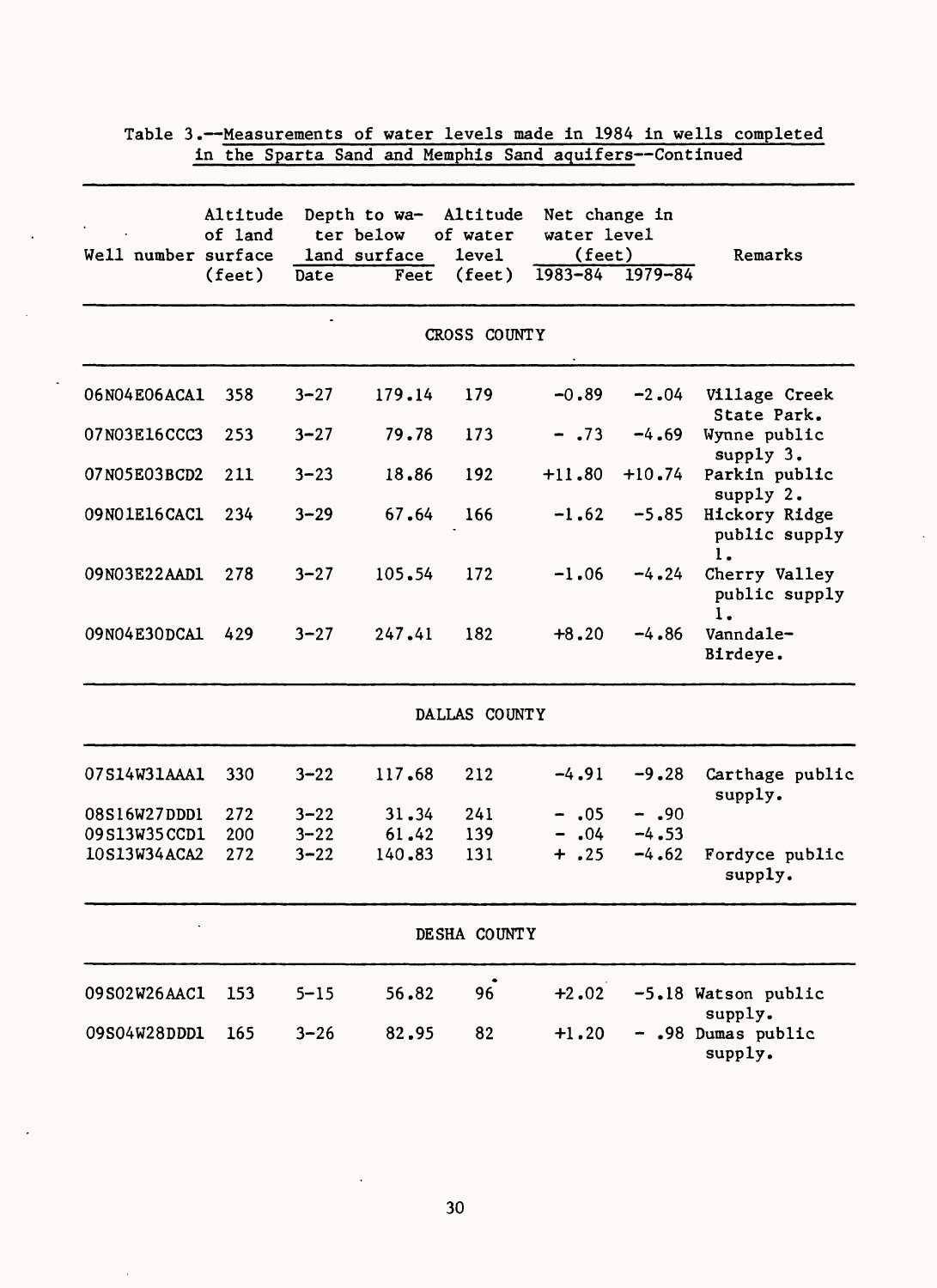| Well number surface | Altitude<br>of land |          | Depth to wa-<br>ter below<br>land surface | Altitude<br>of water<br><b>level</b> | Net change in<br>water level<br>$(\text{feet})$ |             | Remarks                                                       |
|---------------------|---------------------|----------|-------------------------------------------|--------------------------------------|-------------------------------------------------|-------------|---------------------------------------------------------------|
|                     | $(\text{feet})$     | Date     | Feet                                      | (feet)                               | $1983 - 84$                                     | $1979 - 84$ |                                                               |
|                     |                     |          |                                           | DESHA COUNTY--Continued              |                                                 |             |                                                               |
| 10S02W26CCC2        | 148                 | $3 - 27$ | 57.72                                     | 90                                   | $-1.82$                                         | $-5.80$     | U.S. Fish and<br>Wildlife<br>Service.                         |
| 11S01W31BBB1        | 141                 | $4 - 17$ | 83.34                                     | 58                                   |                                                 |             | New well. Pot-<br>latch Corp.                                 |
| 11S02W03CCA1        | 139                 | $3 - 27$ | 50.47                                     | 89                                   | $-2.44$                                         | $-7.57$     |                                                               |
| 12S01W32DCA1        | 136                 | $5 - 15$ | 47.66                                     | 88                                   |                                                 |             | New well. Ark-<br>ansas City<br>public supply.                |
| 12S03W34DAD1        | 147                 | $3 - 27$ | 74.15                                     | 73                                   | $-4.25$                                         | $-12.03$    | McGehee public<br>supply 3.                                   |
|                     |                     |          |                                           | DREW COUNTY                          |                                                 |             |                                                               |
| 11S04W25DAA1        | 148                 | $4 - 16$ | 68.61                                     | 79                                   | $+1.44$                                         | $-6.45$     | Tillar public<br>supply.                                      |
| 11S06W11DBC1        | 203                 | $4 - 17$ | 131.77                                    | 77                                   | $-1.04$                                         | $-8.88$     |                                                               |
| 12S06W32DAD1        | 212                 | $4 - 16$ | 156.27                                    | 56                                   | $-2.19$                                         | $+ .50$     | Former Prisoner<br>of War Camp.                               |
| 13S05W36ACB1        | 169                 | $4 - 16$ | 80.61                                     | 88                                   | $- .51$                                         | $-2.86$     | Collins public<br>supply.                                     |
| 13S07W10BCA1        | 265                 | $4 - 16$ | 196.42                                    | 69                                   | $-2.71$                                         | $-4.10$     | University of<br>Arkansas at<br>Monticello,<br>Ark., 1982-84. |
| 15S04W12DDA1        | 125                 | $4 - 16$ | 51.96                                     | 73                                   | $-$ .69                                         | $-4.64$     |                                                               |
|                     |                     |          |                                           | GRANT COUNTY                         |                                                 |             |                                                               |
| 03S14W20ADB1        | 320                 | $3 - 23$ | 26.90                                     | 293                                  | $-1.93$                                         | $-1.15$     |                                                               |
| 04S14W14ADC1        | 310                 | $3 - 23$ | 81.07                                     | 229                                  | $-4.20$                                         | $+1.57$     |                                                               |
| 05S13W03CDA2        | 281                 | $3 - 23$ | 102.67                                    | 178                                  | $-3.32$                                         | $+5.63$     | Sheridan public<br>supply 2.                                  |
| 05S13W03DBC1        | 260                 | $3 - 23$ | 83.93                                     | 176                                  | $-5.76$                                         | $-3.93$     | Sheridan public<br>supply 3.                                  |

 $\cdot$ 

Table 3.--Measurements of water levels made in 1984 in wells completed<br>in the Sparta Sand and Memphis Sand aquifers--Continued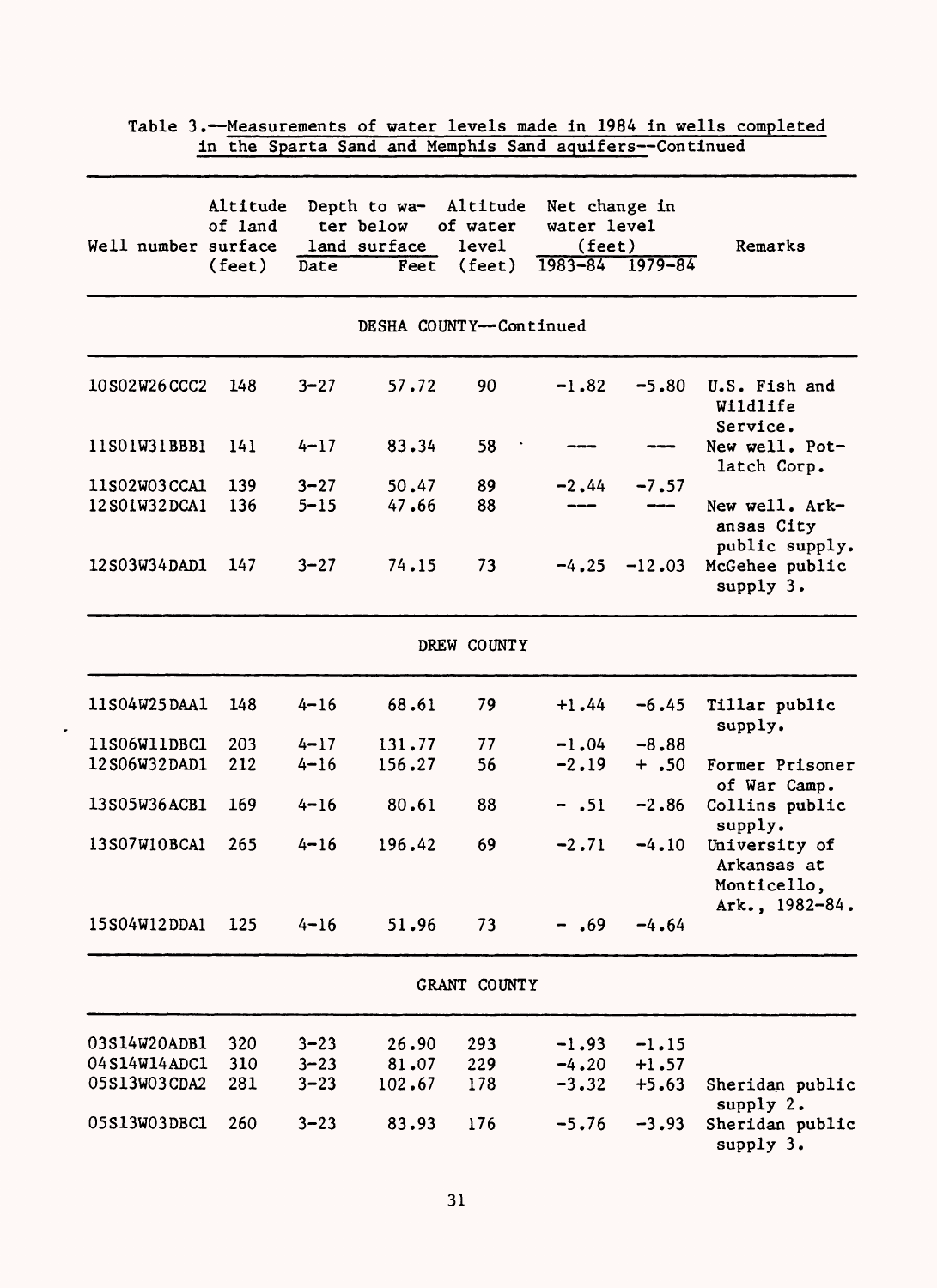| Well number surface | Altitude<br>of land |          | Depth to wa-<br>ter below<br>land surface | Altitude<br>of water<br>level | Net change in<br>water level<br>(fect) |             | Remarks                                                      |
|---------------------|---------------------|----------|-------------------------------------------|-------------------------------|----------------------------------------|-------------|--------------------------------------------------------------|
|                     | (feet)              | Date     | Feet                                      | (feet)                        | $1983 - 84$                            | $1979 - 84$ |                                                              |
|                     |                     |          |                                           | GRANT COUNTY--Continued       |                                        |             |                                                              |
| 05S14W06DCC1        | 293                 | $3 - 23$ | 87.48                                     | 206                           | $+0.29$                                | $-3.38$     | Prattsville<br>public supply.                                |
| 05S15W05ABD1        | 232                 | $3 - 23$ | 17.66                                     | 214                           | $-2.55$                                | $-1.13$     | Poyen public<br>supply.                                      |
| 06S11W05ACA1        | 280                 | $3 - 23$ | 185.84                                    | 94                            | $-6.25$                                | $-14.89$    | Center Grove<br>public supply.                               |
| 06S15W26ACA1        | 280                 | $3 - 22$ | 66.44                                     | 214                           | $-3.75$                                | $+$ .06     | Leola public<br>supply.                                      |
|                     |                     |          |                                           | JEFFERSON COUNTY              |                                        |             |                                                              |
| 03S08W19BBD1        | 215                 | $3 - 28$ | 145.64                                    | 69                            | $-5.15$                                | $-11.33$    | Tucker Prison.                                               |
| 03S10W17DBA1        | 217                 | $4 - 10$ | 91.62                                     | 125                           | $-1.12$                                | $-3.15$     | Tar Camp recre-<br>ation area.                               |
| 03S10W32DAB1        | 226                 | $4 - 10$ | 117.06                                    | 109                           | $-1.54$                                | $-8.18$     | Lock and Dam 5<br>recreation<br>area.                        |
| 03S11W22ABC1        | 310                 | $4 - 10$ | 162.47                                    | 148                           | $-1.16$                                | $-4.49$     | Redfield public<br>supply.                                   |
| 03S11W25ADC4        | 311                 | $4 - 10$ | 193.05                                    | 118                           | $-7.35$                                | $-16.74$    | Arkansas Power<br>and Light Co.<br>White Bluff<br>test well. |
| 04S07W17BCC1        | 200                 | $3 - 26$ | 154.13                                    | 46                            | $-2.05$                                | $-8.31$     | Wabbaseka pub-<br>lic supply.                                |
| 04S08W30AAD1        | 212                 | $4 - 30$ | $-191.05$                                 | 21                            | $-9.27$                                | $-11.80$    |                                                              |
| 04S10W22BDD1        | 244                 | $4 - 19$ | 172.22                                    | 72                            | $-2.21$                                | $-5.68$     | Pine Bluff<br>Arsenal 11.                                    |
| 04S10W29ADB1        | 268                 | $4 - 19$ | 186.35                                    | 81                            | $-2.74$                                | $-7.27$     | Pine Bluff<br>Arsenal 9.                                     |
| 04S11W14BAD1        | 400                 | $4 - 10$ | 293.79                                    | 106                           | $-0.89$                                | $-7.24$     | Jefferson pub-<br>lic supply 1.                              |
| 05S08W29BDD1        | 195                 | $3 - 28$ | 232.34                                    | $-37$                         | $+5.18$                                | $+6.05$     | U.S. Army Corps<br>of Engineers<br>recreation<br>area.       |

32

 $\bar{\gamma}$ 

 $\bar{\mathcal{A}}$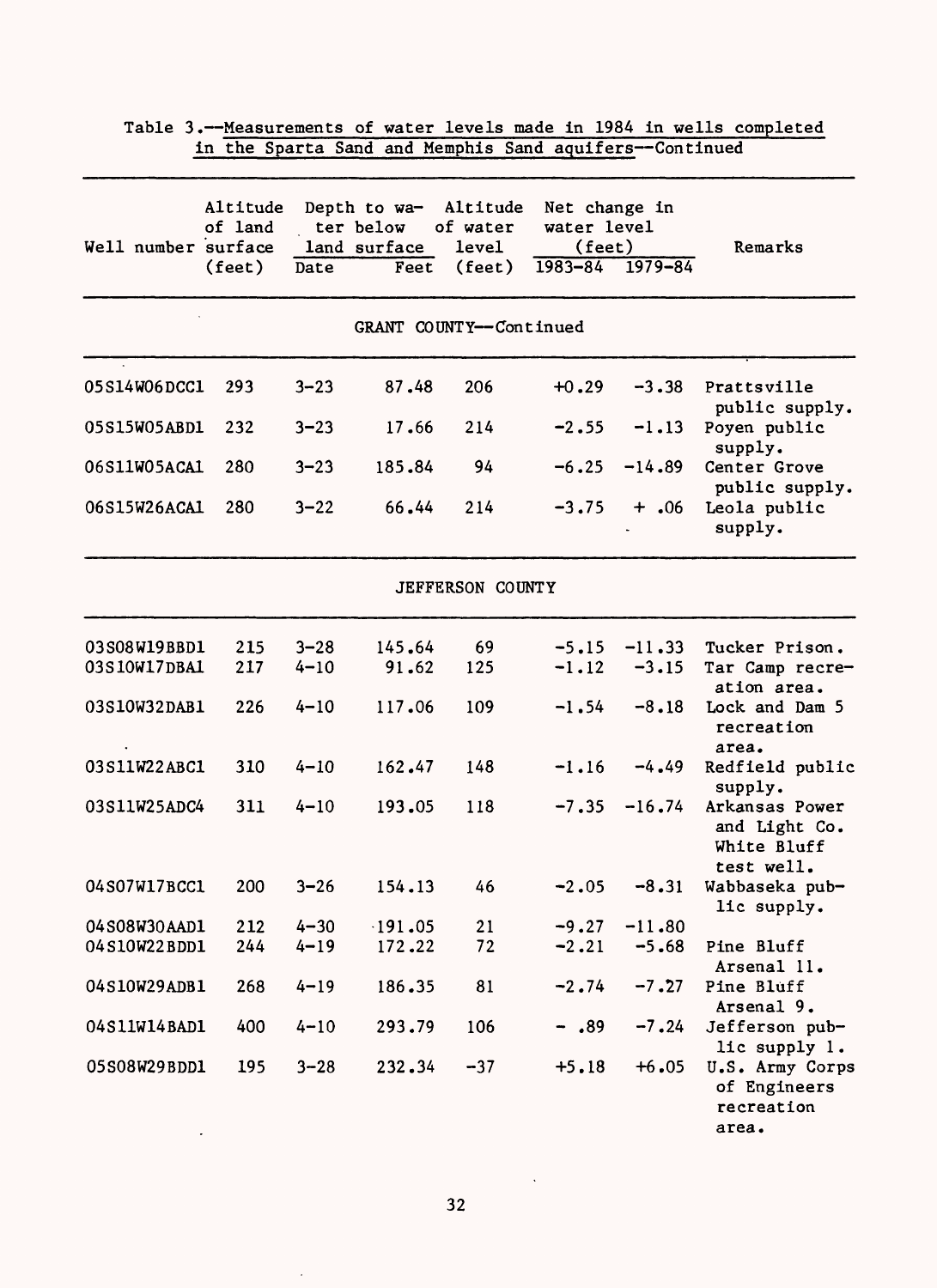|                     | Altitude |          | Depth to wa-                | Altitude        | Net change in   |             |                                              |
|---------------------|----------|----------|-----------------------------|-----------------|-----------------|-------------|----------------------------------------------|
|                     | of land  |          | ter below                   | of water        | water level     |             |                                              |
| Well number surface |          |          | land surface                | level           | $(\text{feet})$ |             | Remarks                                      |
|                     | (feet)   | Date     | Feet                        | $(\text{feet})$ | $1983 - 84$     | $1979 - 84$ |                                              |
|                     |          |          | JEFFERSON COUNTY--Continued |                 |                 |             |                                              |
| 05S08W30ADB1        | 221      | $4 - 18$ | 264.23                      | $-43$           | $+11.59$        | $+11.92$    | Lock and Dam 4.                              |
| 05S08W30CBA1        | 207      | $4 - 18$ | 253.36                      | $-46$           | $+6.14$         | $+17.82$    | International<br>Paper Co. 7.                |
| 05S09W19BAA1        | 227      | $4 - 18$ | 240.23                      | $-13$           | $-.83$          |             | $-27.06$ Dierks Paper<br>Co. $2.$            |
| 05S09W19BAD1        | 220      | $4 - 18$ | 210.15                      | 10              | $- .63$         | $+27.13$    | Dierks Paper<br>Co. 1.                       |
| 05S09W24DBD1        | 208      | $4 - 18$ | 243.99                      | $-36$           | $+4.81$         | $+10.79$    | International<br>Paper Co. 10.               |
| 05S09W35AAB1        | 205      | $4 - 18$ | 255.20                      | $-51$           | $-.42$          | $+7.82$     | International<br>Paper Co. 5.                |
| 05S10W16DBD1        | 300      | $4 - 19$ | 251.59                      | 48              | $-7.29$         | $-12.17$    | Whitehall pub-<br>lic supply 1.              |
| 06S06W20CAA1        | 193      | $3 - 24$ | 144.66                      | 49              | $-.83$          | $-8.83$     | Lock and Dam 3.                              |
| 06S07W33DDD1        | 195      | $4 - 17$ | 161.75                      | 33              | $+1.82$         | $-3.64$     | Linwood School.                              |
| 06S08W10CAC1        | 203      | $4 - 18$ | 235.16                      | $-33$           | $+ .60$         | $+4.00$     | International<br>Paper Co. 1.                |
| 06S08W16CCC1        | 202      | $4 - 18$ | 224.55                      | $-22$           | $+4.95$         | $+6.74$     | International<br>Paper Co. 3.                |
| 06S08W25ADC1        | 203      | $4 - 18$ | 197.84                      | 6               | $+1.64$         | $-1.36$     | International<br>Paper Co. 2.                |
| 06S09W17CCA1        | 234      | $4 - 18$ | 247.19                      | $-13$           | $-.83$          | $+8.19$     | General Water<br>Works.                      |
| 06S10W23DBA1        | 230      | $4 - 19$ | 173.95                      | 56              |                 |             | New well, Wat-<br>son Chapel<br>Water Assoc. |
| 07S07W24BAB1        | 188      | $4 - 17$ | 148.34                      | 40              | $+6.76$         | $-12.59$    | Tamo public<br>supply.                       |
| 07S09W35CCB1        | 270      | $4 - 19$ | 228.33                      | 42              | $-3.44$         | $-16.27$    | Highway 15 pub-<br>lic supply 1.             |
| 07S10W24CAC1        | 311      | $4 - 19$ | 271.21                      | 40              | $-2.79$         | $-10.19$    | Highway 15 pub-<br>lic supply 2,<br>1982-84. |

 $\hat{\mathcal{L}}$ 

 $\hat{\mathcal{A}}$ 

 $\mathcal{A}^{\pm}$  $\sim$   $\sim$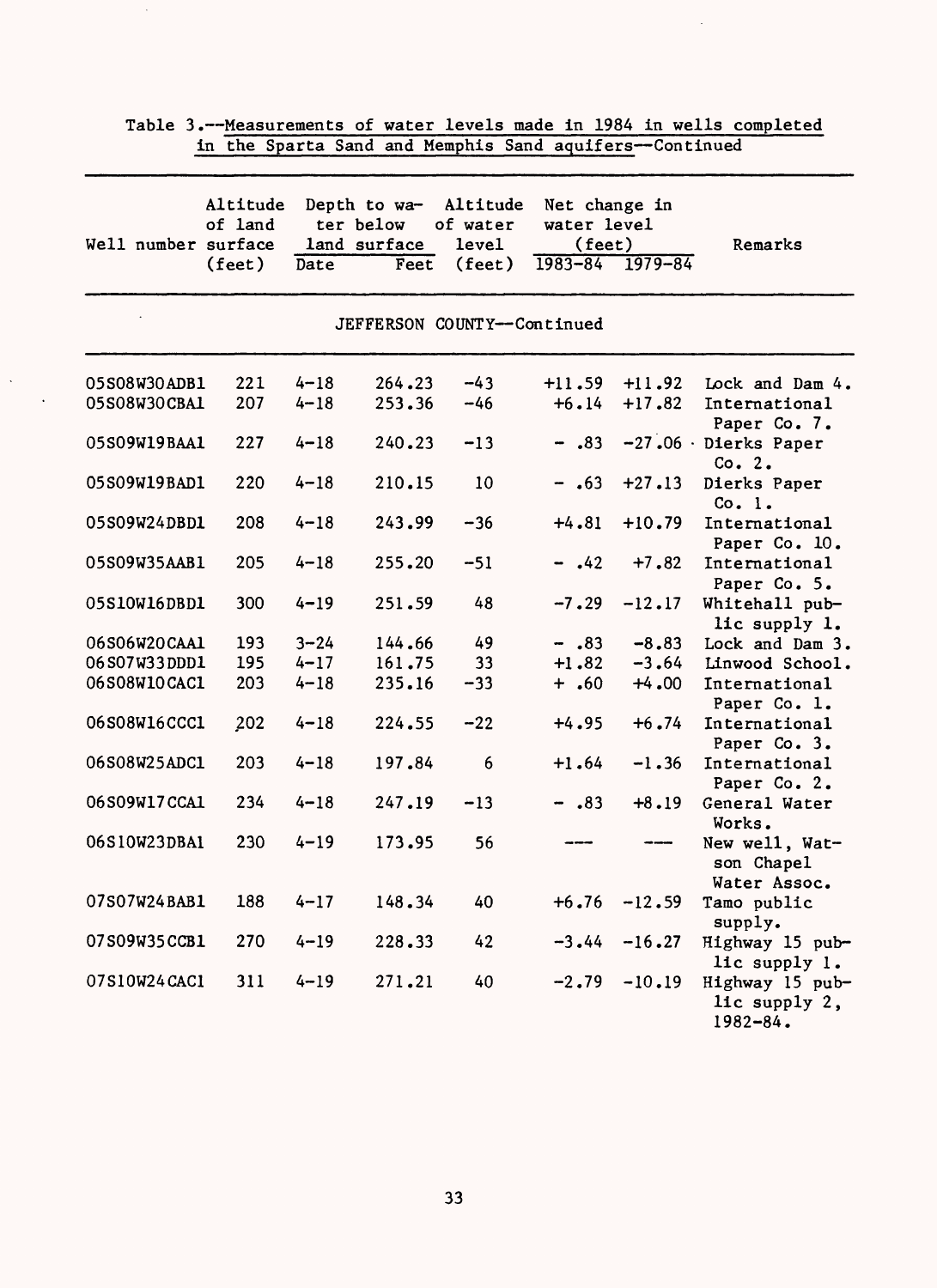|                                                              |                               |                                              | in the Sparta Sand and Memphis Sand aquifers--Continued    |                                      |                                                       |                                          |                                      |
|--------------------------------------------------------------|-------------------------------|----------------------------------------------|------------------------------------------------------------|--------------------------------------|-------------------------------------------------------|------------------------------------------|--------------------------------------|
| Well number surface                                          | Altitude<br>of land<br>(feet) | Date                                         | Depth to wa- Altitude<br>ter below<br>land surface<br>Feet | of water<br>level<br>$(\text{feet})$ | Net change in<br>water level<br>(feet)<br>$1983 - 84$ | $1979 - 84$                              | Remarks                              |
|                                                              |                               |                                              |                                                            | LAFAYETTE COUNTY                     |                                                       |                                          |                                      |
| 16S24W19DBC1<br>17S23W10BAC1<br>19S25W13CAB1<br>20S23W05ADB1 | 265<br>342<br>255<br>242      | $4 - 12$<br>$4 - 12$<br>$4 - 12$<br>$4 - 12$ | 50.96<br>66.89<br>39.07<br>40.93                           | 214<br>275<br>216<br>201             | $+0.94$<br>$-1.26$<br>$-$ .12<br>$-1.24$              | $-0.56$<br>$+ .88$<br>$- .28$<br>$+ .10$ | $1980 - 84$ .                        |
|                                                              |                               |                                              |                                                            | LEE COUNTY                           |                                                       |                                          |                                      |
| 02N03E14CCC4                                                 | 232                           | $3 - 22$                                     | 67.09                                                      | 165                                  | $-2.13$                                               | $-5.03$                                  | Marianna public<br>supply 4.         |
| 03N03E28CDB1<br>03N05E19ADA1                                 | 207<br>200                    | $3 - 22$<br>$3 - 22$                         | 43.90<br>25.53                                             | 163<br>174                           | $+1.13$<br>$+1.19$                                    | $-2.32$<br>$-2.30$                       | Marianna public<br>supply 5.         |
|                                                              |                               |                                              |                                                            | LINCOLN COUNTY                       |                                                       |                                          |                                      |
| 06S06W34DBA1                                                 | 187                           | $4 - 17$                                     | 139.27                                                     | 48                                   | $-$ .88                                               | $-9.58$                                  | Huffs Island<br>recreastion<br>area. |
| 07S07W30CDC1                                                 | 208                           | $4 - 16$                                     | 157.77                                                     | 50                                   | $-2.71$                                               | $-10.05$                                 | Tarry public<br>supply.              |
| 08S05W03BAA2                                                 | 180                           | $4 - 16$                                     | 115.35                                                     | 65                                   | $+8.25$                                               | $-8, 20$                                 | Cummins Prison.                      |
| 08S05W35ACC1                                                 | 165                           | $4 - 17$                                     | 96.92                                                      | 68                                   | $-1.87$                                               | $-8.77$                                  | Gould public<br>supply.              |
| 08S08W35DBB1                                                 | 240                           | $4 - 16$                                     | 189.69                                                     | 50                                   | $-1.79$                                               | $-11.94$                                 | Yorktown public<br>supply.           |
| 09S07W07DAD1                                                 | 300                           | $4 - 16$                                     | 242.52                                                     | 57                                   | $+ .08$                                               | $-4.13$                                  | Star City public<br>supply.          |
| 09S08W05CBD1                                                 | 245                           | $4 - 16$                                     | 187.99                                                     | 57                                   | $-1.01$                                               | $\qquad \qquad \cdots$                   | Mississippi Ri-<br>ver Fuel Corp.    |
| 10S05W05ADB1                                                 | 171                           | $4 - 17$                                     | 101.62                                                     | 69                                   | $-1.52$                                               | $-9.76$                                  |                                      |

 $\ddot{\phantom{a}}$ 

Table 3.--Measurements of water levels made in 1984 in wells completed<br>in the Sparta Sand and Memphis Sand aquifers--Continued

 $\ddot{\phantom{0}}$ 

34

l.

 $\ddot{\phantom{a}}$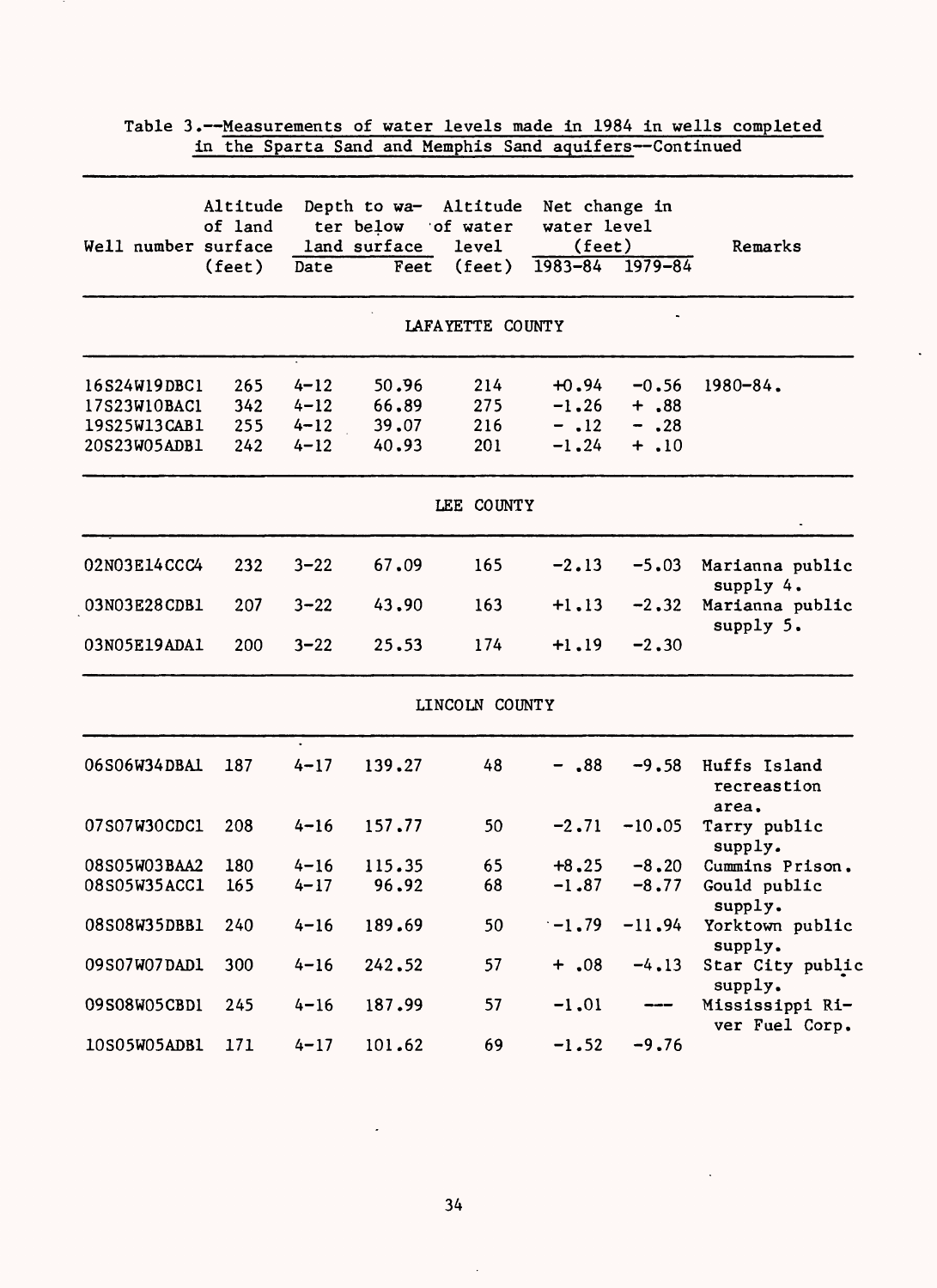| Well number surface | Altitude<br>of land |          | Depth to wa-<br>ter below<br>land surface | Altitude<br>of water<br>level | Net change in<br>water level<br>(feet) |             | Remarks                                                        |
|---------------------|---------------------|----------|-------------------------------------------|-------------------------------|----------------------------------------|-------------|----------------------------------------------------------------|
|                     | $(\text{feet})$     | Date     | Feet                                      | $(\text{feet})$               | $1983 - 84$                            | $1979 - 84$ |                                                                |
|                     |                     |          |                                           | LONOKE COUNTY                 |                                        |             |                                                                |
| 02N09W35BBC1        | 234                 | $3 - 25$ | 66.75                                     | 167                           |                                        |             | New well,<br>Anderson Fish<br>Farm.                            |
| 02S08W16BDA1        | 216                 | $4 - 09$ | 101.95                                    | 114                           | $-1.27$                                | $-5.70$     | Coy public<br>supply.                                          |
|                     |                     |          |                                           | MONROE COUNTY                 |                                        |             |                                                                |
| 01N03W14CCB1        | 172                 | $4 - 10$ | 51.99                                     | 120                           |                                        |             | New well,<br>Clarendon pub-                                    |
| 03N02W12CBC1        | 186                 | $4 - 11$ | 25.91                                     | 160                           | $+$ ,09                                | $-3,05$     | lic supply.<br>U.S. Geological<br>Survey test<br>well.         |
|                     |                     |          |                                           | NEVADA COUNTY                 |                                        |             |                                                                |
| 14S21W32DCD1        | 370                 | $4 - 10$ | 111.20                                    | 259                           | $-.39$                                 | $-7.85$     |                                                                |
|                     |                     |          |                                           | OUACHITA COUNTY               |                                        |             |                                                                |
| 11S15W27ABD1        | 200                 | $4 - 03$ | 68.30                                     | 132                           | $- .34$                                | $-1.12$     |                                                                |
| 12S16W12ADB1        | 159                 | $4 - 03$ | 25.42                                     | 134                           | $+$ , 94                               | $-$ .75     |                                                                |
| 12S18W19CDC1        | 235                 | $4 - 03$ | 43.94                                     | 191                           | $+1.10$                                | $+4.89$     |                                                                |
| 13S16W08CAA1        | 122                 | $4 - 02$ | 19.18                                     | 103                           | $+1.77$                                | $+4.45$     |                                                                |
| 13S18W31BDD1        | 242                 | $4 - 03$ | 70.58                                     | 171                           | $-4.67$                                | $-7, 23$    |                                                                |
| 14S17W02ABB1        | 120                 | $4 - 04$ | 92.54                                     | 27                            | $+14.23$                               | $+33.72$    | International<br>Paper Co. 1B.                                 |
| 14S17W05CAD1        | 157                 | $4 - 03$ | 36.48                                     | 121                           | $+ .57$                                | $+5.73$     | Arkansas State<br>Highway and<br>Transportation<br>Commission. |

 $\ddot{\phantom{a}}$ 

Table 3.-Measurements of water levels made in 1984 in wells completed

 $\sim$ 

 $\ddot{\phantom{a}}$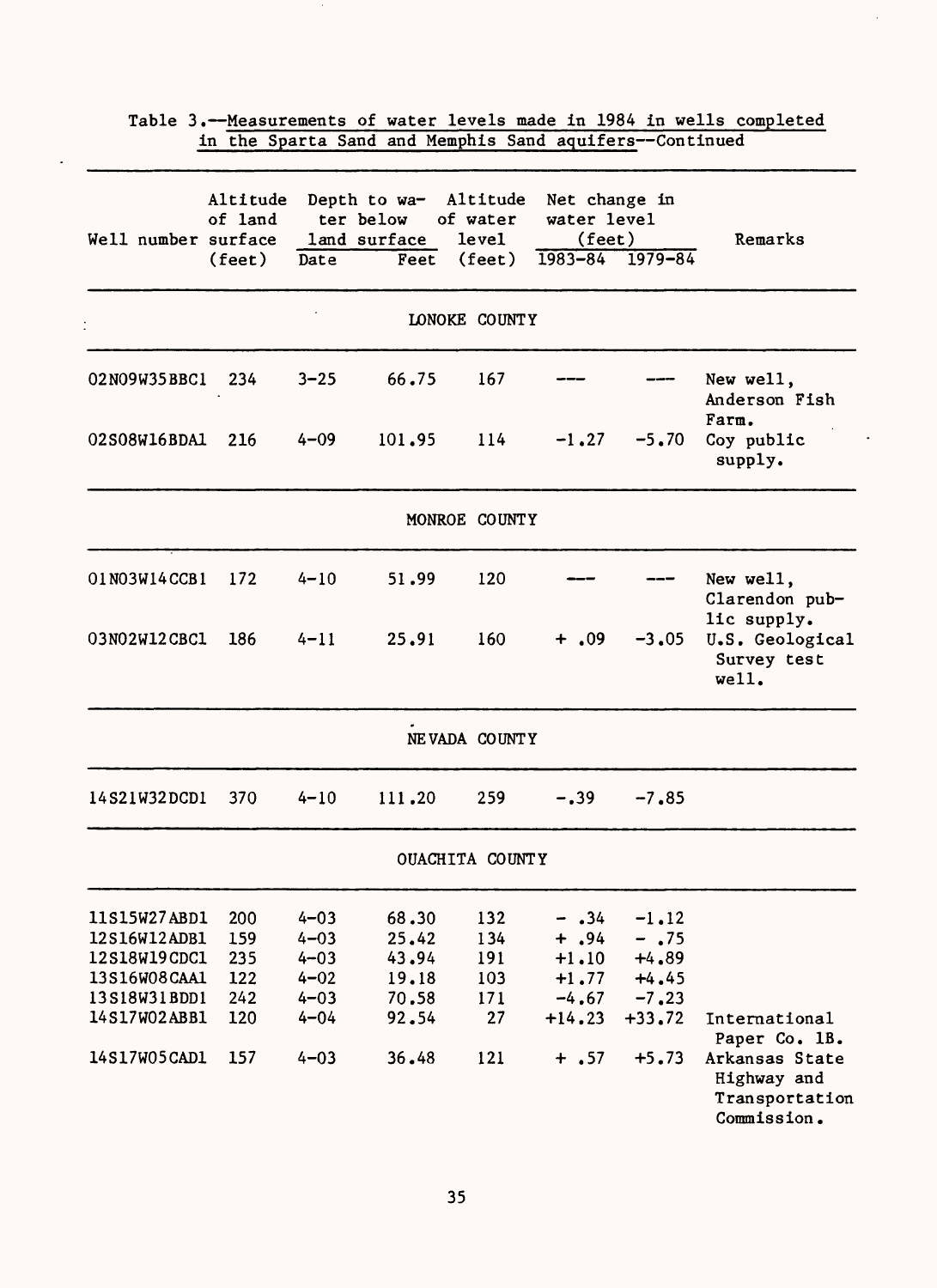| Well number surface          | Altitude<br>of land<br>$(\text{feet})$ | Date                 | Depth to wa-<br>ter below<br>land surface<br>Feet | Altitude<br>of water<br>level<br>(feet) | Net change in<br>water level<br>(feet) | $1983 - 84$ $1979 - 84$ | Remarks                                       |
|------------------------------|----------------------------------------|----------------------|---------------------------------------------------|-----------------------------------------|----------------------------------------|-------------------------|-----------------------------------------------|
|                              |                                        |                      | OUACHITA COUNTY--Continued                        |                                         |                                        |                         |                                               |
| 14S19W29ABB1<br>15S16W23DAC1 | 280<br>170                             | $4 - 03$<br>$4 - 03$ | 85.87<br>127.18                                   | 194<br>43                               | $-0.76$<br>$+$ .67                     | $-2.70$<br>$-4.27$      | $1980 - 84$ .<br>Smackover Coun-<br>try Club. |
| 15S17W2ODDB1<br>15S19W10DCC1 | 195<br>210                             | $4 - 03$<br>$4 - 03$ | 123.45<br>62.96                                   | 72<br>147                               | $-$ .42<br>$+3.38$                     | $+1.58$<br>$+4.43$      | New well.<br>Stephens pub-<br>lic supply.     |
|                              |                                        |                      |                                                   | PHILLIPS COUNTY                         |                                        |                         |                                               |
| 01S02E32DDC1                 | 211                                    | $3 - 26$             | 65.97                                             | 145                                     | $+$ ,89                                | $-2.18$                 | Marvell public                                |
| 02S04E02DBA1                 | 250                                    | $3 - 26$             | 100.92                                            | 149                                     | $-.65$                                 | $+2.90$                 | supply.<br>West Helena pub-<br>lic supply 9.  |
| 02S05E04CDC1                 | 183                                    | $3 - 26$             | 25.62                                             | 157                                     | $+$ .57                                | $-13.51$                | Helena Swimming<br>Pool.                      |
| 02S05E16BCB1                 | 180                                    | $3 - 26$             | 40.32                                             | 150                                     | $+8.50$                                | $- .50$                 | Helena Cotton<br>Oil Co.                      |
| 02S05E29CCC1                 | 179                                    | $3 - 26$             | 33.77                                             | 145                                     | $-5.81$                                | $+16.07$                | Allied Chemical<br>Co.                        |
| 03S03E30DAA1                 | 172                                    | $3 - 26$             | 32.59                                             | 139                                     | $-$ .47                                | $-1.22$                 | Lakeview-Wabash<br>public supply.             |
| 04S02E25CCC1                 | 166                                    | $3 - 26$             | 31.63                                             | 134                                     | $+2.03$                                | $-5.95$                 | Elaine public<br>supply.                      |
|                              |                                        |                      |                                                   | POINSETT COUNTY                         |                                        |                         |                                               |
| 10NO1E15DBB1                 | 232                                    | $3 - 29$             | 69.73                                             | 162                                     | $-1.24$                                | $-7.16$                 | Fisher public                                 |
| 11N03E25ACC1                 | 273                                    | $3 - 28$             | 105.77                                            | 167                                     | $-$ .19                                | $-7.57$                 | supply<br>Harrisburg pub-<br>lic supply 3.    |

 $\bullet$ 

 $\epsilon$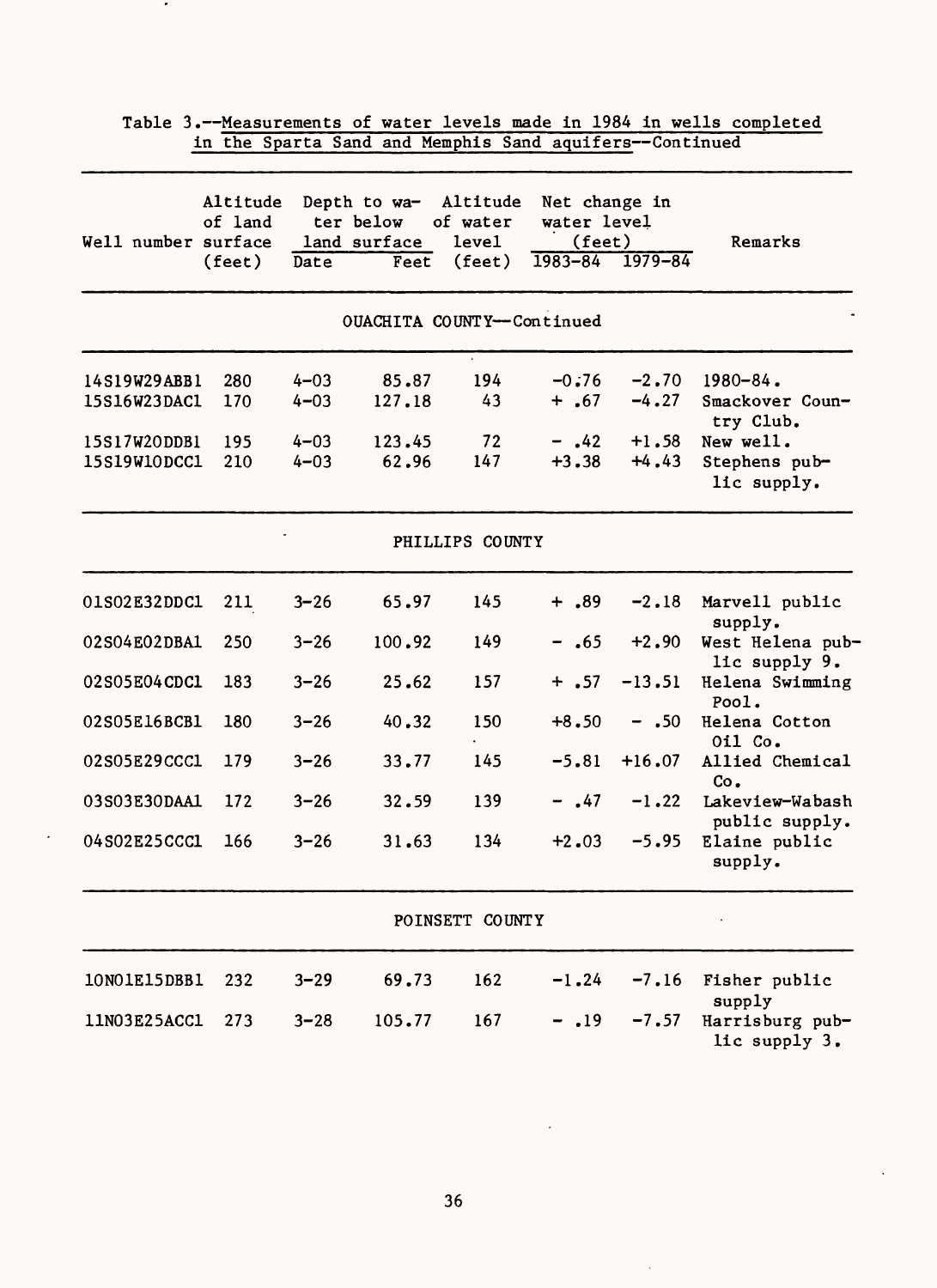|                              | in the Sparta Sand and Memphis Sand aquifers--Continued |                      |                                                   |                                                  |                                                       |                    |                                                   |
|------------------------------|---------------------------------------------------------|----------------------|---------------------------------------------------|--------------------------------------------------|-------------------------------------------------------|--------------------|---------------------------------------------------|
| Well number surface          | Altitude<br>of land<br>$(\text{feet})$                  | Date                 | Depth to wa-<br>ter below<br>land surface<br>Feet | Altitude<br>of water<br>level<br>$(\text{feet})$ | Net change in<br>water level<br>(feet)<br>$1983 - 84$ | $1979 - 84$        | Remarks                                           |
|                              |                                                         |                      |                                                   | PRAIRIE COUNTY                                   |                                                       |                    |                                                   |
| 01N05W19CDC1                 | 212                                                     | $3 - 22$             | 120.10                                            | 92                                               | $-2.04$                                               | $-9.03$            |                                                   |
| 01N06W02ABB1                 | 223                                                     | $3 - 22$             | 98.65                                             | 124                                              | $-1.35$                                               | $-4.66$            |                                                   |
| 02N04W19ACB1<br>02N06W20BCB1 | 211<br>236                                              | $3 - 23$<br>$3 - 22$ | 79.38<br>115.89                                   | 132                                              | $-3.48$<br>$-0.49$                                    | $-6.42$<br>$-4.71$ |                                                   |
| 02N06W21DAD1                 | 235                                                     | $3 - 22$             | 104.65                                            | 120<br>127                                       | $- .57$                                               | $-5.21$            |                                                   |
| 01S05W06BCB1                 | 220                                                     | $3 - 22$             | 131.72                                            | 88                                               | $-2.40$                                               | $-9.95$            |                                                   |
| 01S05W20ABB1                 | 220                                                     | $3 - 22$             | 134.62                                            | 85                                               | $-3.99$                                               | $-9.80$            |                                                   |
| 01S06W11DBD1                 | 226                                                     | $3 - 22$             | 140.30                                            | 86                                               | $-3.80$                                               | $-8.57$            |                                                   |
|                              |                                                         |                      |                                                   | PULASKI COUNTY                                   |                                                       |                    |                                                   |
| 01N11W24ACD1                 | 237                                                     | $5 - 01$             | 10.86                                             | 226                                              | $-$ .50                                               | $-1.04$            | Willow Beach<br>recreation                        |
| 01N11W35BAC1                 | 235                                                     | $5 - 01$             | 11.75                                             | 223                                              | $\cdot$ 50                                            | $-1.61$            | area.<br>D. D. Terry<br>West recrea-              |
| 02S11W02BCA1                 | 220                                                     | $5 - 02$             | 23.41                                             | 197                                              | .28                                                   | $-8.03$            | tion area.<br>Wrightsville<br>recreation          |
| 02S11W29AAA1                 | 245                                                     | $4 - 06$             | 28.64                                             | 216                                              | $+4.55$                                               |                    | area.<br>+ 1.38 Hensley-Woodson<br>public supply. |
|                              |                                                         |                      |                                                   | UNION COUNTY                                     |                                                       |                    |                                                   |
| 16S14W15CAB1                 | 94                                                      | $4 - 04$             | 126.21                                            | $-32$                                            | $+3.68$                                               | $+2.21$            | Calion public<br>supply.                          |
| 16S15W20DAA1                 | 190                                                     | $4 - 03$             | 272.98                                            | $-83$                                            | $+1.15$                                               | $+ .34$            | Norphlet public<br>supply 2.                      |
| 16S16W02ABC1                 | 116                                                     | $4 - 03$             | 158.04                                            | $-42$                                            | $+ .51$                                               | $-6.45$            | Smackover pub-<br>lic supply 5.                   |
| 16S18W34ABC2                 | 248                                                     | $4 - 03$             | 183.66                                            | 64                                               |                                                       |                    | New well, Mt.<br>Holly public<br>supply 2.        |

 $\bullet$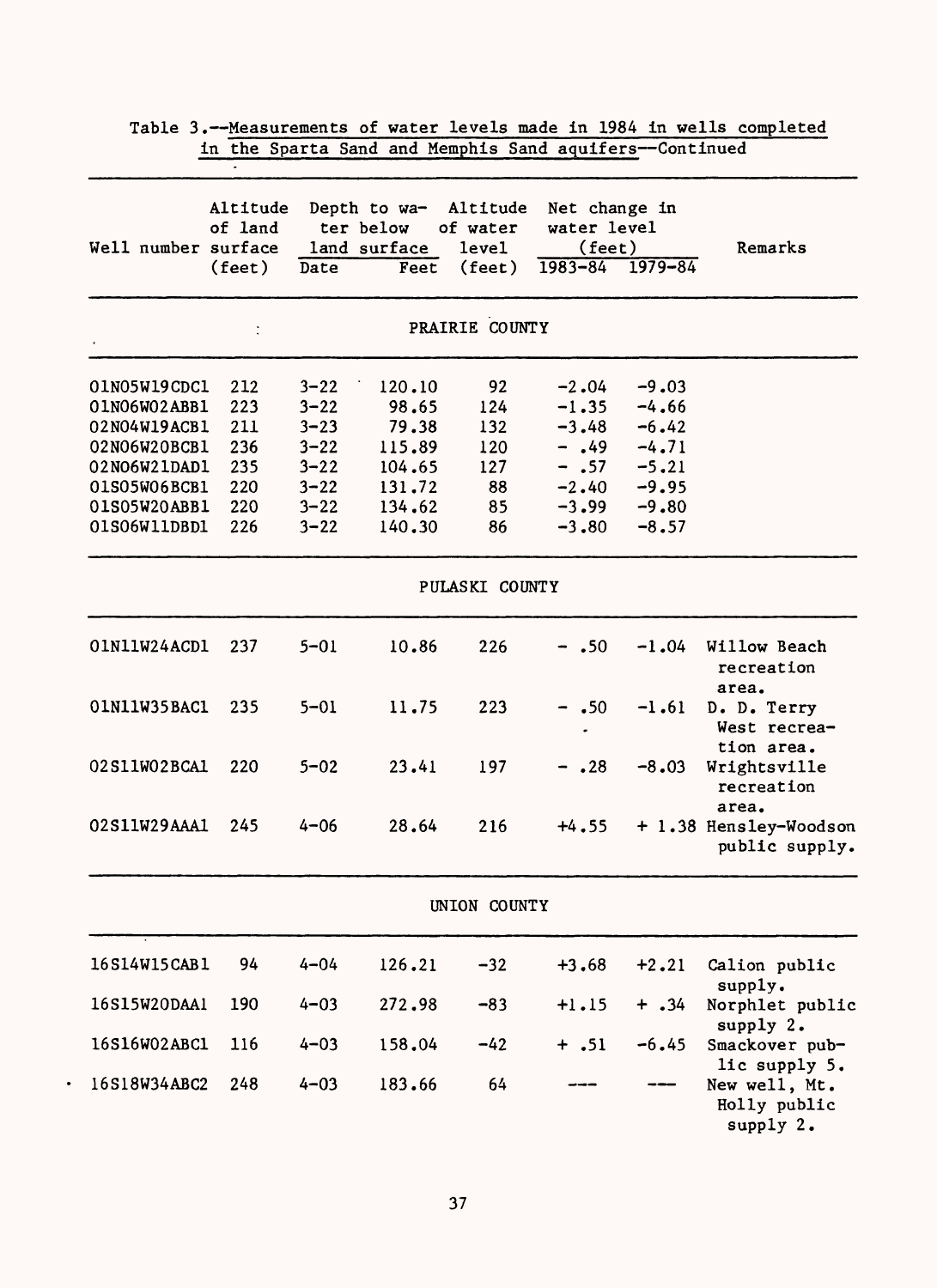|              | Altitude<br>of land                    |          | Depth to wa-<br>ter below | Altitude<br>of water    | Net change in<br>water level      |                                                                                                                                                                                                                                                                                                                                                                                                                                                                            |                                                 |
|--------------|----------------------------------------|----------|---------------------------|-------------------------|-----------------------------------|----------------------------------------------------------------------------------------------------------------------------------------------------------------------------------------------------------------------------------------------------------------------------------------------------------------------------------------------------------------------------------------------------------------------------------------------------------------------------|-------------------------------------------------|
|              | Well number surface<br>$(\text{feet})$ | Date     | land surface<br>Feet      | level<br>(feet)         | (feet)<br>$1983 - 84$ $1979 - 84$ |                                                                                                                                                                                                                                                                                                                                                                                                                                                                            | Remarks                                         |
|              |                                        |          |                           | UNION COUNTY--Continued |                                   |                                                                                                                                                                                                                                                                                                                                                                                                                                                                            |                                                 |
| 17S12W32BBC1 | 230                                    | $4 - 04$ | 227.77                    | $\mathbf{2}$            | $-1.08$                           | $-1.77$                                                                                                                                                                                                                                                                                                                                                                                                                                                                    | New London Water<br>Association.                |
| 17S13W31BAC1 | 216                                    | $4 - 04$ | 279.77                    | $-64$                   | $-2.31$                           | $-4.02$                                                                                                                                                                                                                                                                                                                                                                                                                                                                    | Lawson-Urbana.                                  |
| 17S14W10DCC1 | 180                                    | $4 - 04$ | 89.03                     | 91                      | $- .18$                           | $+1.40$                                                                                                                                                                                                                                                                                                                                                                                                                                                                    |                                                 |
| 17S14W15ABA1 | 180                                    | $4 - 04$ | 89.98                     | 90                      | $- .15$                           | $+1.28$                                                                                                                                                                                                                                                                                                                                                                                                                                                                    |                                                 |
| 17S15W18DBB1 | 183                                    | $4 - 05$ | 334.33                    | $-151$                  | $-8.28$                           | $+ .91$                                                                                                                                                                                                                                                                                                                                                                                                                                                                    | Monsanto detec-<br>tor well 8A<br>$(reorder)$ . |
| 17S15W28DBA1 | 235                                    | $4 - 05$ | 395.21                    | $-160$                  | $-3.63$                           | $+3.27$                                                                                                                                                                                                                                                                                                                                                                                                                                                                    | El Dorado pub-<br>lic supply 8,<br>$1982 - 84.$ |
| 17S15W29CDC1 | 220                                    | $4 - 05$ | 390.35                    | $-170$                  | $-7.96$                           | $-7.92$                                                                                                                                                                                                                                                                                                                                                                                                                                                                    | El Dorado pub-<br>lic supply 13.                |
| 17S15W31DCA1 | 272                                    | $4 - 05$ | 433.04                    | $-161$                  | $-8.66$                           | $-1.71$                                                                                                                                                                                                                                                                                                                                                                                                                                                                    | TOSCO.                                          |
| 17S15W31DCA3 | 269                                    | $4 - 05$ | 168.10                    | 102                     | $-1.25$                           | ---                                                                                                                                                                                                                                                                                                                                                                                                                                                                        | TOSCO.                                          |
| 17S16W24BDB1 | 205                                    | $4 - 05$ | 359.53                    | $-135$                  | $+2.79$                           | $+1.84$                                                                                                                                                                                                                                                                                                                                                                                                                                                                    | El Dorado pub-<br>lic supply 17.                |
| 17S17W25DBA2 | 250                                    | $4 - 06$ | 342.33                    | $-92$                   | $-1.51$                           | $+1.90$                                                                                                                                                                                                                                                                                                                                                                                                                                                                    | Goodwin Airport.                                |
| 17S17W30DCD1 | 280                                    | $4 - 06$ | 299.07                    | $-19$                   | $-8.22$                           | $-13.62$                                                                                                                                                                                                                                                                                                                                                                                                                                                                   | Marysville Water<br>District Assoc.             |
| 18S11W09ABC1 | 135                                    | $4 - 04$ | 80.00                     | 55                      | $-1.24$                           | $-5.15$                                                                                                                                                                                                                                                                                                                                                                                                                                                                    |                                                 |
| 18S12W33BBB1 | 112                                    | $4 - 04$ | 131.82                    | $-20$                   | ---                               | $\frac{1}{2} \left( \frac{1}{2} \right) \left( \frac{1}{2} \right) \left( \frac{1}{2} \right) \left( \frac{1}{2} \right) \left( \frac{1}{2} \right) \left( \frac{1}{2} \right) \left( \frac{1}{2} \right) \left( \frac{1}{2} \right) \left( \frac{1}{2} \right) \left( \frac{1}{2} \right) \left( \frac{1}{2} \right) \left( \frac{1}{2} \right) \left( \frac{1}{2} \right) \left( \frac{1}{2} \right) \left( \frac{1}{2} \right) \left( \frac{1}{2} \right) \left( \frac$ | New well, Strong<br>public supply 3.            |
| 18S15W07BAC2 | 255                                    | $4 - 05$ | 339.18                    | $-84$                   | $-2.97$                           | $-5.71$                                                                                                                                                                                                                                                                                                                                                                                                                                                                    | K. Buchanan 2.                                  |
| 18S15W08ABB1 | 205                                    | $4 - 05$ | 352.77                    | $-148$                  | $+5.42$                           | $-5.80$                                                                                                                                                                                                                                                                                                                                                                                                                                                                    | Gay Oil Co.<br>$(W.D.$ Frisby).                 |
| 18S15W33ADA1 | 253                                    | $4 - 05$ | 376.04                    | $-123$                  | $-3.53$                           | $-17.04$                                                                                                                                                                                                                                                                                                                                                                                                                                                                   | Faircrest pub-<br>lic supply.                   |
| 18S15W35DAC1 | 201                                    | $4 - 05$ | 279.16                    | $-78$                   |                                   |                                                                                                                                                                                                                                                                                                                                                                                                                                                                            | New well, Fair-<br>crest Water<br>User's Assoc. |
| 18S16W11DAB1 | 270                                    | $4 - 05$ | 405.53                    | $-136$                  | $+8.39$                           | $+3.81$                                                                                                                                                                                                                                                                                                                                                                                                                                                                    | Parker Chapel 2.                                |
| 18S16W12ACB1 | 303                                    | $4 - 05$ | 444.95                    | $-142$                  | $-7.18$                           | $-18.06$                                                                                                                                                                                                                                                                                                                                                                                                                                                                   | Parker Chapel 1.                                |
| 18S16W28BBB1 | 225                                    | $4 - 05$ | 316.00                    | $-91$                   | $-6.92$                           | $-5.47$                                                                                                                                                                                                                                                                                                                                                                                                                                                                    | Newell-Wesson<br>public supply<br>$1982 - 84.$  |

 $\bullet$ 

38

 $\tilde{\phantom{a}}$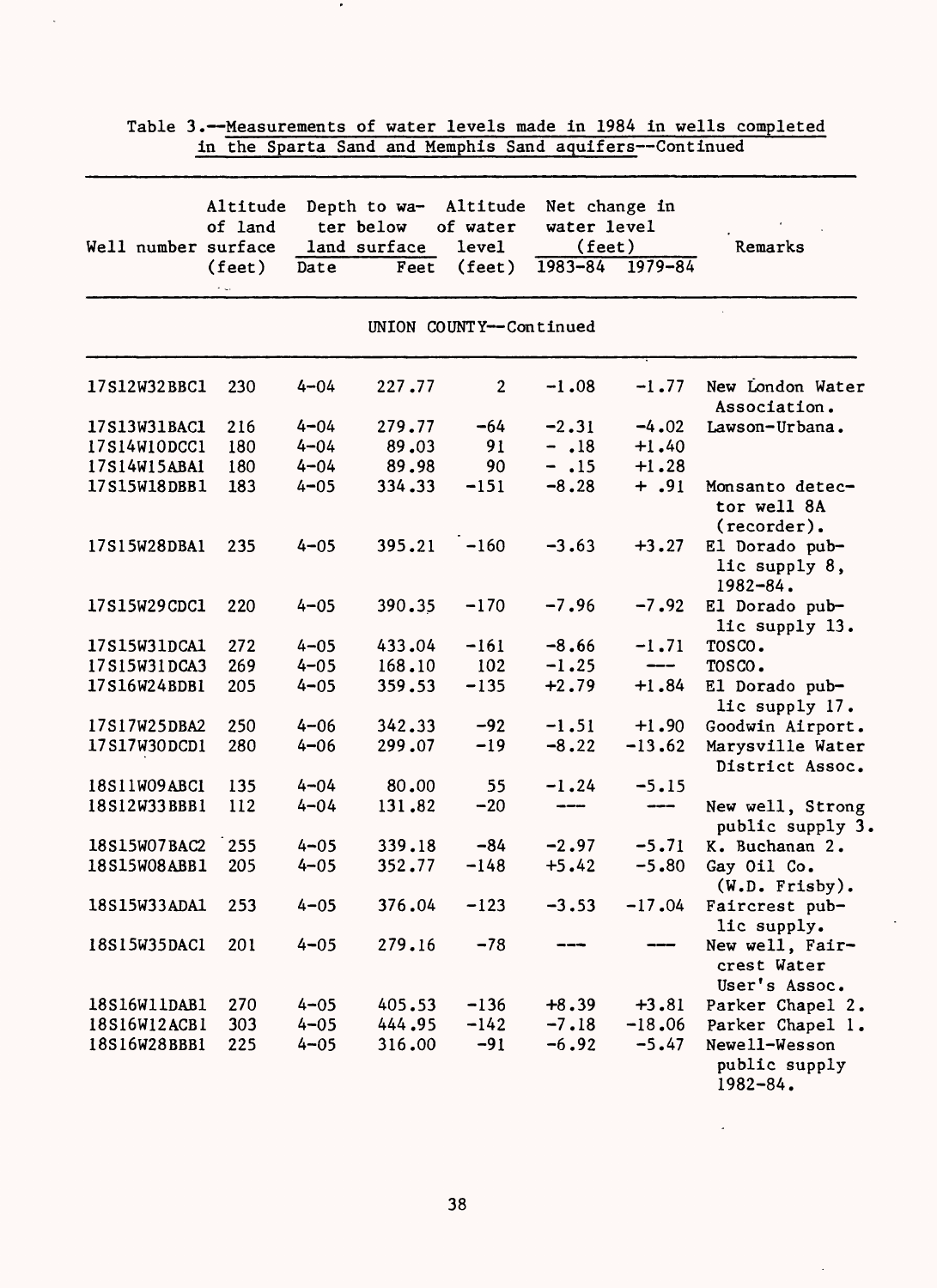|                     | Altitude<br>of land |          | Depth to wa-<br>ter below | Altitude<br>of water     | Net change in<br>water level |                         |                                                  |
|---------------------|---------------------|----------|---------------------------|--------------------------|------------------------------|-------------------------|--------------------------------------------------|
| Well number surface | $(\text{feet})$     | Date     | land surface<br>Feet      | level<br>$(\text{feet})$ | $(\text{feet})$              | $1983 - 84$ $1979 - 84$ | Remarks                                          |
|                     |                     |          |                           | UNION COUNTY--Continued  |                              |                         |                                                  |
| 18S17W13ACC1        | 225                 | $4 - 06$ | 303.21                    | $-78$                    | $+1.32$                      | $-5.02$                 | Kin Ark Oil Co.                                  |
| 18S17W18BBD1        | 270                 | $4 - 06$ | 300.47                    | $-30$                    | $-7.74$                      | $-14.80$                | Shuler No. 3.                                    |
| 18S17W22BDD1        | 285                 | $4 - 05$ | 341.50                    | $-56$                    | $-3.46$                      | $-5.44$                 | U.S. Geological<br>Survey recorder.              |
| 19S10W16CDB1        | $82 -$              | $4 - 04$ | 71.96                     | 10 <sup>°</sup>          | $-0.22$                      | $-0.29$                 | Felsenthal pub-<br>lic supply 1,<br>$1982 - 84.$ |
| 19S11W25AAA1        | 135                 | $4 - 04$ | 135.73                    | $-1$                     | $- .91$                      | $-1.16$                 | Huttig public<br>supply2.                        |
| 19S15W01CCA1        | 182                 | $4 - 05$ | 67.52                     | 114                      | $-1.83$                      | $-3.60$                 |                                                  |
| 19S16W35DDC1        | 175                 | $4 - 05$ | 211.80                    | $-37$                    | $-1.64$                      | $-3, 23$                | Junction City<br>public supply<br>2.             |
| 19S18W14ADA1        | 260                 | $4 - 05$ | 168.65                    | 91                       | $+ .06$                      | $-5.75$                 |                                                  |
|                     |                     |          |                           | WOODRUFF COUNTY          |                              |                         |                                                  |
| 05N02W31DCB3        | 193                 | $3 - 29$ | 14.06                     | 179                      | .68                          | .84                     | Cotton Plant<br>public supply.                   |

 $\bullet$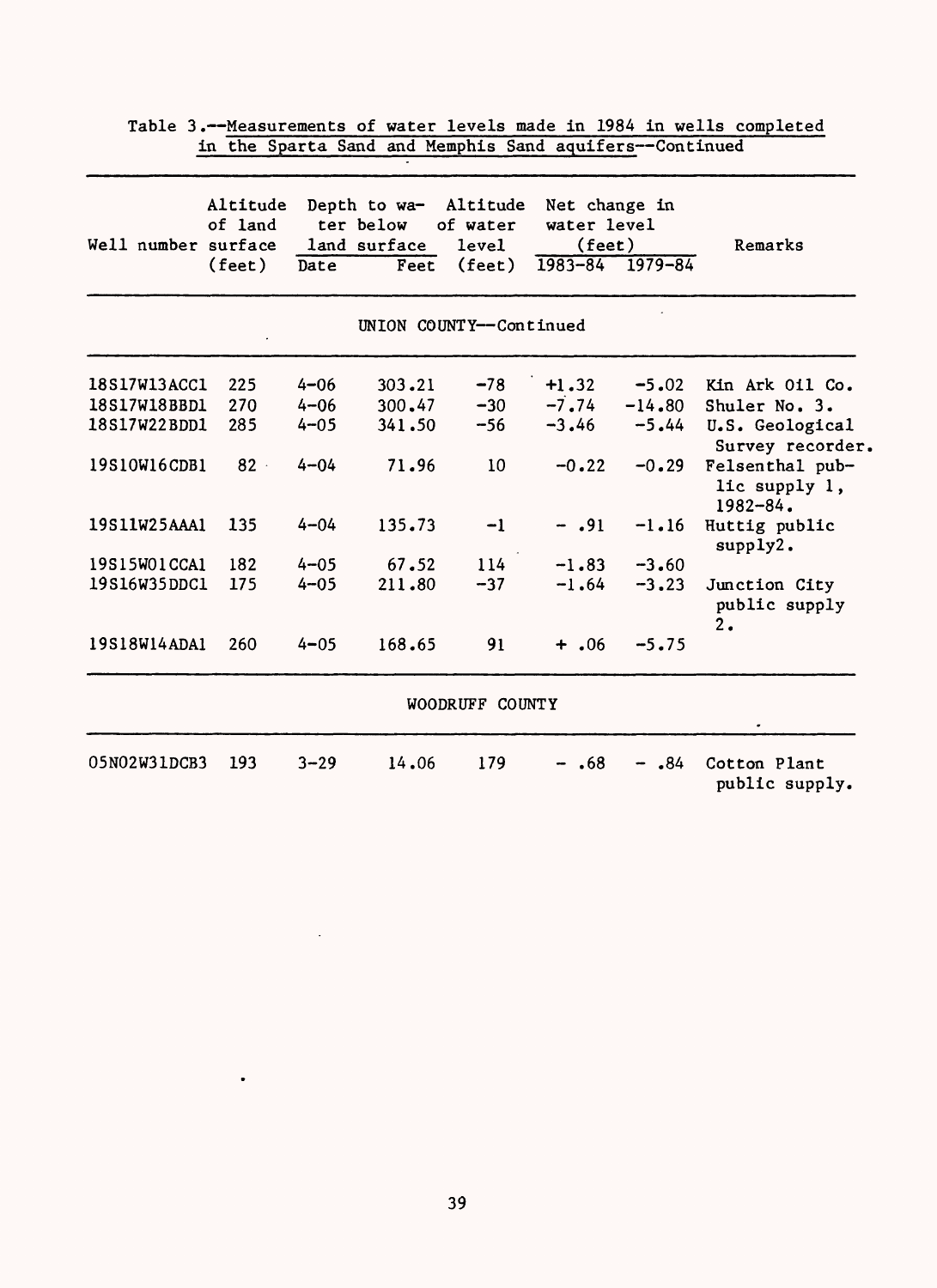|                                              |                                        |                                  | in the Cane River Formation                       |                                                         |                                                           |                               |                                                 |
|----------------------------------------------|----------------------------------------|----------------------------------|---------------------------------------------------|---------------------------------------------------------|-----------------------------------------------------------|-------------------------------|-------------------------------------------------|
| Well number surface                          | Altitude<br>of land<br>$(\text{feet})$ | Date                             | Depth to wa-<br>ter below<br>land surface<br>Feet | Altitude<br>of water<br><b>level</b><br>$(\text{feet})$ | Net change in<br>water level<br>(feet)<br>1983-84 1979-84 |                               | Remarks                                         |
|                                              |                                        |                                  |                                                   | COLUMBIA COUNTY                                         |                                                           |                               |                                                 |
| 16S21W16BCA2                                 | 320                                    | $4 - 10$                         | 108.13                                            | 212                                                     | $-0.13$                                                   | $+0.58$                       | Waldo public<br>supply.                         |
|                                              |                                        |                                  |                                                   | DALLAS COUNTY                                           |                                                           |                               |                                                 |
| 09S17W28ADB1                                 | 172                                    | $3 - 22$                         | 134.69                                            | 37                                                      | $-15.03$                                                  | $-2.94$                       | Sparkman public<br>supply.                      |
|                                              |                                        |                                  |                                                   | LAFAYETTE COUNTY                                        |                                                           |                               |                                                 |
| 16S23W10DCA2                                 | 293                                    | $4 - 12$                         | 70.19                                             | 223                                                     | $-2.57$                                                   | $+2.26$                       | Arkansas Power<br>and Light Co.                 |
| 16S25W14DBB1<br>19S25W13CDB2                 | 227<br>255                             | $4 - 13$<br>$4 - 12$             | 5.48<br>110.86                                    | 222<br>144                                              | $-.65$<br>$-3.83$                                         | $+$ .25<br>$+3.12$            | Bradley public<br>supply.                       |
|                                              |                                        |                                  |                                                   | MILLER COUNTY                                           |                                                           |                               |                                                 |
| 16S27W19AAA1<br>16S27W31BDC1<br>18S26W27BBA1 | 373<br>314<br>210                      | $4 - 13$<br>$4 - 13$<br>$4 - 13$ | 66.70<br>28.92<br>16.67                           | 306<br>285<br>193                                       | $-$ .87<br>$\cdot$ 10<br>.48                              | $+1.37$<br>$-$ .34<br>$+ .09$ | $1980 - 84$ .<br>$1980 - 84$ .<br>$1980 - 84$ . |
|                                              |                                        |                                  |                                                   | HEMPSTEAD COUNTY                                        |                                                           |                               |                                                 |
| 14S24W23AAA1                                 | 372                                    | $3 - 29$                         | 65.15                                             | 307                                                     | .26                                                       | .75                           | $1980 - 84$ .                                   |

# Table 4.--Measurements of water levels made in 1984 in wells completed

 $\bullet$ 

 $\ddot{\phantom{a}}$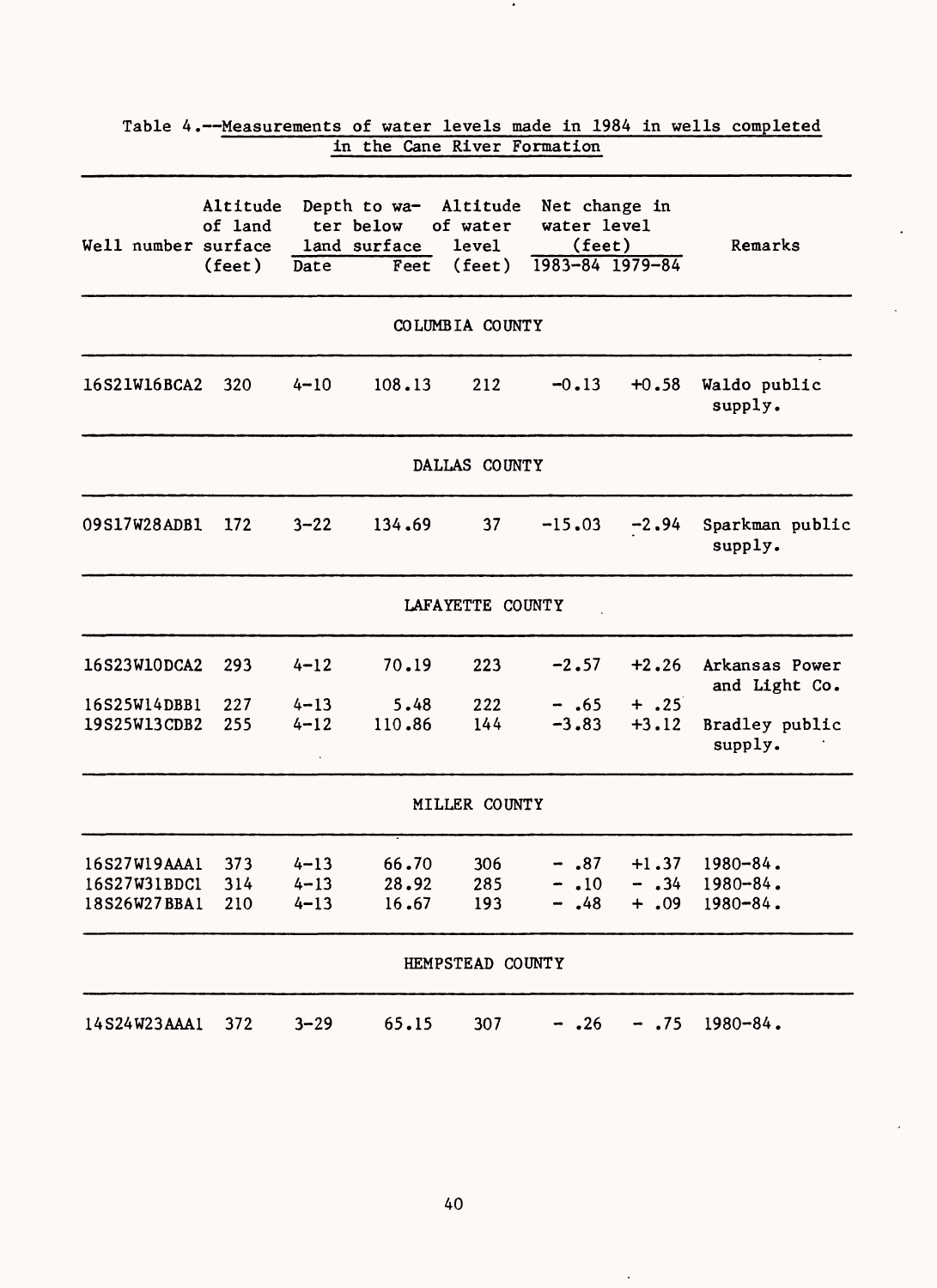| Well number surface land surface level |               | Altitude Depth to wa- Altitude Net change in<br>of land ter below of water water level<br>(feet) Date Feet (feet) 1983-84 1979-84 |                   | (feet)  |               | Remarks                            |
|----------------------------------------|---------------|-----------------------------------------------------------------------------------------------------------------------------------|-------------------|---------|---------------|------------------------------------|
|                                        |               |                                                                                                                                   | DALLAS COUNTY     |         |               |                                    |
| 08S17W18CAA1 286 3-22 46.86            |               |                                                                                                                                   | 239               |         | $+0.43 -8.03$ |                                    |
|                                        |               |                                                                                                                                   | HOT SPRING COUNTY |         |               |                                    |
| 06S17W34ABB1 364 3-22 93.76            |               |                                                                                                                                   | 270               |         |               | $-$ .49 +5.40 Texas Eastern.       |
|                                        |               |                                                                                                                                   | JEFFERSON COUNTY  |         |               |                                    |
| <b>05S08W19DCD1</b>                    | $205 \t 4-18$ | 23.67                                                                                                                             | 181               | $-$ .68 |               | $-3.19$ International<br>Paper Co. |

J.

# Table 5.--Measurements of water levels made in 1984 in wells completed in the Carrizo Sand

 $\overline{\phantom{a}}$ 

 $\mathbf{r}$ 

 $\ddot{\phantom{a}}$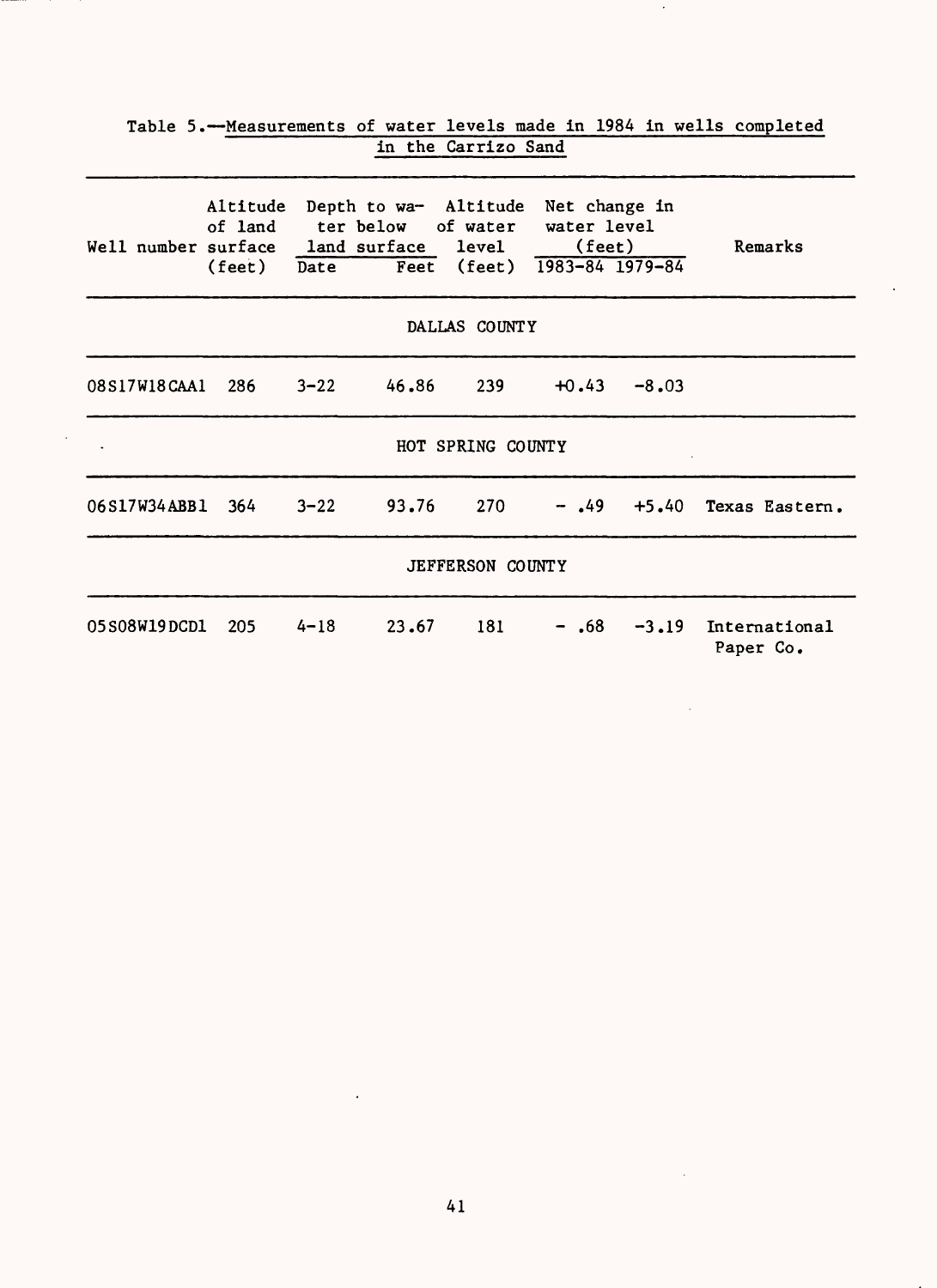|                     |                               |          | in the Wilcox Group, including the "1,400-foot" sand                     |                   |                                                            |          |                                                              |
|---------------------|-------------------------------|----------|--------------------------------------------------------------------------|-------------------|------------------------------------------------------------|----------|--------------------------------------------------------------|
| Well number surface | Altitude<br>of land<br>(feet) | Date     | Depth to wa- Altitude Net change in<br>ter below<br>land surface<br>Feet | of water<br>level | water level<br>$(\text{feet})$<br>$(feet)$ 1983-84 1979-84 |          | Remarks                                                      |
|                     |                               |          |                                                                          | CLAY COUNTY       |                                                            |          |                                                              |
| 19N07E23DCC1        | 280                           | $3 - 21$ | 14.40                                                                    | 266               | $+0.20$                                                    | $-1.15$  | Rector old pub-<br>lic supply 1.                             |
|                     |                               |          |                                                                          | CRAIGHEAD COUNTY  |                                                            |          |                                                              |
| 13N07E14BBA2.       | 221                           | $3 - 20$ | 15.56                                                                    | 205               | $- .47$                                                    |          | -1.76 Caraway public<br>supply 2.                            |
| 14N06E27ACB2        | 227                           | $3 - 19$ | 18.52                                                                    | 208               | $-$ .99                                                    | $+1.58$  | Lake City pub-                                               |
| 14N07E17DCB1        | 232                           | $3 - 19$ | 21.02                                                                    | 211               | $-1.14$                                                    | $-3.48$  | lic supply 2.<br>Black Oak pub-<br>lic supply.               |
|                     |                               |          |                                                                          | CRITTENDEN COUNTY |                                                            |          |                                                              |
| 04N07E23BCD1        | 200                           | $3 - 22$ | 8.33                                                                     | 192               | $+2.50$                                                    | $-$ ,45  | Snowden Planta-<br>tion.                                     |
| 04N07E36ADB1        | 201                           | $3 - 22$ | 24.83                                                                    | 176               | $- .50$                                                    | $-6.31$  | Surf Club Inc.                                               |
| 05N07E01ABB1        | 207                           | $3 - 22$ | 31.88                                                                    | 175               | $+1.78$                                                    | $-1.28$  | Midway Water<br>Association.                                 |
| 05N07E29ACC1        | 200                           | $3 - 22$ | 28.70                                                                    | 171               | $- .57$                                                    | $-5.41$  |                                                              |
| 06N09E07CAC1        | 210                           | $3 - 21$ | 57.42                                                                    | 153               | $+3.51$                                                    | $\cdots$ | West Memphis<br>public supply<br>5.                          |
| 07N07E14CCC1        | 223                           | $3 - 23$ | 45.15                                                                    | 178               | $-1.76$                                                    | $-1.95$  | Crawfordsville                                               |
| 07N08E24CAB1        | 221                           | $3 - 21$ | 44.40                                                                    | 177               | $+1.63$                                                    | $+2.78$  | public supply.<br>Marion public<br>supply 1,<br>$1981 - 84.$ |
| 08N06E33CBD1        | 215                           | $3 - 23$ | 31.91                                                                    | 183               | $+ .06$                                                    | $-4.81$  | Earle public<br>supply.                                      |
| 09N08E29ADD1        | 225                           | $3 - 21$ | 37.67                                                                    | 187               | $-$ .82                                                    | $-5.60$  | Turrell public<br>supply.                                    |

Table 6.--Measurements of water levels made in 1984 in wells completed

 $\sim$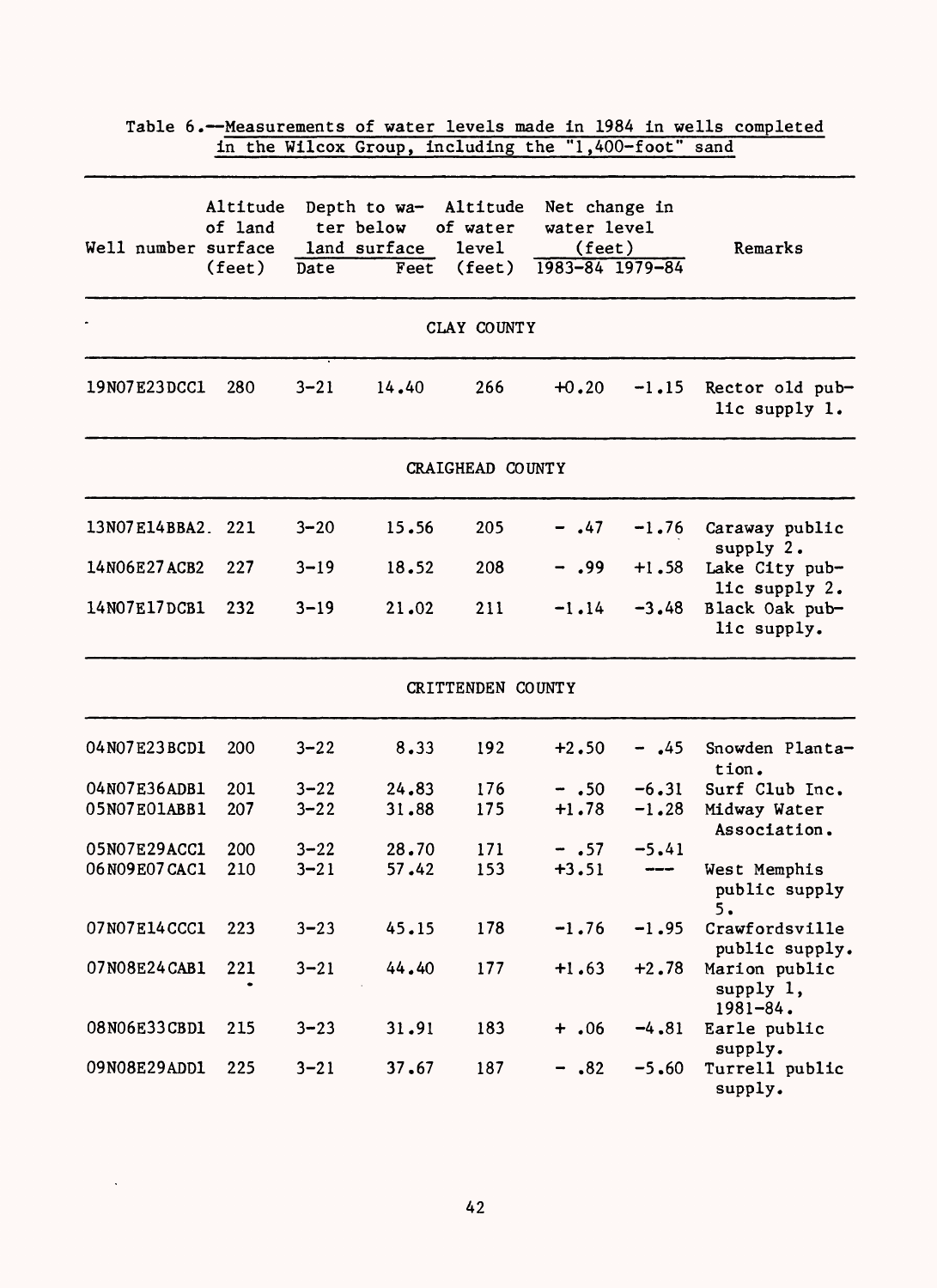|                     |                               |          | in the Wilcox Group, including the "1,400-foot" sand--Continued |                                             |                                                                   |         | Table 6.--Measurements of water levels made in 1984 in wells completed |
|---------------------|-------------------------------|----------|-----------------------------------------------------------------|---------------------------------------------|-------------------------------------------------------------------|---------|------------------------------------------------------------------------|
| Well number surface | Altitude<br>of land<br>(feet) | Date     | Depth to wa- Altitude<br>ter below<br>land surface<br>Feet      | of water<br><b>level</b><br>$(\text{feet})$ | Net change in<br>water level<br>(feet)<br>$1983 - 84$ $1979 - 84$ |         | Remarks                                                                |
|                     |                               |          |                                                                 | CROSS COUNTY                                |                                                                   |         |                                                                        |
| 09N05E07ACB1        | 205                           | $3 - 27$ | 18.42                                                           | 187                                         | $-2.53$                                                           | $-4.14$ | Delta Farms.                                                           |
|                     |                               |          |                                                                 | GREENE COUNTY                               |                                                                   |         |                                                                        |
| 17N04E36DCA1        | 500                           | $5 - 14$ | 149.44                                                          | 351                                         | $+ .51$                                                           |         | Western Green<br>County Water                                          |
| 17N06E31DCB1        | 285                           | $3 - 28$ | 91.10                                                           | 194                                         | $+8.16$                                                           | $+7.50$ | Association<br>Paragould pub-<br>lic supply 1.                         |
|                     |                               |          |                                                                 | LEE COUNTY                                  |                                                                   |         |                                                                        |
| 01N04E09DCC1        | 204                           | $3 - 22$ | 28.70                                                           | 175                                         | $-1.22$                                                           | $-8.29$ | U.S. Geological<br>Survey test<br>well.                                |
|                     |                               |          |                                                                 | LONOKE COUNTY                               |                                                                   |         |                                                                        |
| 04N09W28CCD1        | 325                           | $4 - 09$ | 51.35                                                           | 274                                         | $-1.34$                                                           | $-6.51$ | E. M. Cherry<br>well.                                                  |
|                     |                               |          |                                                                 | MISSISSIPPI COUNTY                          |                                                                   |         |                                                                        |
| 10N08E17ADD1        | 225                           | $3 - 20$ | 28.70                                                           | 196                                         | $+ .48$                                                           | $-3.86$ | Birdsong-Whitten<br>Water Assoc.                                       |
| 11N08E10AAC1        | 220                           | $3 - 20$ | 19.64                                                           | 200                                         | $+2.05$                                                           | $-9.41$ | Dyess public                                                           |
| 11N09E33AAB1        | 237                           | $3 - 20$ | 37.80                                                           | 199                                         | .00                                                               | $-3.20$ | supply.<br>Bassett public                                              |
| 11N10E20ADA1        | 235                           | $3 - 20$ | 34.25                                                           | 201                                         | .25                                                               | $-5.18$ | supply.<br>Wilson public                                               |
| 12N09E11DBB1        | 230                           | $3 - 20$ | 24.15                                                           | 206                                         | .55                                                               | $-2.49$ | supply.<br>Keiser public<br>supply.                                    |

 $\sim$ 

 $\langle \cdot \rangle$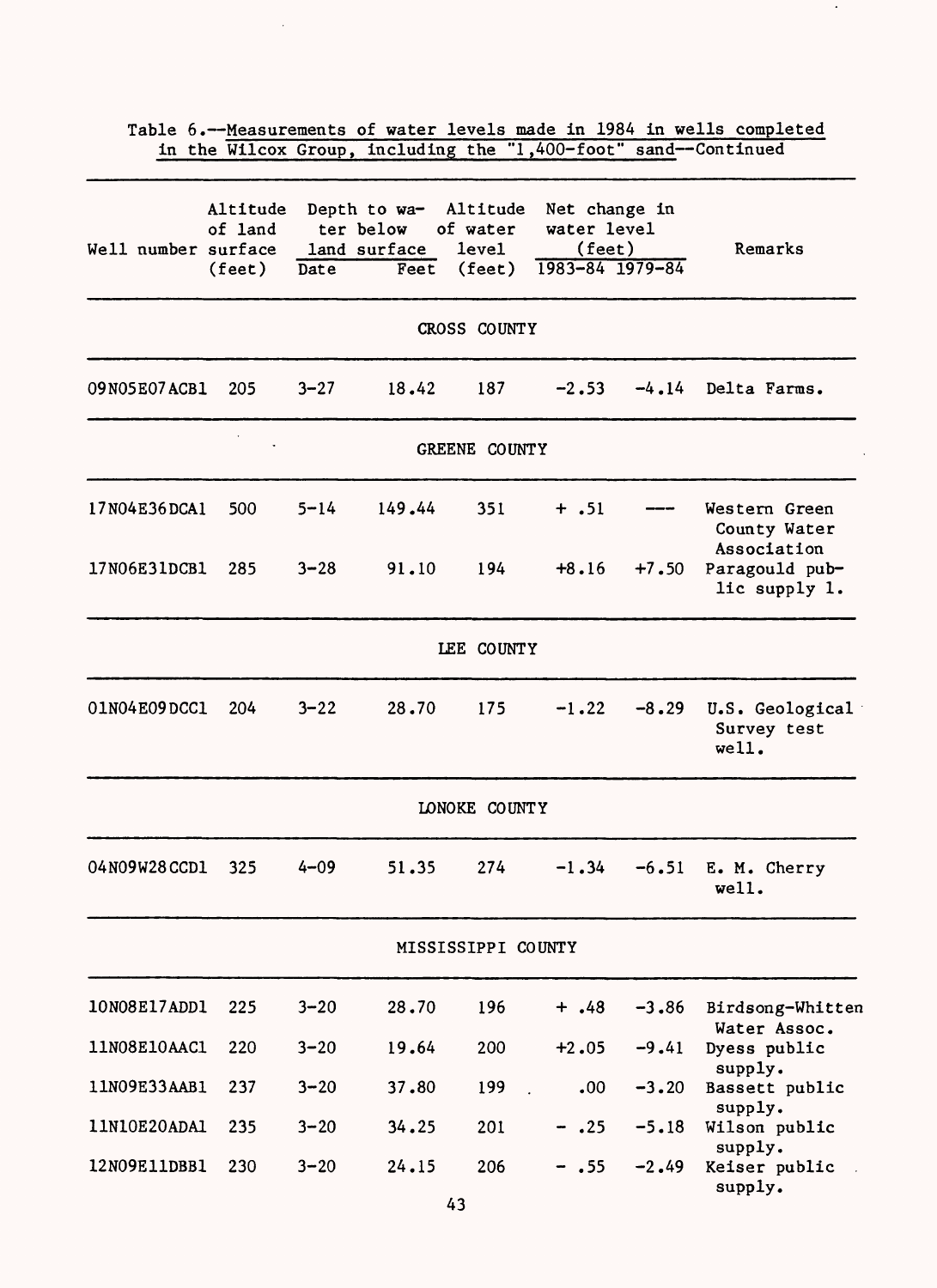|              | Altitude<br>of land<br>Well number surface<br>$(\text{feet})$ | Date     | Depth to wa-<br>ter below<br>land surface<br>Feet | Altitude<br>of water<br>level<br>(feet) | Net change in<br>water level<br>(feet)<br>1983-84 1979-84 |          | Remarks                                        |
|--------------|---------------------------------------------------------------|----------|---------------------------------------------------|-----------------------------------------|-----------------------------------------------------------|----------|------------------------------------------------|
|              |                                                               |          |                                                   | MISSISSIPPI COUNTY--Continued           |                                                           |          |                                                |
| 12N11E17CDD1 | 245                                                           | $3 - 20$ | 42.40                                             | 203                                     | $+3.34$                                                   | $-4.95$  | Cargill Inc.                                   |
| 13N11E08DDA1 | 245                                                           | $3 - 21$ | 31.23                                             | 214                                     | $+ .57$                                                   | $-4.05$  | Luxora public<br>supply 2.                     |
| 13N11E08DDD1 | 245                                                           | $3 - 20$ | 35.15                                             | 210                                     | $-2.18$                                                   | $-3,00$  | Luxora public<br>supply 1,<br>1980-84.         |
| 14N09E01DDA1 | 238                                                           | $3 - 20$ | 11.60                                             | 226                                     | $+$ .66                                                   | $-2.22$  |                                                |
| 14N11E20CCA1 | 240                                                           | $3 - 20$ | 24.42                                             | 216                                     | $- .39$                                                   | $-2.34$  | Burdette public<br>supply.                     |
| 15N08E08DBC1 | 236                                                           | $3 - 21$ | 8.00                                              | 228                                     | $+1.28$                                                   | $-1.90$  | Leachville pub-<br>lic supply.                 |
| 15N09E31ACD1 | 240                                                           | $3 - 20$ | 25.05                                             | 215                                     | $+ .57$                                                   | $-3, 77$ | Manila public<br>supply.                       |
| 15N10E01ADD1 | 248                                                           | $3 - 21$ | 20.20                                             | 228                                     | $+1.40$                                                   | $+$ .25  | Gosnell public<br>supply.                      |
| 15N11E15BDC1 | 255                                                           | $3 - 21$ | 44.90                                             | 210                                     | $- .50$                                                   | $-$ .20  | Blytheville pub-<br>lic supply 4,<br>1981-84.  |
| 16N11E27CBA1 | 251                                                           | $3 - 21$ | 13.75                                             | 237                                     | $+ .75$                                                   | $-$ .93  | Yarbro public<br>supply.                       |
|              |                                                               |          |                                                   | POINSETT COUNTY                         |                                                           |          |                                                |
| 10N07E16CBB2 | 218                                                           | $3 - 21$ | 30.88                                             | 187                                     | $+ .51$                                                   | $-1.21$  | Tyronza public                                 |
| 11N06E35CDA3 | 215                                                           | $3 - 21$ | 25.74                                             | 189                                     | $+ .66$                                                   | $-1.07$  | supply 3.<br>Marked Tree pub-<br>lic supply 3. |
| 11N07E03BDD1 | 216                                                           | $3 - 21$ | 25.10                                             | 191                                     | $-1.55$                                                   | $-14.90$ | Lepanto public<br>supply 2.                    |
| 12N05E13BBB1 | 222                                                           | $3 - 27$ | 24.30                                             | 198                                     | $-.07$                                                    | $-2.70$  | Trumann public<br>supply 1.                    |

Table 6.--Measurements of water levels made in 1984 in wells completed<br>in the Wilcox Group, including the "1,400-foot" sand--Continued

 $\Delta \sim 10$ 

 $\bar{z}$ 

 $\cdot$ 

 $\bar{a}$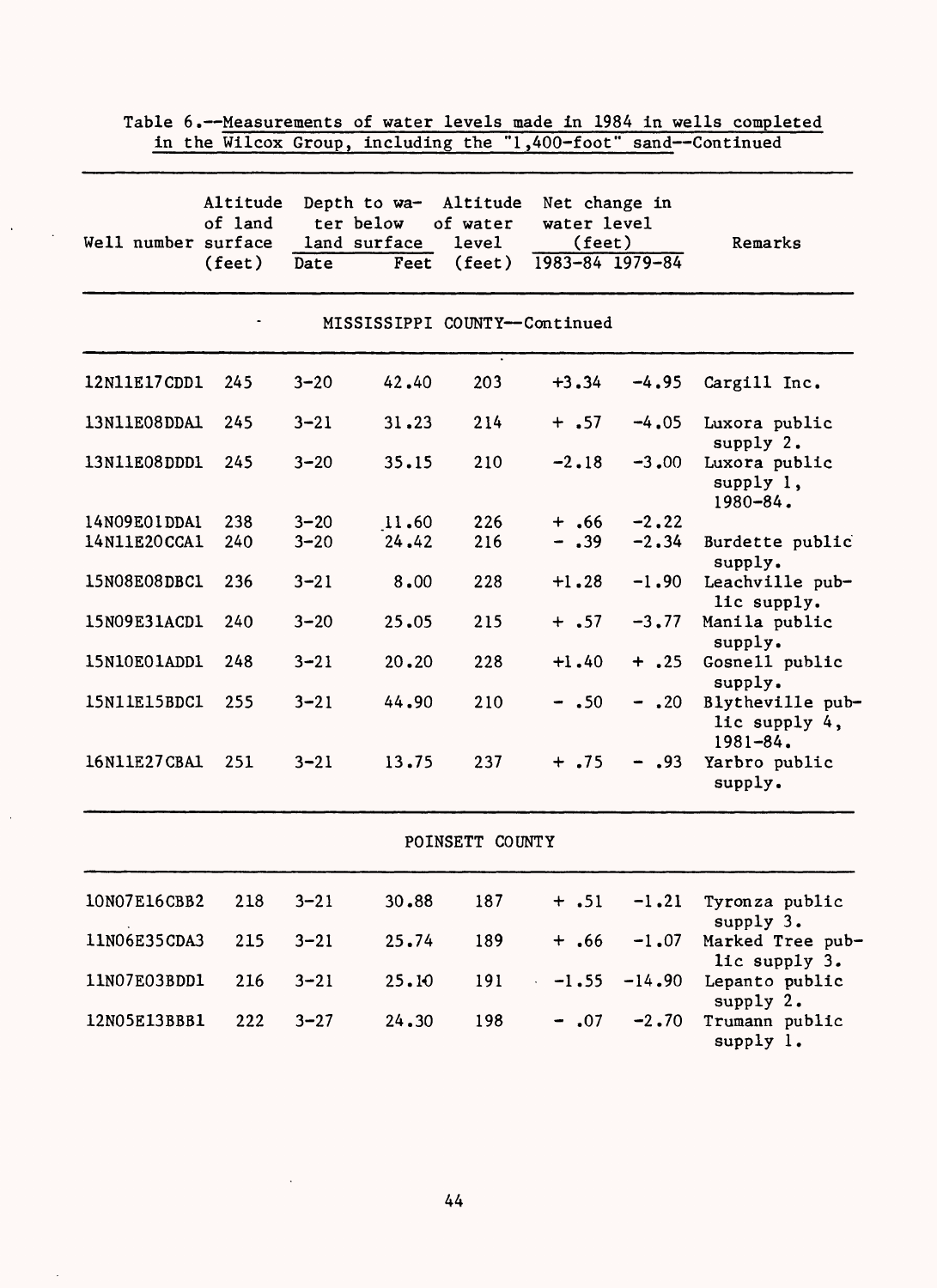Table 6.--Measurements of water levels made in 1984 in wells completed in the Wilcox Group, including the "1,400-foot" sand--Continued

| Well number surface | (feet) |          |       | Altitude Depth to wa- Altitude Net change in<br>of land ter below of water water level<br>land surface level<br>Date Feet (feet) 1983-84 1979-84 | (feet)           | Remarks                      |
|---------------------|--------|----------|-------|--------------------------------------------------------------------------------------------------------------------------------------------------|------------------|------------------------------|
|                     |        |          |       | ST. FRANCIS COUNTY                                                                                                                               |                  |                              |
| 04N06E21BAD2 201    |        | $3 - 22$ | 26.76 | 174                                                                                                                                              | $+0.66$ $-11.21$ | Hughes public<br>supply $2.$ |

 $\ddot{\phantom{a}}$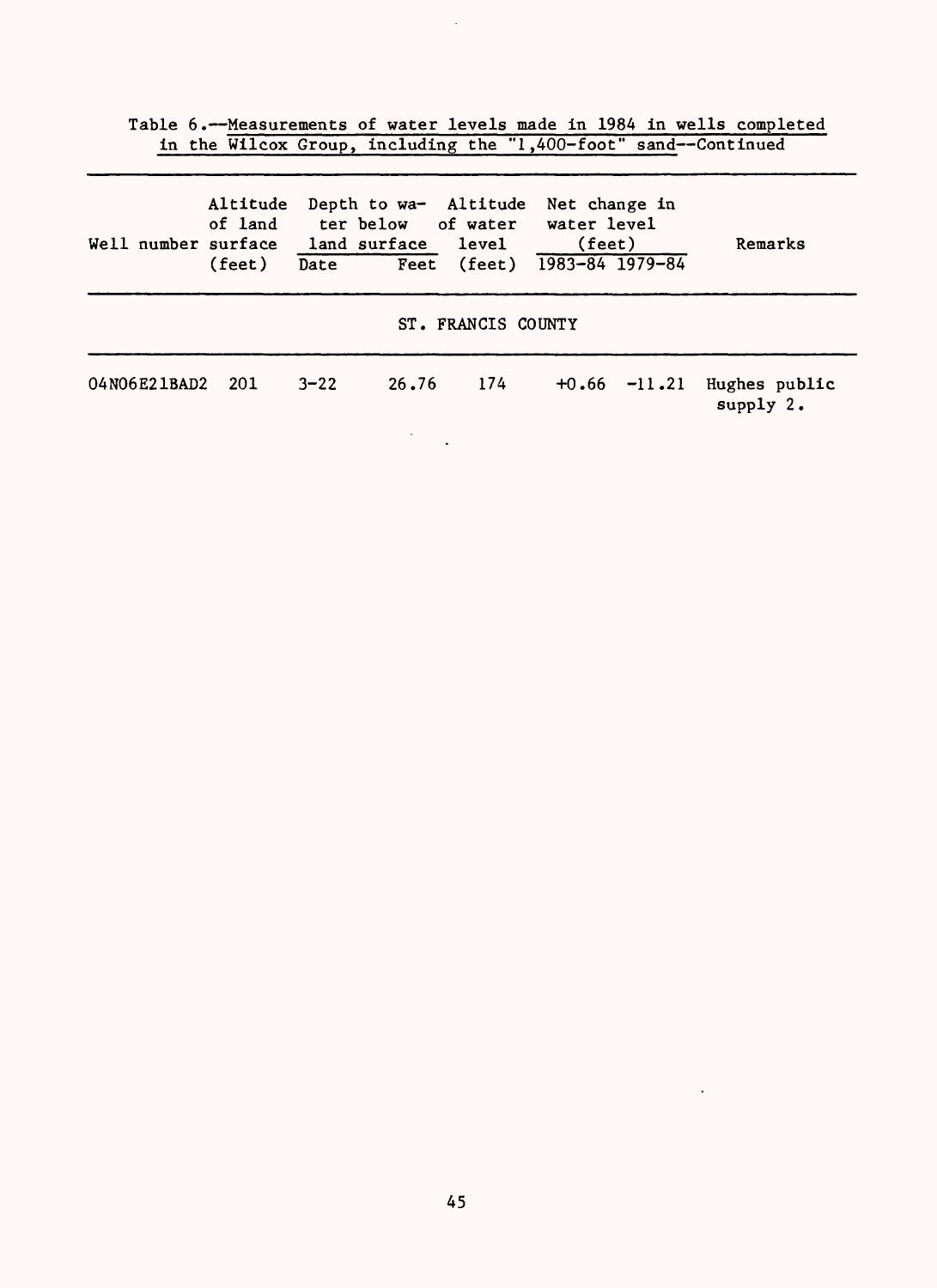| Well number surface          | Altitude<br>of land<br>$(\text{feet})$ | Date                 | Depth to wa-<br>ter below<br>land surface<br>Feet | Altitude<br>of water<br>level<br>$(\text{feet})$ | Net change in<br>water level<br>$(\text{feet})$<br>1983-84 1979-84 |                     | Remarks                                                   |
|------------------------------|----------------------------------------|----------------------|---------------------------------------------------|--------------------------------------------------|--------------------------------------------------------------------|---------------------|-----------------------------------------------------------|
|                              |                                        |                      |                                                   |                                                  |                                                                    |                     |                                                           |
|                              |                                        |                      |                                                   | CLARK COUNTY                                     |                                                                    |                     |                                                           |
| 08S19W09ACC1<br>09S20W16DDC1 | 177<br>232                             | $3 - 27$<br>$3 - 27$ | $+4.5$<br>77.88                                   | 182<br>154                                       | $-1.10$<br>$+9.72$                                                 | $-0.90$<br>$-22.33$ | Flowing.<br>Arkla Chemical<br>Corp.                       |
| 09S20W32ACA1                 | 220                                    | $3 - 27$             | 36.63                                             | 183                                              | $-1.52$                                                            | $+$ .67             | Cove Lumber<br>$Co., 1981-84.$                            |
|                              |                                        |                      |                                                   | CLAY COUNTY                                      |                                                                    |                     |                                                           |
| 19N04E01BDB2                 | 280                                    | $4 - 02$             | 8.68                                              | 271                                              | $- .29$                                                            | $+7.75$             | Knobel public<br>supply 2.                                |
| 19N07E23DBC1                 | 290                                    | $3 - 28$             | 31.80                                             | 258                                              | $-3.10$                                                            | $-5.10$             | Rector public<br>supply 1.                                |
| 20N08E10ABC1                 | 340                                    | $3 - 27$             | 63.49                                             | 277                                              | $-1.56$                                                            | $-1.96$             |                                                           |
| 20N08E11BAC2                 | 290                                    | $3 - 27$             | 17.90                                             | 272                                              | $-2.45$                                                            | $-2.88$             | Piggott public<br>supply $2.$                             |
| 20N08E28BDC1                 | 286                                    | $3 - 27$             | 14.42                                             | 272                                              | $-1.43$                                                            | $+$ .26             | Greenway public<br>supply.                                |
| 21N06E23DAC1                 | 300                                    | $3 - 27$             | 18.73                                             | 281                                              | $-2.38$                                                            | $-4.51$             | McDougal public                                           |
| 21N09E18DBA1                 | 295                                    | $3 - 27$             | 6.66                                              | 288                                              | $-1.66$                                                            | $-5.66$             | supply.<br>St. Francis<br>public supply,<br>$1980 - 84$ . |
|                              |                                        |                      |                                                   | DUNKLIN COUNTY, MISSOURI                         |                                                                    |                     |                                                           |
| 21N09E04DDD1                 | 305                                    | $3 - 27$             | 19.15                                             | 286                                              | $-4.51$                                                            | $-6.27$             | Campbell, Mo.,<br>public supply.                          |
|                              |                                        |                      |                                                   | GREENE COUNTY                                    |                                                                    |                     |                                                           |
| 18N06E14CCD1                 | 292                                    | $5 - 04$             | 20.09                                             | 272                                              | $+4.71$                                                            | $-2.04$             | Lafe Water<br>District.                                   |

| Table 7.--Measurements of water levels made in 1984 in wells completed |  |                      |  |  |  |
|------------------------------------------------------------------------|--|----------------------|--|--|--|
|                                                                        |  | in the Nacatoch Sand |  |  |  |

 $\ddot{\phantom{a}}$ 

 $\ddot{\phantom{0}}$ 

 $\bar{\mathcal{A}}$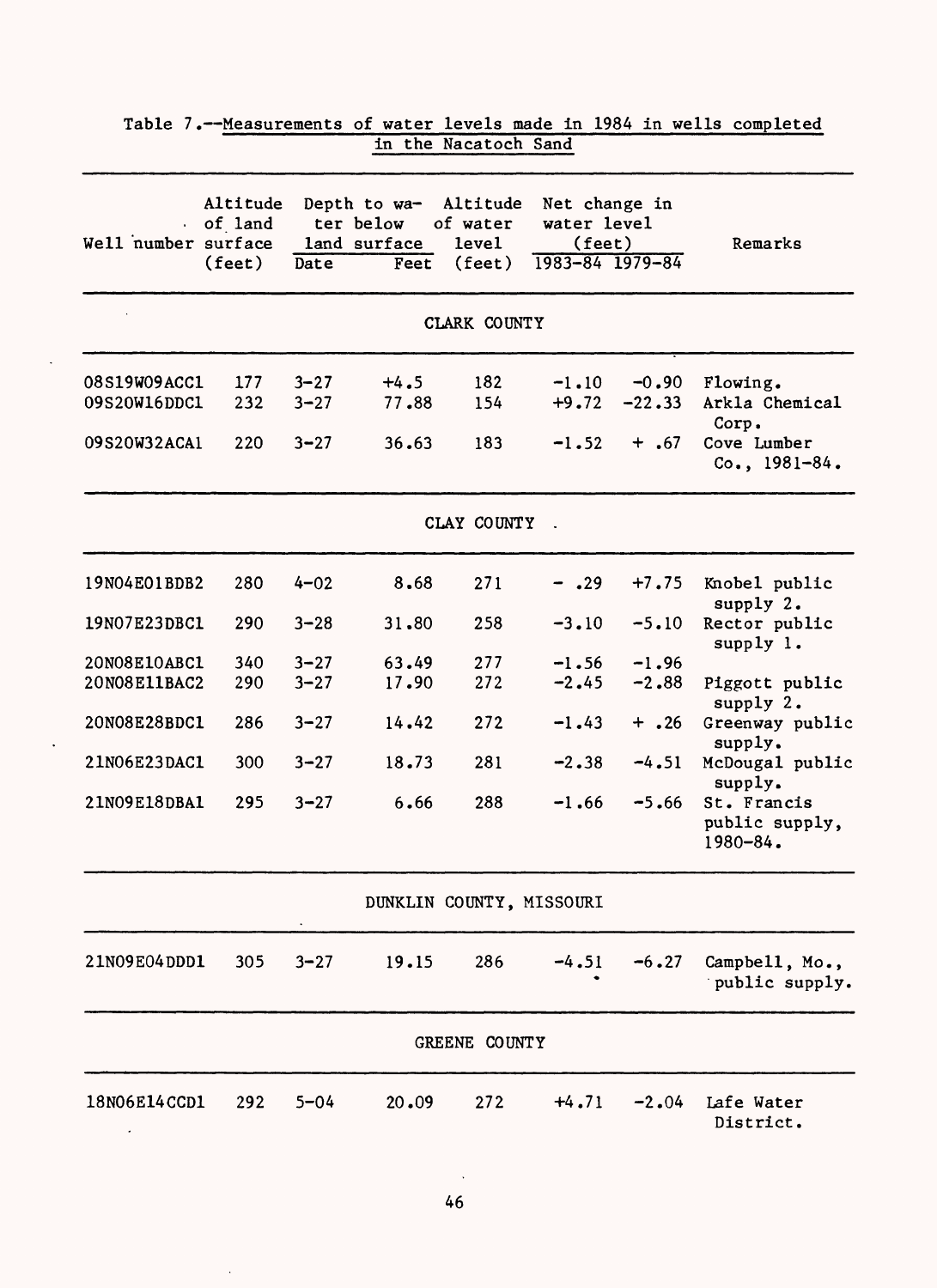| Well number surface land surface level (feet)                            |          | Altitude Depth to wa- Altitude Net change in<br>of land ter below of water water level<br>(feet) Date Feet (feet) 1983-84 1979-84 |                  |                           |        | Remarks                                   |
|--------------------------------------------------------------------------|----------|-----------------------------------------------------------------------------------------------------------------------------------|------------------|---------------------------|--------|-------------------------------------------|
|                                                                          |          |                                                                                                                                   | HEMPSTEAD COUNTY |                           |        |                                           |
| $12S24W33CBD1$ 340 3-29 166.26 174 -2.43 +44.75<br>13S25W35DDC1 373 3-29 |          |                                                                                                                                   |                  | $177.44$ 196 -4.44 +20.45 |        |                                           |
|                                                                          |          |                                                                                                                                   | MILLER COUNTY    |                           |        |                                           |
| 14S28W13CCB1 266 3-28 25.75                                              |          |                                                                                                                                   |                  | $240 + .88 + 2.12$        |        |                                           |
|                                                                          |          |                                                                                                                                   | NEVADA COUNTY    |                           |        |                                           |
| 11S22W08DAC2 306                                                         | $3 - 27$ | 117.00                                                                                                                            | 189              |                           |        | $-15 - 0.98$ Prescott public<br>supply 4. |
| 12S22W03CAA1 233                                                         |          | $3 - 27$ 20.05                                                                                                                    | 213              | $+$ .83                   | $-.68$ |                                           |

 $\ddot{\phantom{a}}$ 

 $\cdot$ 

| Table 7.--Measurements of water levels made in 1984 in wells completed |  |                                 |  |  |  |
|------------------------------------------------------------------------|--|---------------------------------|--|--|--|
|                                                                        |  | in the Nacatoch Sand--Continued |  |  |  |

 $\ddot{\phantom{0}}$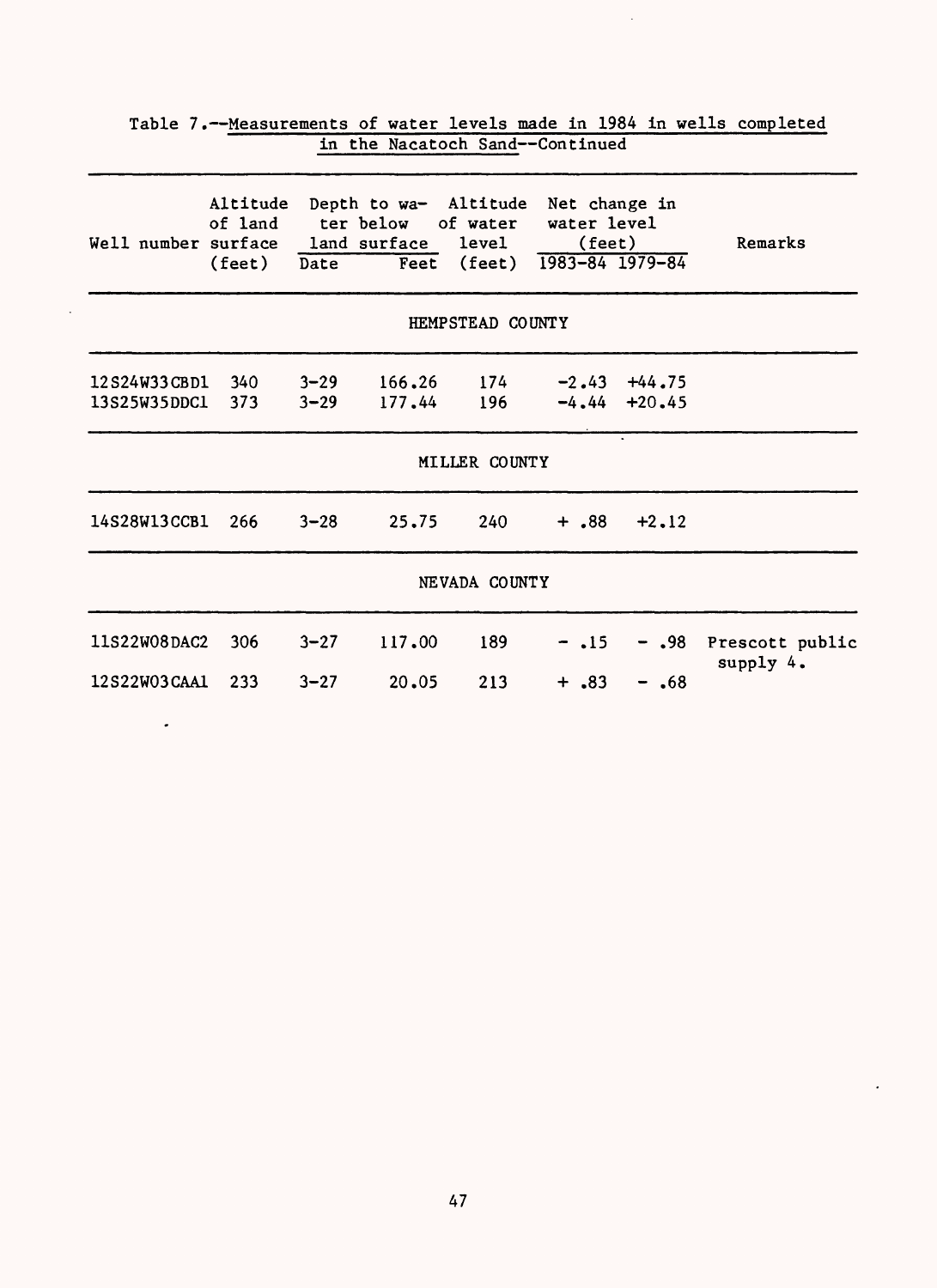| Well number surface | Altitude<br>of land<br>(feet) | Date     | Depth to wa- Altitude<br>ter below<br>land surface<br>Feet | of water<br><b>level</b><br>$(\text{feet})$ | Net change in<br>water level<br>(fect)<br>1983-84 1979-84 |          | Remarks                      |
|---------------------|-------------------------------|----------|------------------------------------------------------------|---------------------------------------------|-----------------------------------------------------------|----------|------------------------------|
|                     |                               |          |                                                            | HEMPSTEAD COUNTY                            |                                                           |          |                              |
| 09S23W33CDA1        | 270                           | $3 - 27$ | $+1.4$                                                     | 271                                         | 0.00                                                      | $-0.30$  | Flowing.                     |
| 09S26W18CBB1        | 424                           | $3 - 28$ | 16.04                                                      | 409                                         | $+3.16$                                                   | $+2.67$  |                              |
| 12S24W06CDC1        | 355                           | $3 - 29$ | 175.97                                                     | 179                                         | $+4.75$                                                   | $-13.52$ | Hope public<br>supply 5.     |
| 12S24W06DAD1        | 355                           | $3 - 29$ | 177.62                                                     | 177                                         | $+2.32$                                                   | $+22.83$ | Hope public<br>supply 2.     |
|                     |                               |          |                                                            | HOWARD COUNTY                               |                                                           |          |                              |
| 09S28W20DAC1        | 480                           | $3 - 28$ | 4.03                                                       | 476                                         | $+8.33$                                                   | $+6.24$  |                              |
| 11S28W02CDA1        | 309                           | $3 - 28$ | 23.28                                                      | 286                                         | $- .28$                                                   | $-1.49$  |                              |
|                     |                               |          |                                                            | NEVADA COUNTY                               |                                                           |          |                              |
| 11S22W08DAC1        | 305                           | 327      | 153.58                                                     | 151                                         | $-2.29$                                                   | $-16.73$ | Prescott public<br>supply 1. |

| Table 8.--Measurements of water levels made in 1984 in wells completed |  |                        |  |  |  |
|------------------------------------------------------------------------|--|------------------------|--|--|--|
|                                                                        |  | in the Tokio Formation |  |  |  |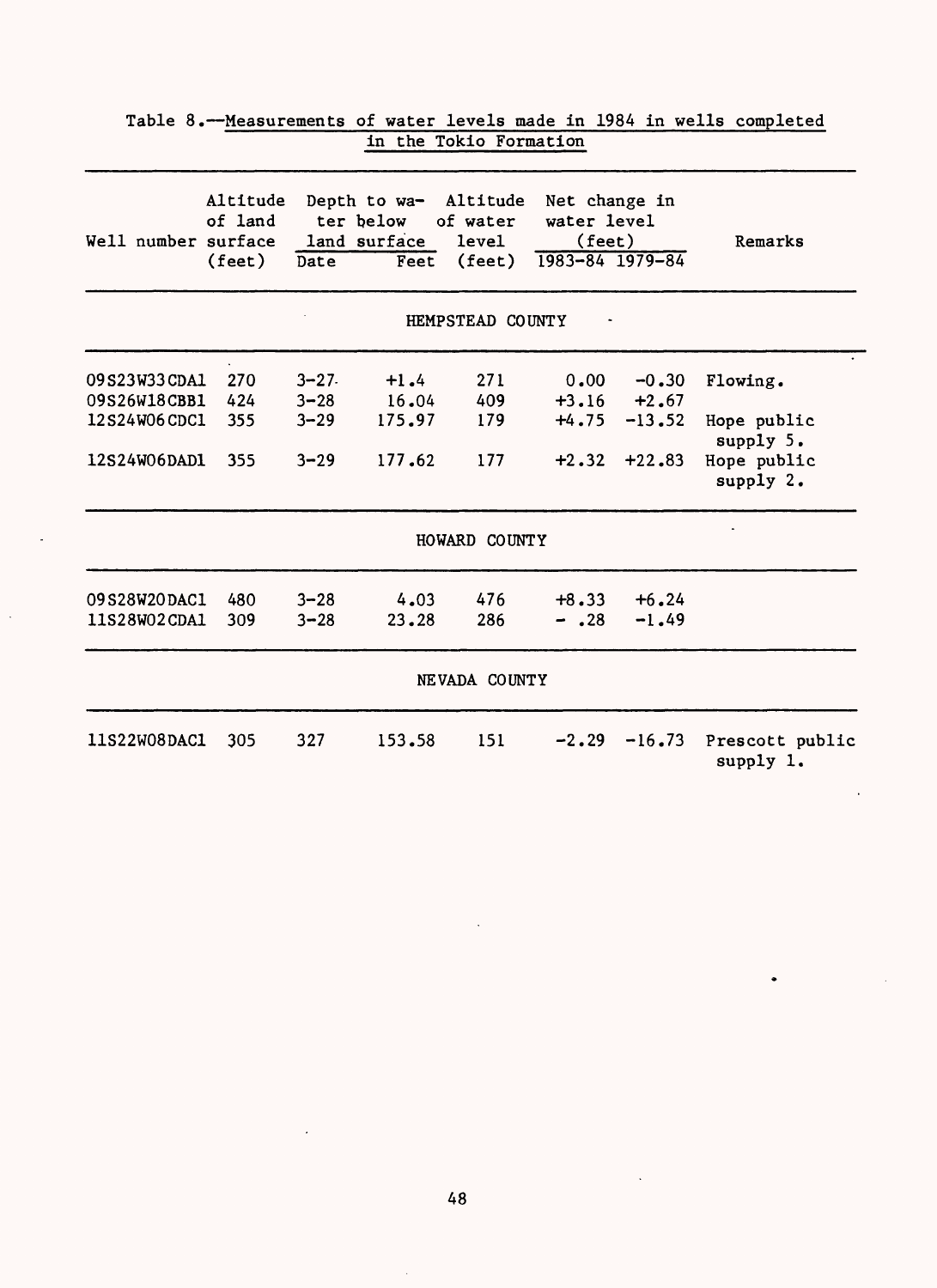|                                              |                               |                                  | $\frac{1}{2}$                                      |                                                    |                                        |                               |                                                                                    |
|----------------------------------------------|-------------------------------|----------------------------------|----------------------------------------------------|----------------------------------------------------|----------------------------------------|-------------------------------|------------------------------------------------------------------------------------|
| Well number surface                          | Altitude<br>of land<br>(feet) | Date                             | Depth to wa- Altitude<br>ter below<br>land surface | of water<br>level<br>Feet (feet) $1983-84$ 1979-84 | Net change in<br>water level<br>(feet) |                               | Remarks                                                                            |
|                                              |                               |                                  |                                                    | PIKE COUNTY                                        |                                        |                               |                                                                                    |
| 08S25W17ABC1                                 | 360                           | $3 - 28$                         | 3.70                                               | 356                                                | $-0.11$                                | $-0.08$                       | Murfreesboro<br>public supply.                                                     |
|                                              |                               |                                  |                                                    | SEVIER COUNTY                                      |                                        |                               |                                                                                    |
| 08S31W26BAA1<br>09S30W23BDC4<br>09S30W23BDD1 | 475<br>432<br>440             | $3 - 23$<br>$3 - 23$<br>$3 - 23$ | 2.85<br>77.81<br>73.16                             | 472<br>354<br>367                                  | $+4.18$<br>$-$ .60<br>$+1.87$          | $+ .64$<br>$+$ .95<br>$+2.49$ | Trinity Group.<br>Lockesburg pub-<br>lic supply 4,<br>Trinity Group.<br>Lockesburg |
|                                              |                               |                                  |                                                    |                                                    |                                        |                               | public supply,<br>Trinity Group.                                                   |

 $\mathcal{A}$ 

 $\langle \cdot \rangle$ 

 $\mathcal{A}^{\mathcal{A}}$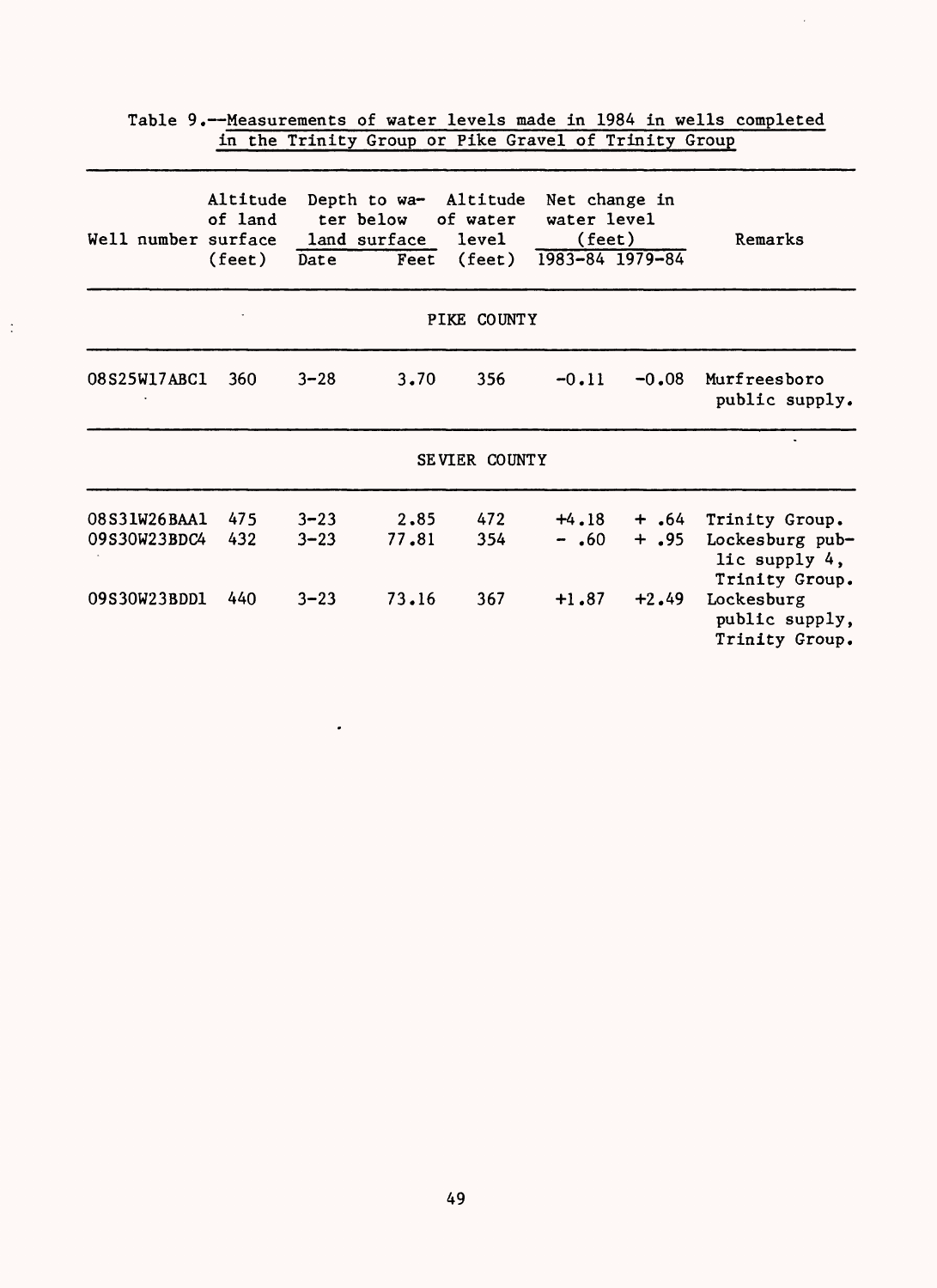|                                               |             |          | Table 10.--Measurements of water levels made in 1984 in wells completed                |                 |                             |         |                                                            |
|-----------------------------------------------|-------------|----------|----------------------------------------------------------------------------------------|-----------------|-----------------------------|---------|------------------------------------------------------------|
|                                               |             |          | in the Atoka Formation or Jackfork Sandstone                                           |                 |                             |         |                                                            |
| Well number surface land surface level (feet) | (feet) Date |          | Altitude Depth to wa- Altitude Net change in<br>of land ter below of water water level |                 | Feet (feet) 1983-84 1979-84 |         | Remarks                                                    |
|                                               |             |          |                                                                                        | CLEBURNE COUNTY |                             |         |                                                            |
| 09N09W34DCC1 620                              |             | $5 - 21$ | 114.68                                                                                 |                 |                             |         | 505 $-4.81 + 10.39$ Atoka Formation.                       |
|                                               |             |          |                                                                                        | PIKE COUNTY     |                             |         |                                                            |
| 07S25W18BBB1 563                              |             | $3 - 28$ | 14.85                                                                                  | 548             | - .98                       | $-1.93$ | U.S. Army Corps<br>of Engineers,<br>Jackfork<br>Sandstone. |

 $\tilde{\boldsymbol{\theta}}$ 

 $\sim 100$ 

 $\mathcal{L}$ 

 $\bar{z}$ 

 $\ddot{\phantom{1}}$ 

 $\ddot{\phantom{a}}$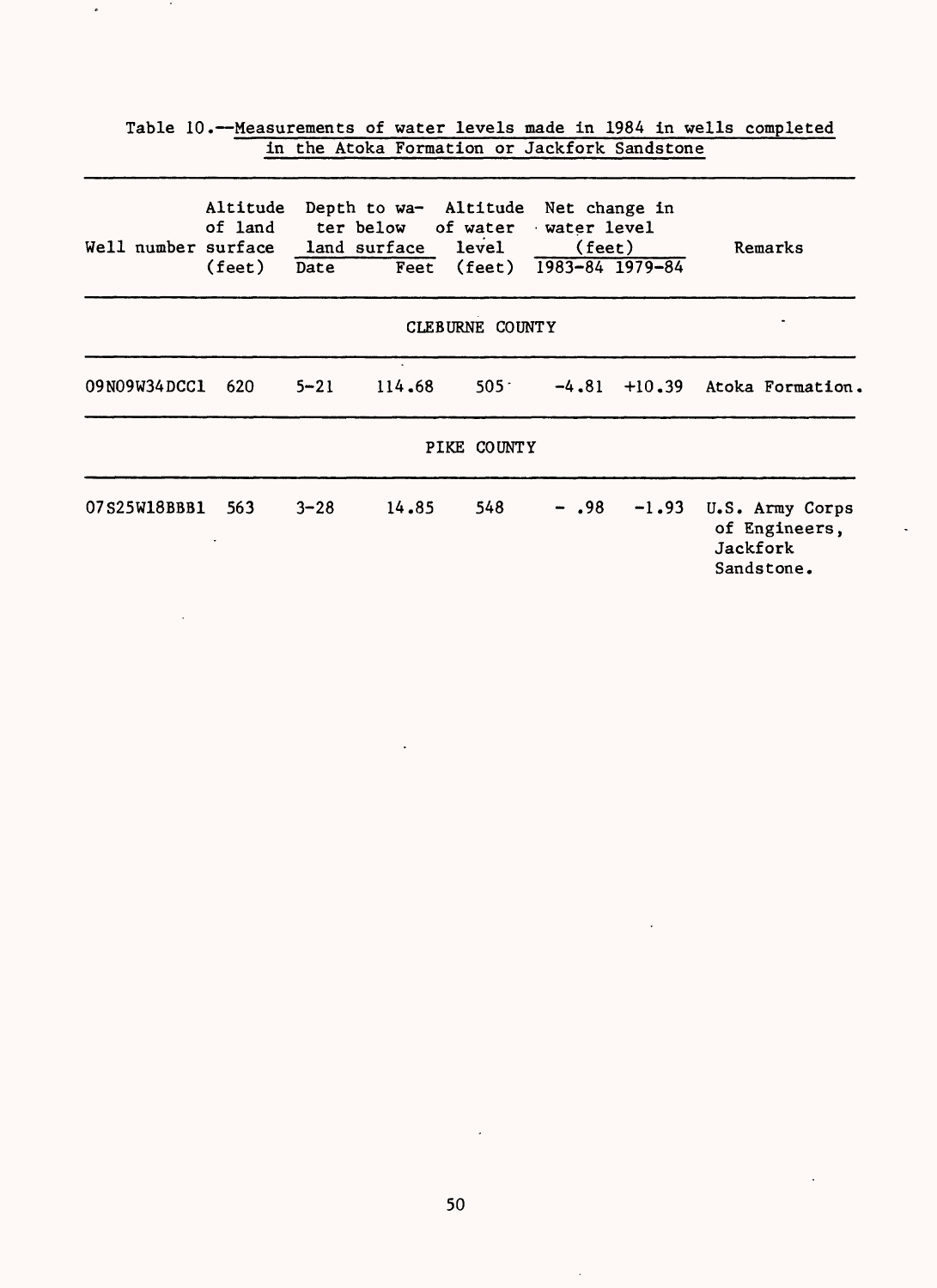| ٠                   | labic II.- Heasulements of water levels made in 1904 in wells completed<br>in the Cotter Dolomite |          |        |                                                                                                                               |               |  |                                           |  |  |  |  |  |
|---------------------|---------------------------------------------------------------------------------------------------|----------|--------|-------------------------------------------------------------------------------------------------------------------------------|---------------|--|-------------------------------------------|--|--|--|--|--|
| Well number surface | Altitude<br>(feet)                                                                                | Date     |        | Depth to wa- Altitude<br>of land ter below of water water level<br>land surface level (feet)<br>Feet (feet) $1983-84$ 1979-84 | Net change in |  | Remarks                                   |  |  |  |  |  |
|                     |                                                                                                   |          |        | IZARD COUNTY                                                                                                                  |               |  |                                           |  |  |  |  |  |
| 18N09W15ACA1        | 820                                                                                               | $3 - 20$ | 135.84 | 684                                                                                                                           |               |  | $+3.80$ $-35.12$ Oxford public<br>supply. |  |  |  |  |  |

 $\blacksquare$ 

 $\ddot{\phantom{a}}$ 

 $\ddot{\phantom{a}}$ 

 $\sim$ 

 $\ddot{\phantom{a}}$ 

| Table 11.--Measurements of water levels made in 1984 in wells completed |  |                        |  |  |  |  |
|-------------------------------------------------------------------------|--|------------------------|--|--|--|--|
|                                                                         |  | in the Cotter Dolomite |  |  |  |  |

 $\sim$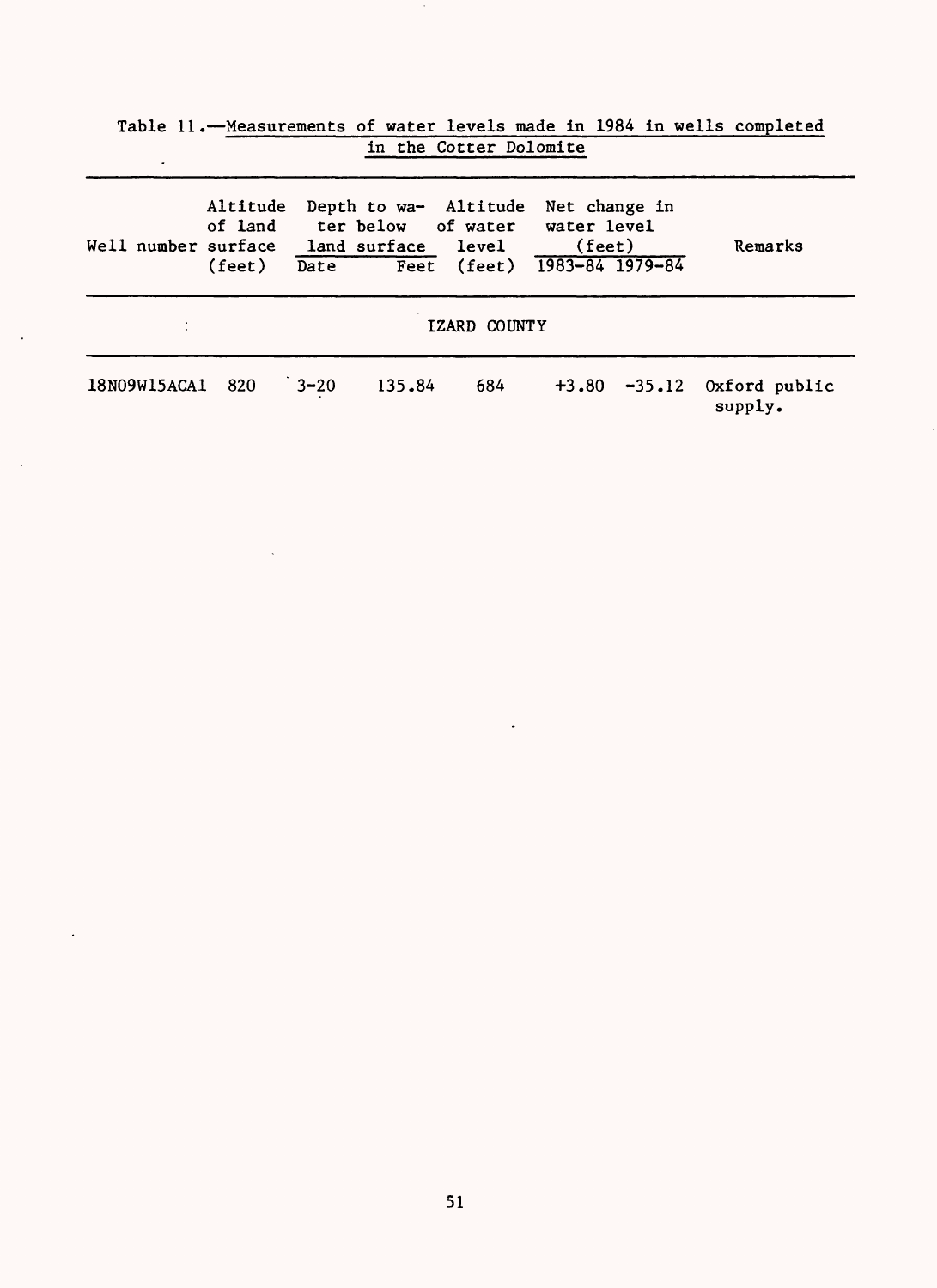| Table 12.-Measurements of water levels made in 1984 in wells completed<br>in the Everton Formation |       |          |                                                                                                                                   |     |  |                  |                                        |  |  |  |  |
|----------------------------------------------------------------------------------------------------|-------|----------|-----------------------------------------------------------------------------------------------------------------------------------|-----|--|------------------|----------------------------------------|--|--|--|--|
| Well number surface land surface level (feet)                                                      |       |          | Altitude Depth to wa- Altitude Net change in<br>of land ter below of water water level<br>(feet) Date Feet (feet) 1983-84 1979-84 |     |  |                  | Remarks                                |  |  |  |  |
| NEWTON COUNTY                                                                                      |       |          |                                                                                                                                   |     |  |                  |                                        |  |  |  |  |
| 16N21W34ABC1                                                                                       | - 880 | $3 - 19$ | 65.03                                                                                                                             | 815 |  |                  | $+1.14$ -3.33 Jasper public<br>supply. |  |  |  |  |
| SHARP COUNTY                                                                                       |       |          |                                                                                                                                   |     |  |                  |                                        |  |  |  |  |
| 15N05W06DDD1 645                                                                                   |       | $3 - 21$ | 111.83                                                                                                                            | 533 |  | $+6.65$ $+61.06$ |                                        |  |  |  |  |

 $\ddot{\phantom{a}}$ 

 $\mathcal{A}$ 

 $\downarrow$ 

 $\ddot{\phantom{a}}$ 

 $\bar{\beta}$ 

 $\ddot{\phantom{a}}$ 

 $\epsilon$ 

 $\mathcal{L}_{\text{max}}$  and  $\mathcal{L}_{\text{max}}$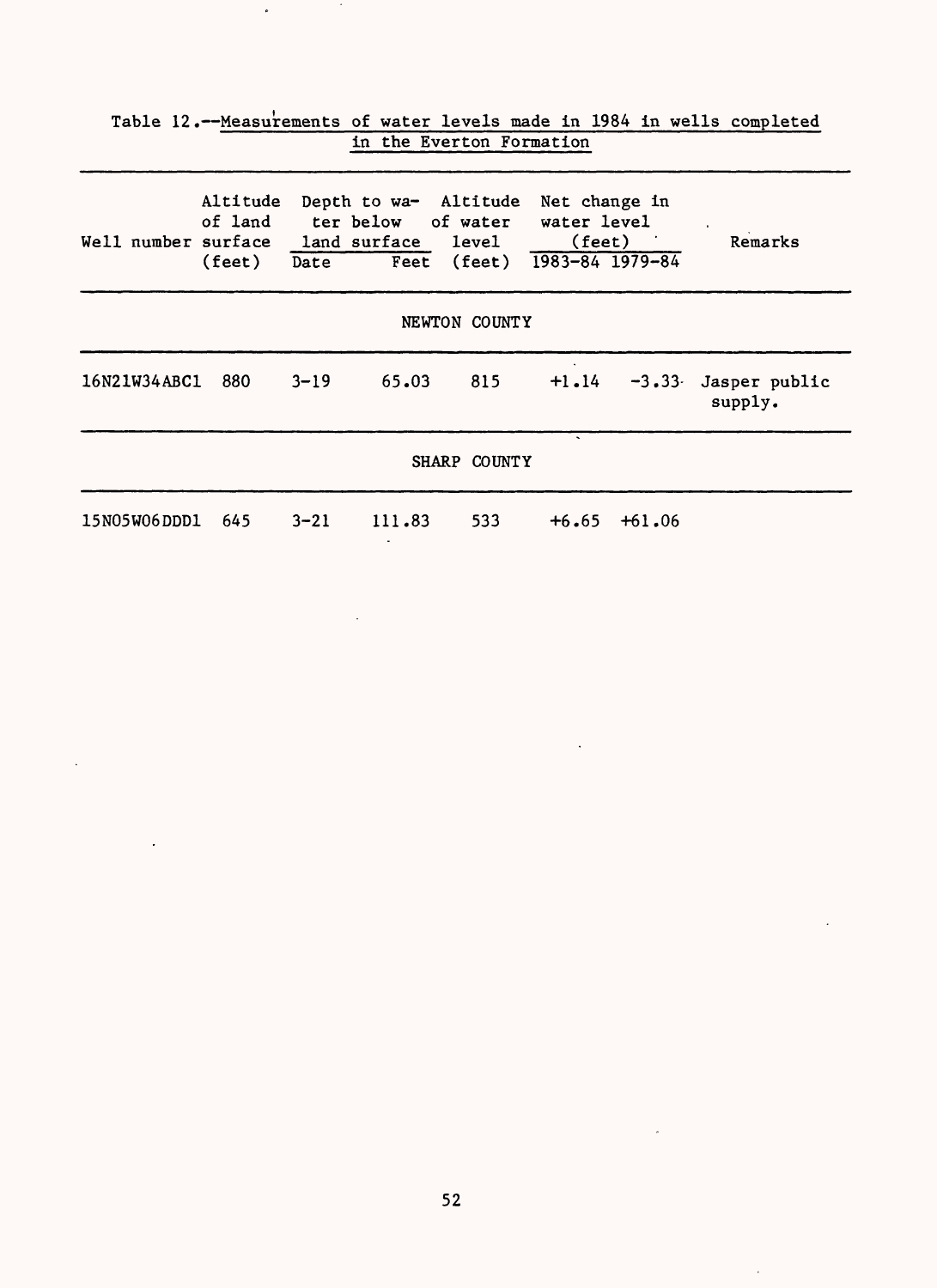|                              |                                        |                      |                                                   | in the Roubidoux Formation                              |                                                                    |                     |                                            |
|------------------------------|----------------------------------------|----------------------|---------------------------------------------------|---------------------------------------------------------|--------------------------------------------------------------------|---------------------|--------------------------------------------|
| Well number surface          | Altitude<br>of land<br>$(\text{feet})$ | Date                 | Depth to wa-<br>ter below<br>land surface<br>Feet | Altitude<br>of water<br><b>level</b><br>$(\text{feet})$ | Net change in<br>water level<br>$(\text{feet})$<br>1983-84 1979-84 |                     | Remarks                                    |
|                              |                                        |                      |                                                   | BENTON COUNTY                                           |                                                                    |                     |                                            |
| 19N28W11BAD1                 | 1,260                                  | $4 - 06$             | 191.39                                            | 1,069                                                   | $-1.52$                                                            | $+2.95$             | U.S. Army Corps<br>of Engineers.           |
| 19N29W18BBB1<br>21N33W23ACA1 | 1,345<br>1,036                         | $4 - 05$<br>$4 - 05$ | 205.90<br>126.89                                  | 1,139<br>909                                            | $-5.67$<br>$+44.90$                                                | $-13.65$<br>$+9.34$ | Sulphur Springs<br>public supply.          |
|                              |                                        |                      |                                                   | CARROLL COUNTY                                          |                                                                    |                     |                                            |
| 19N23W04BAC1                 | 1,375                                  | $4 - 04$             | 245.00                                            | 1,130                                                   | $-10.70$                                                           | $-6.31$             | Green Forest<br>public supply.             |
| 21N26W17BCC1                 | 1,010                                  | $4 - 04$             | 143.07                                            | 867                                                     | $-6.93$                                                            | $+25.56$            | Holiday Island<br>public supply<br>1.      |
|                              |                                        |                      |                                                   | <b>FULTON COUNTY</b>                                    |                                                                    |                     |                                            |
| 20N09W18ACB1                 | 960                                    | $3 - 21$             | 111.08                                            | 849                                                     | $-1.11$                                                            | $-3.60$             | Viola public<br>supply, $1981-$<br>84.     |
|                              |                                        |                      |                                                   | IZARD COUNTY                                            |                                                                    |                     |                                            |
| 17N11W13BCB1                 | 541                                    | $3 - 20$             | 62.79                                             | 478                                                     |                                                                    |                     | New well, Calico<br>Rock public<br>supply. |
|                              |                                        |                      |                                                   | MARION COUNTY                                           |                                                                    |                     |                                            |
| ٠<br>19N15W20DBB1            | 630                                    | $3 - 20$             | 88.91                                             | 541                                                     | $+5.11$                                                            | $+18.18$            | Flippin public<br>supply.                  |
| 19N16W33CCB1                 | 840                                    | $3 - 20$             | 278.07                                            | 562                                                     | $+ .19$                                                            | $-26.70$            | Yellville pub-<br>lic supply.              |

Table 13.--Measurements of water levels made in 1984 in wells completed

 $\hat{\boldsymbol{\beta}}$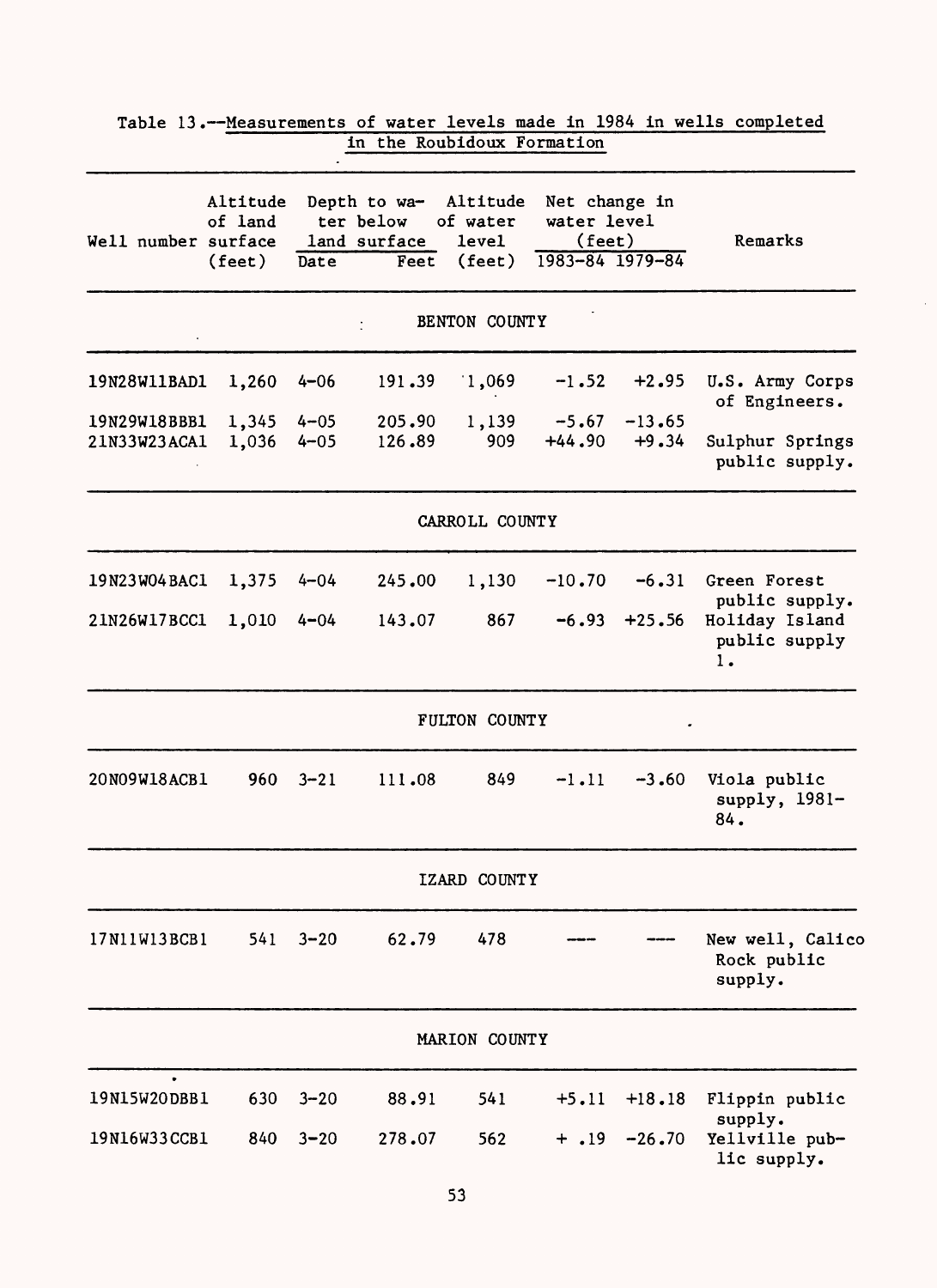|                                        |                               |          |                 | in the Roubidoux Formation--Continued                            |                                                 |          |                                            |
|----------------------------------------|-------------------------------|----------|-----------------|------------------------------------------------------------------|-------------------------------------------------|----------|--------------------------------------------|
| Well number surface land surface level | Altitude<br>of land<br>(feet) | Date     | ter below       | Depth to wa- Altitude<br>of water<br>Feet (feet) 1983-84 1979-84 | Net change in<br>water level<br>$(\text{feet})$ |          | Remarks                                    |
|                                        |                               |          | RANDOLPH COUNTY |                                                                  |                                                 |          |                                            |
| 20N02E06AAC1                           | 485                           | $3 - 21$ | 148.59          | 336                                                              | $+1.11$                                         | $-59.02$ | Maynard public<br>supply,<br>$1980 - 84$ . |
|                                        |                               |          |                 | SHARP COUNTY                                                     |                                                 |          |                                            |
| 19N04W15BAA1                           | 590                           | $3 - 20$ | 26.36           | 564                                                              | $-7.68$                                         | $-2.66$  | Ozark Acres pub-<br>lic supply 3.          |

Table 13.--Measurements of water levels made in 1984 in wells completed

 $\bar{\rm v}$ 

 $\mathbb{Z}^2$ 

 $\bullet$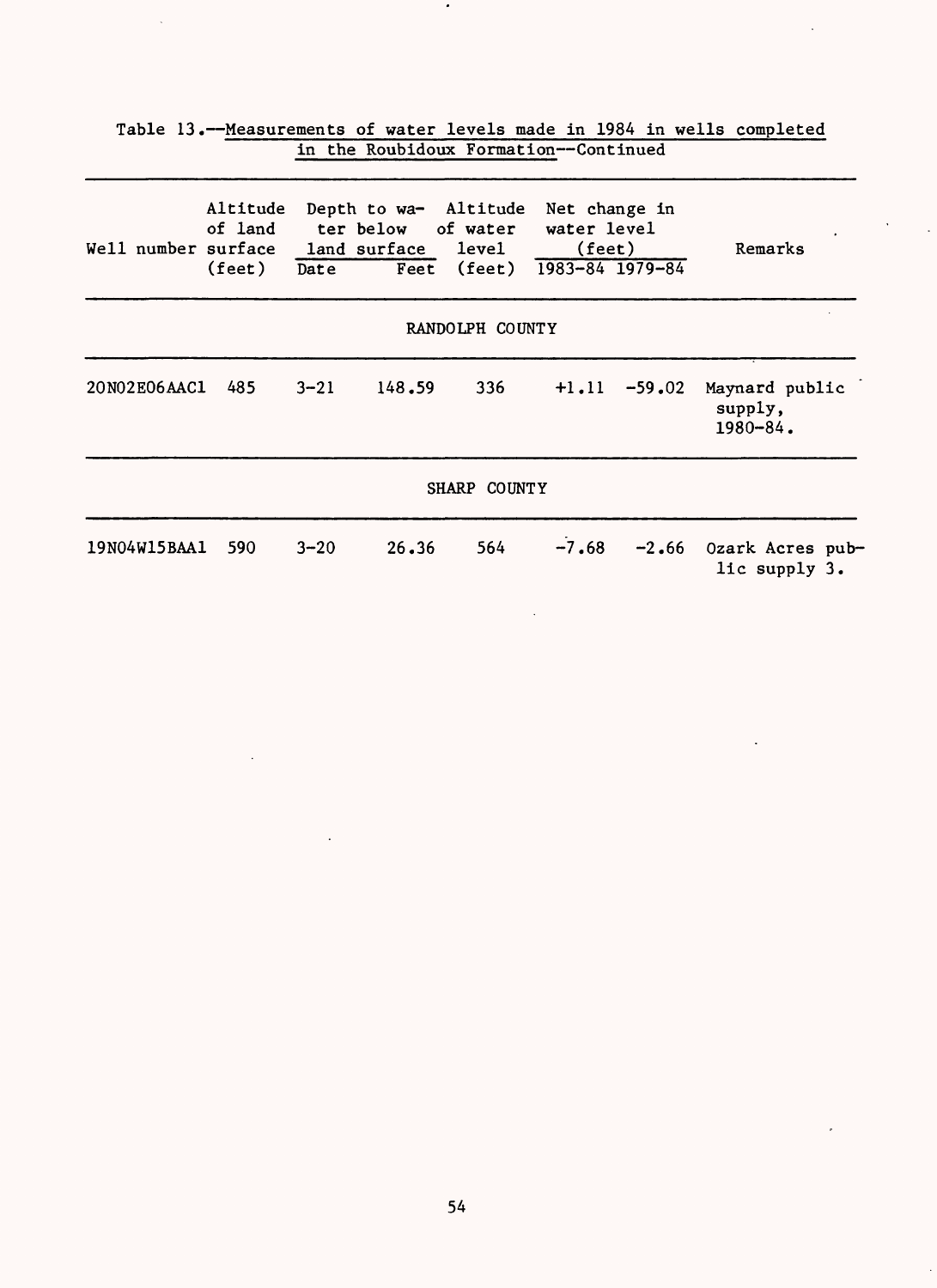|                     |                                        |          | in the Gunter Sandstone member of the Van Buren Formation  |                                      |                                                                    |                   |                                                           |
|---------------------|----------------------------------------|----------|------------------------------------------------------------|--------------------------------------|--------------------------------------------------------------------|-------------------|-----------------------------------------------------------|
| Well number surface | Altitude<br>of land<br>$(\text{feet})$ | Date     | Depth to wa- Altitude<br>ter below<br>land surface<br>Feet | of water<br>level<br>$(\text{feet})$ | Net change in<br>water level<br>$(\text{feet})$<br>1983-84 1979-84 |                   | Remarks                                                   |
|                     |                                        |          |                                                            | <b>BAXTER COUNTY</b>                 |                                                                    |                   |                                                           |
| 19N13W16BAB1        | 740                                    | $3 - 20$ | 90.30                                                      | 650                                  | $+3.13$                                                            | $+19.08$          | Mountain Home<br>public supply.                           |
| 19N14W29DBC1        | 720                                    | $3 - 20$ | 302.71                                                     | 417                                  | $+$ .56                                                            | $+5.29$           | Cotter public<br>supply.                                  |
|                     |                                        |          |                                                            | BENTON COUNTY                        |                                                                    |                   |                                                           |
| 18N30W12CCC1 1,310  |                                        | $4 - 05$ | 284.64                                                     | 1,025                                |                                                                    | $-2.04 -21.67$    | Columbia Union<br>Orchards.                               |
| 18N30W13DBA1 1,390  |                                        | $4 - 05$ | 364.48                                                     | 1,026                                | $-5.91$                                                            | $-24.28$          | Columbia Union<br>Orchards.                               |
| 19N29W07DAB1 1,220  |                                        | $4 - 05$ | 133.61                                                     | 1,086                                | $- .34$                                                            | $-15.05$          | Rogers public<br>supply.                                  |
| 20N33W14DBC1 1,230  |                                        | $4 - 05$ | 420.20                                                     | 810                                  | $-3,28$                                                            | $-65.86$          | Gravette public<br>supply.                                |
|                     |                                        |          |                                                            | BOONE COUNTY                         |                                                                    |                   |                                                           |
| 18N19W19BCD1 1,150  |                                        | $3 - 19$ | 227.49                                                     | 923                                  | $-2.94$                                                            | $-50.25$          | Bellefonte pub-                                           |
| 18N19W33BBB1 1,300  |                                        | $4 - 14$ | 437.01                                                     | 863                                  | $+1.15$                                                            | $+22.13$          | lic supply.<br>Valley Springs<br>Rural Water<br>District. |
|                     |                                        |          |                                                            | CARROLL COUNTY                       |                                                                    |                   |                                                           |
| 19N23W08ADC1 1,325  |                                        | $4 - 04$ | 330.75                                                     | 994                                  |                                                                    | $-15.95 - 101.67$ | Green Forest                                              |
| 20N26W16DCA1 1,200  |                                        | $4 - 04$ | 139.68                                                     | 1,060                                | $+68.90$                                                           | $+69.07$          | public supply.<br>Eureka Springs<br>public supply,        |
| 21N26W15BAA1 1,102  |                                        | $4 - 04$ | 143.16                                                     | 959                                  | $-1.22$                                                            | $-44.60$          | $1981 - 84$ .<br>Holiday Island<br>No. 2.                 |

 $\ddot{\phantom{0}}$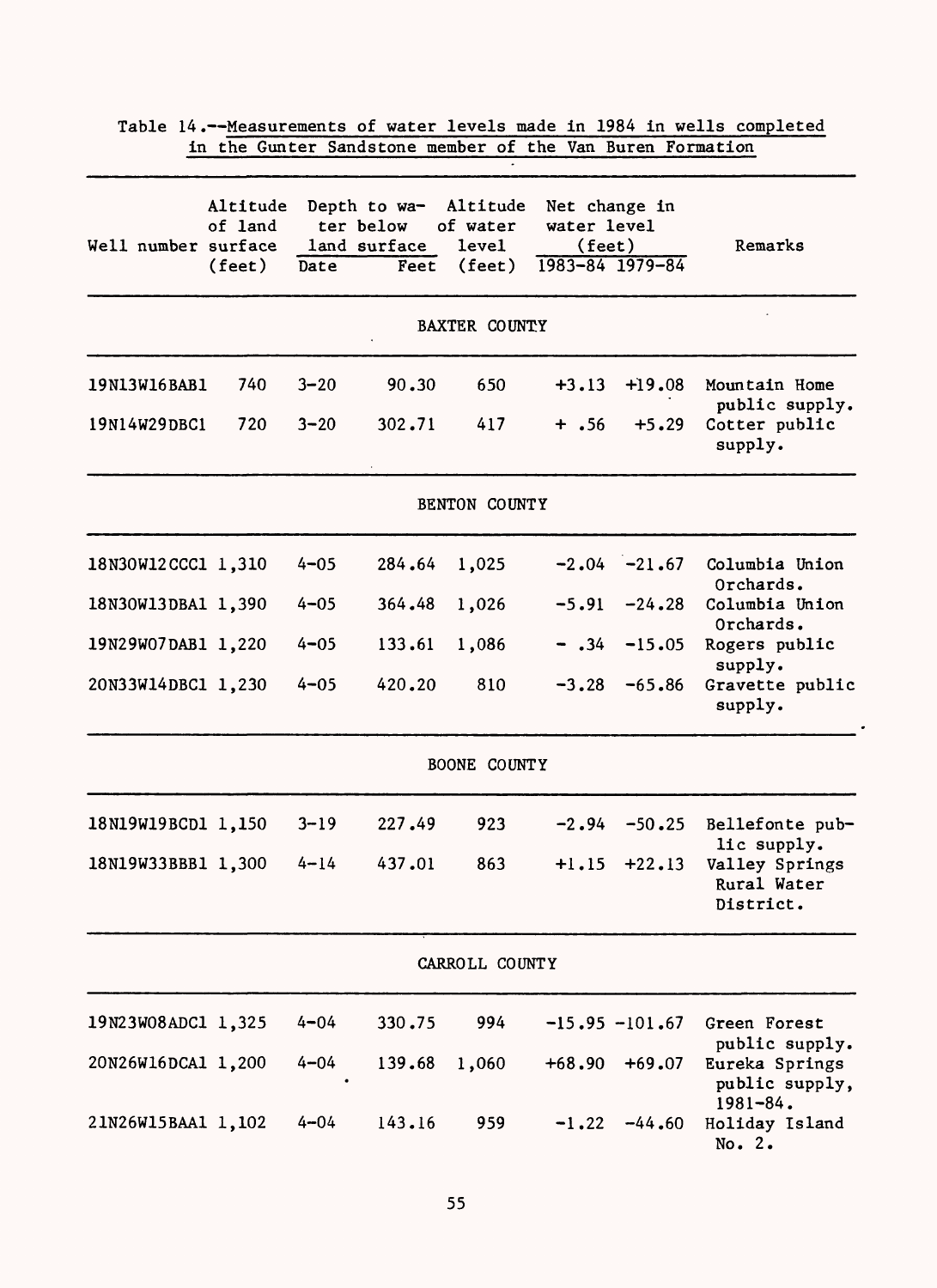| Well number surface | Altitude<br>of land<br>$(\text{feet})$ | Date     | ter below<br>land surface<br>Feet | Depth to wa- Altitude<br>of water<br>level<br>$(\text{feet})$ | Net change in<br>water level<br>$(\text{feet})$ | $1983 - 84$ $1979 - 84$ | Remarks                                  |
|---------------------|----------------------------------------|----------|-----------------------------------|---------------------------------------------------------------|-------------------------------------------------|-------------------------|------------------------------------------|
|                     |                                        |          |                                   | FULTON COUNTY                                                 |                                                 |                         |                                          |
| 19N06W23ADA1        | 682                                    | $3 - 20$ | 210.30                            | 472                                                           | $+0.35$                                         | $+14.33$                | Cherokee<br>Village.                     |
| 20N08W27ABD1        | 660                                    | $3 - 20$ | 21.88                             | 638                                                           | $-3.60$                                         | $-19.64$                | Salem public<br>supply.                  |
|                     |                                        |          |                                   | MARION COUNTY                                                 |                                                 |                         |                                          |
| 19N16W32ADA1        | 950                                    | $3 - 20$ | 435.45                            | 515                                                           | $+8.96$                                         | $+45.39$                | Summit public<br>supply.                 |
|                     |                                        |          |                                   | NEWTON COUNTY                                                 |                                                 |                         |                                          |
| 17N20W21BCA1 1,344  |                                        | $4 - 04$ | 425.05                            | 920                                                           | $-9.89$                                         | $-14.19$                | Marble Falls<br>Estate public<br>supply. |
|                     |                                        |          |                                   | SHARP COUNTY                                                  |                                                 |                         |                                          |
| 18N06W10DCC1        | 655                                    | $3 - 21$ | 126.61                            | 528                                                           | $+1.05$                                         | $+4.21$                 | Ash Flat public<br>supply.               |
|                     |                                        |          |                                   | STONE COUNTY                                                  |                                                 |                         |                                          |
| 15N12W02BCA1        | 985                                    | $3 - 19$ | 462.13                            | 523                                                           | $-18.18$                                        | $-32.82$                | Fifty-Six pub-<br>lic supply.            |

Table 14.--Measurements of water levels made in 1984 in wells completed in the Gunter Sandstone member of the Van Buren Formation--Continued

 $\bullet$ 

56

 $\ddot{\phantom{a}}$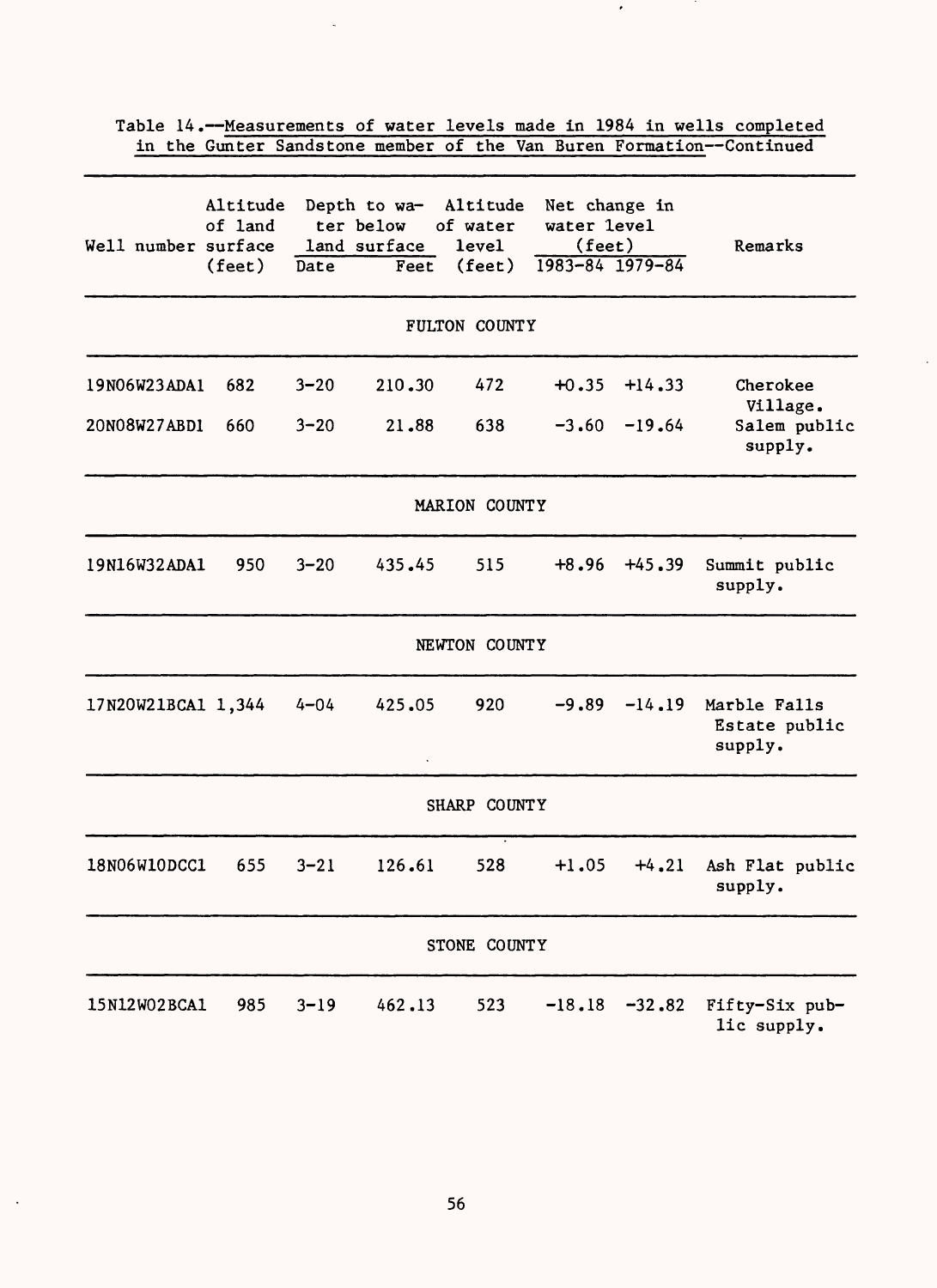Table 14.--Measurements of water levels made in 1984 in wells completed in the Gunter Sandstone member of the Van Buren Formation--Continued

| Well number surface | Altitude<br>of land<br>$(\text{feet})$ | Date     | Depth to wa- Altitude<br>ter below of water<br>land surface level | Feet (feet) $\overline{1983-84}$ $\overline{1979-84}$ | Net change in<br>water level<br>(feet) |                  | Remarks                                      |  |  |  |  |  |
|---------------------|----------------------------------------|----------|-------------------------------------------------------------------|-------------------------------------------------------|----------------------------------------|------------------|----------------------------------------------|--|--|--|--|--|
| WASHINGTON COUNTY   |                                        |          |                                                                   |                                                       |                                        |                  |                                              |  |  |  |  |  |
| 15N31W17BBC1 1,228  |                                        | $4 - 06$ | 156.80                                                            | 1,071                                                 | $-2,00$                                | $-2.75$          |                                              |  |  |  |  |  |
| 15N31W30CAB1 1,175  |                                        | $4 - 06$ |                                                                   | $14.38$ 1,161                                         |                                        | $+5.51$ $+12.59$ |                                              |  |  |  |  |  |
| 16N32W09ABD1 1,135  |                                        | $4 - 06$ | 120.60                                                            | 1,014                                                 | $-1.47$                                | $-11.68$         | U.S. Forest Ser-<br>vice Lake<br>Weddington. |  |  |  |  |  |
| 17N29W09ABD1 1,481  |                                        | $4 - 06$ | 431.22                                                            | 1,050                                                 | $+57.15$                               | $+25.41$         | White River<br>Rural Water<br>District.      |  |  |  |  |  |

 $\ddot{\phantom{a}}$ 

 $\bullet$ 

 $\ddot{\phantom{a}}$